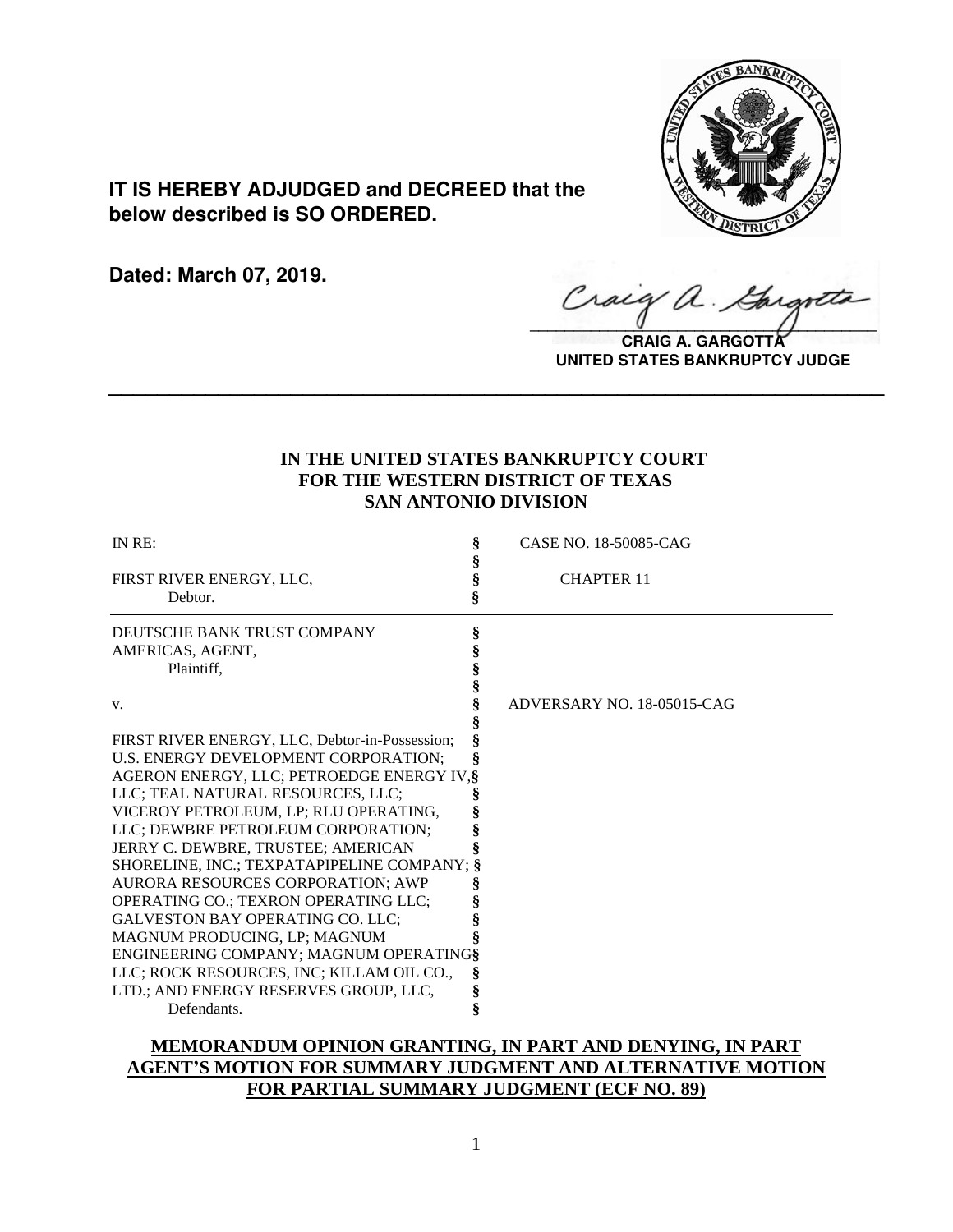Came on for consideration Agent's Motion for Summary Judgment and Alternative Motion for Partial Summary Judgment<sup>1</sup> (ECF No. 89) ("Motion for Summary Judgment"), Agent's Appendix of Facts in Support of Motion for Summary Judgment and Agent's Supplement to: Motion for Summary Judgment and Alternative Motion for Partial Summary Judgment (ECF Nos. 90, 96) ("Agent's Appendix"), RADCO Operations, LP and RHEACO, LTD.'s Response to Agent's Motion for Summary Judgment and Alternative Motion for Partial Summary Judgment (ECF No. 103) ("Intervenors' Response"), Producer Group's Response to Agent's Motion for Partial Summary Judgment or Alternatively, Motion for Partial Summary Judgment (ECF No. 105) ("Producers' Response"), and Agent's Amended Reply to: (1) RADCO Operations, LP and RHEACO, LTD.'s Response to Motion for Summary Judgment and Alternative Motion for Partial Summary Judgment; and (2) Producer Group's Response to Motion for Partial Summary Judgment and Alternative Motion for Partial Summary Judgment (ECF No. 110) ("Agent's Reply"). This Court took the matter under advisement. For the reasons stated herein, the Court finds that Agent's Motion for Summary Judgment is GRANTED, IN PART and DENIED, IN PART.

### **JURISDICTION**

As an initial matter, the Court finds that it has jurisdiction over this proceeding under 28 U.S.C. §§ 1334 and 157(a) and (b)(1). This matter is a core proceeding under 28 U.S.C.  $\S$ § 157(b)(2)(A), (B), (K), and (O). All parties have filed a Statement Regarding Consent that consents to the Court's entry of final orders and final judgment. (ECF Nos. 57, 62, 63). This matter

<sup>&</sup>lt;sup>1</sup> Agent's Motion for Summary Judgment and Alternative Motion for Partial Summary Judgment seeks relief in two ways. First, Agent requests summary judgment on all claims asserted in Agent's Complaint to Determine the Validity, Priority and Extent of Liens and Security Interests (ECF No. 1) ("Complaint"). Second, Agent requests that the Court deny all affirmative defenses and counterclaims asserted in Producers' Original Answer and Original Counterclaim (ECF No. 50), Producers' Amended Answer and First Amended Counterclaim (ECF No. 70), Intervenor RADCO Operations, LP's Original Answer and Original Counterclaims Against Agent (ECF No. 93), and Intervenor RHEACO, Ltd.'s Original Answer and Original Counterclaims Against Agent (ECF No. 94) (collectively referred to hereinafter as "Answer/Counterclaims").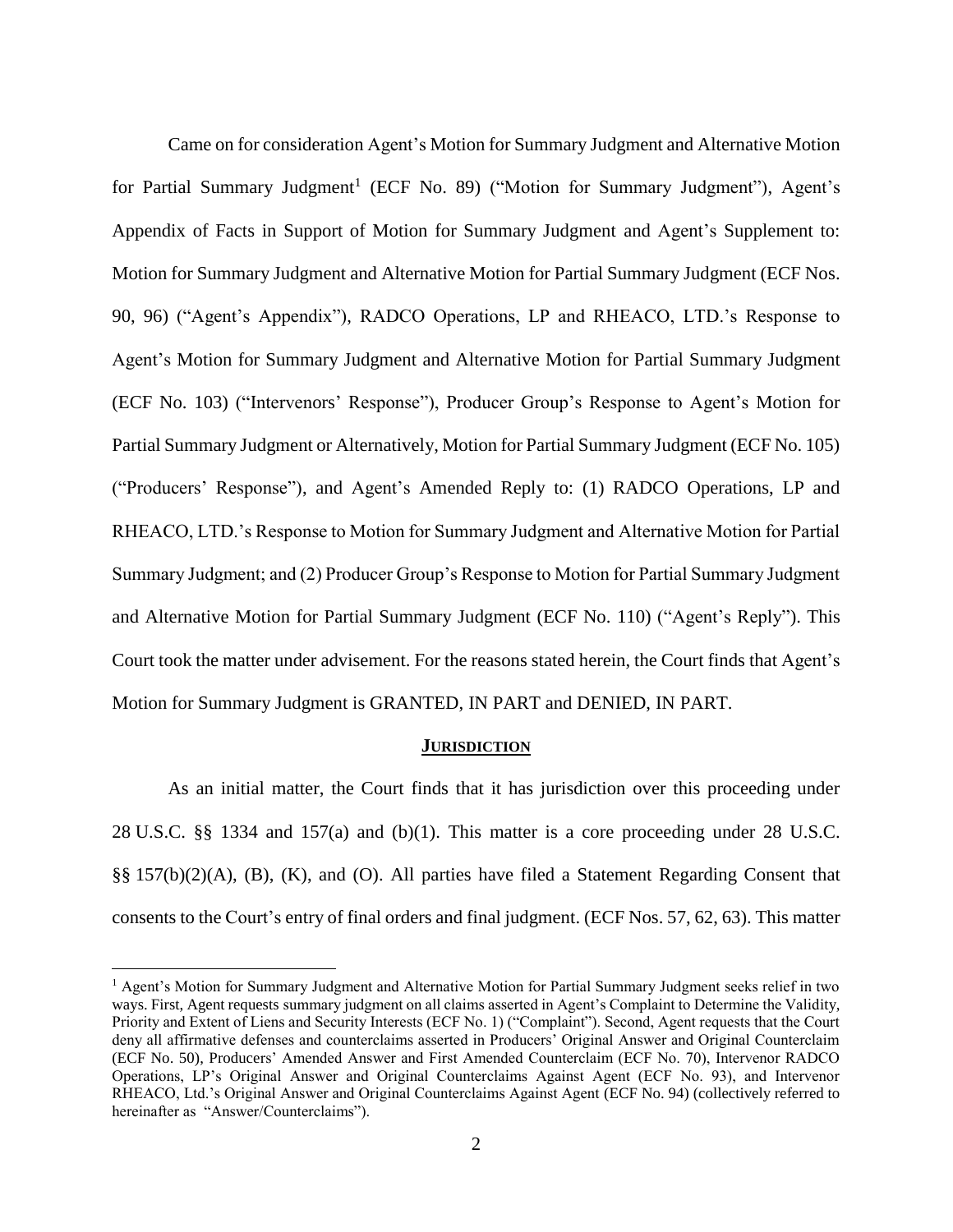is within the Court's jurisdiction and authority pursuant to the Supreme Court's ruling in *Wellness Int'l Network, Ltd. v. Sharif (In re Sharif)*, 135 S.Ct. 1932 (2015)*.*

### **FACTUAL BACKGROUND**

On January 12, 2018 ("Petition Date"), First River Energy, LLC ("Debtor" or "First River") filed a voluntary petition for relief under chapter 11 of the Bankruptcy Code in the United States Bankruptcy Court for the District of Delaware (the "Delaware Bankruptcy Court"). On January 17, 2018, the Delaware Bankruptcy Court transferred venue of this case *sua sponte* to the United States Bankruptcy Court for the Western District of Texas, San Antonio Division. Debtor continues to operate its business and manage its property as a debtor-in-possession pursuant to 11 U.S.C. §§ 1107(a) and 1108.

Based on the Court's review of the facts and exhibits presented in the moving papers, along with the documents included in Agent's Appendix, the Court finds following undisputed facts.

### **A. General Business Operations**

Prior to the Petition Date, Debtor provided midstream transportation services to the oil and gas industry across the southwestern United States and Great Plains. As a midstream service provider, Debtor purchased and marketed domestic crude oil and condensate directly from upstream producers. After purchasing oil from upstream producers, Debtor re-sold and delivered aggregated oil to third-party downstream purchasers through a combination of trucks and pipeline.

### **B. Debtor's Relationship with Producers**

Pre-petition, Debtor entered into agreements with a number of upstream oil and gas producers to purchase oil and gas from wells situated in Texas and Oklahoma. The following upstream producers are defendants in the numbered adversary proceeding: U.S. Energy Development Corporation; Ageron Energy, LLC; Petroedge Energy IV, LLC; Teal Natural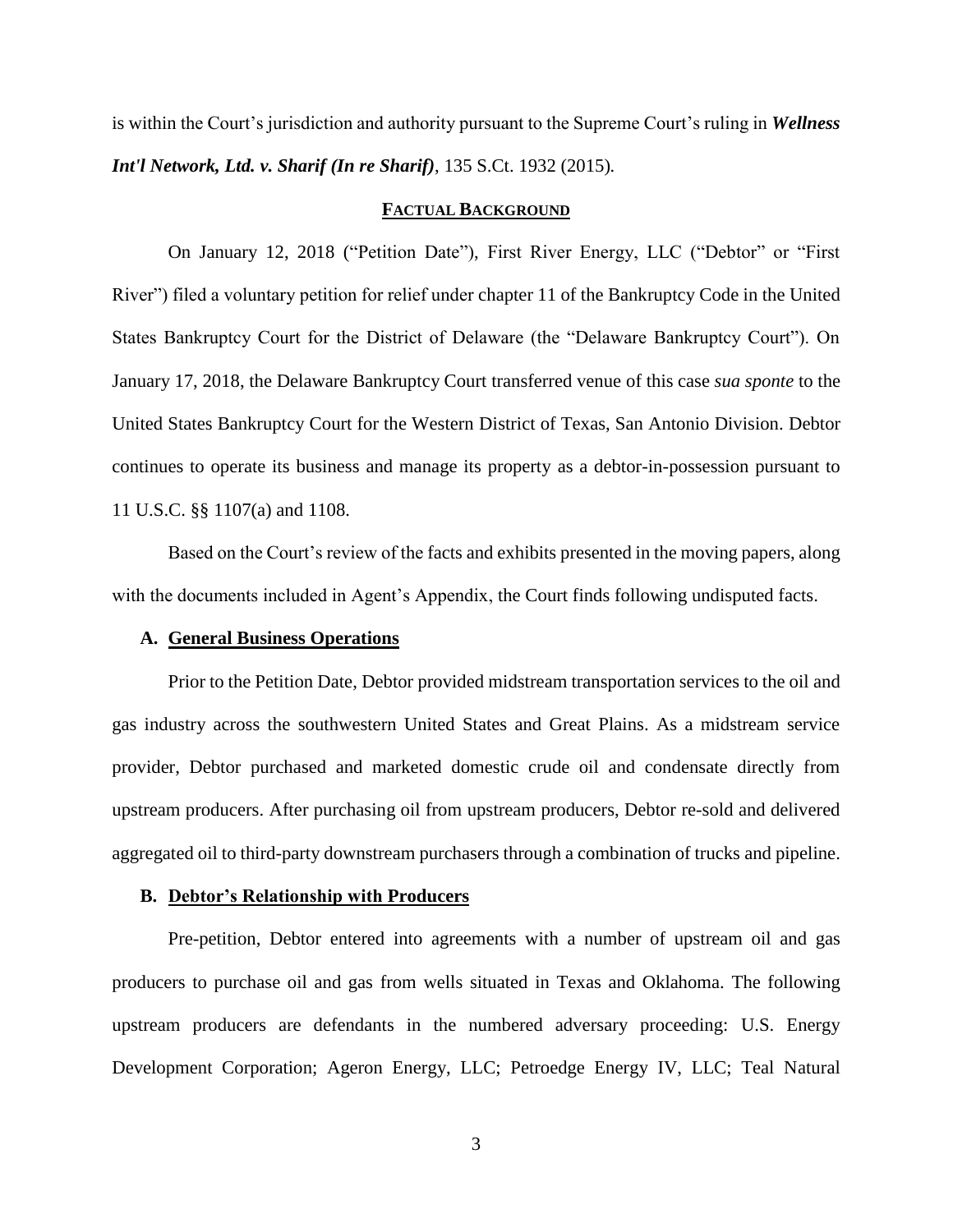Resources, LLC; Crimson Energy Partners IV, LLC; Viceroy Petroleum, LP; RLU Operating, LLC; Dewbre Petroleum Corporation; Jerry C. Dewbre, Trustee; American Shoreline Inc.; Texpata Pipeline Company; Aurora Resources Corporation; AWP Operating Co.; Texron Operating LLC; Magnum Producing, LP; Magnum Engineering Company; Magnum Operating LLC; Rock Resources, Inc.; Killam Oil Co., Ltd.; and Energy Reserves Group, LLC (collectively referred to hereinafter as "Producers"). Generally, the terms of Producers' sale of oil to Debtor were delineated in purchase contracts ("Producer Agreements") entered into by Debtor and Producers individually. Pursuant to the Producer Agreements, Producers produced and delivered oil and gas to Debtor, who, in turn, would pay Producers on the twentieth day of the month following delivery.

During the relevant period (from December 1 through December 31, 2017), Producers sold Debtor oil and gas produced from wells located in Texas and Oklahoma. Under the terms of the Producer Agreements, Debtor was required to pay Producers for oil and gas provided in December 2017 on January 20, 2018. Debtor discontinued business operations on or about December 31, 2018. Debtor filed for chapter 11 bankruptcy protection on January 12, 2018.

As of the Petition Date, Debtor had not paid Producers for oil and gas provided in December 2017. Seeking payment from Debtor for unpaid invoices for December 2017 oil and gas sales, certain members of the Producers group<sup>2</sup> filed proofs of claim in Debtor's bankruptcy case asserting claims for amounts owed secured by Debtor's oil, gas, and proceeds thereof under Tex. Bus. & Com. Code Ann. § 9.343 ("Texas § 9.343"). Producer U.S. Energy Development Corporation filed a proof of claim in Debtor's bankruptcy case for amounts owed secured by

<sup>&</sup>lt;sup>2</sup> Galveston Bay Operating Co., LLC did not file a proof of claim in Debtor's bankruptcy case. Energy Reserves Group, LLC filed a proof of claim for "oil sold to debtor," but did not assert that its claim was secured under Tex. Bus. & Com. Code Ann. § 9.343 (West 2017) or otherwise. *Proof of Claim of Energy Reserves Group LLC*, Case No. 18-50085 (Claim No. 28-1).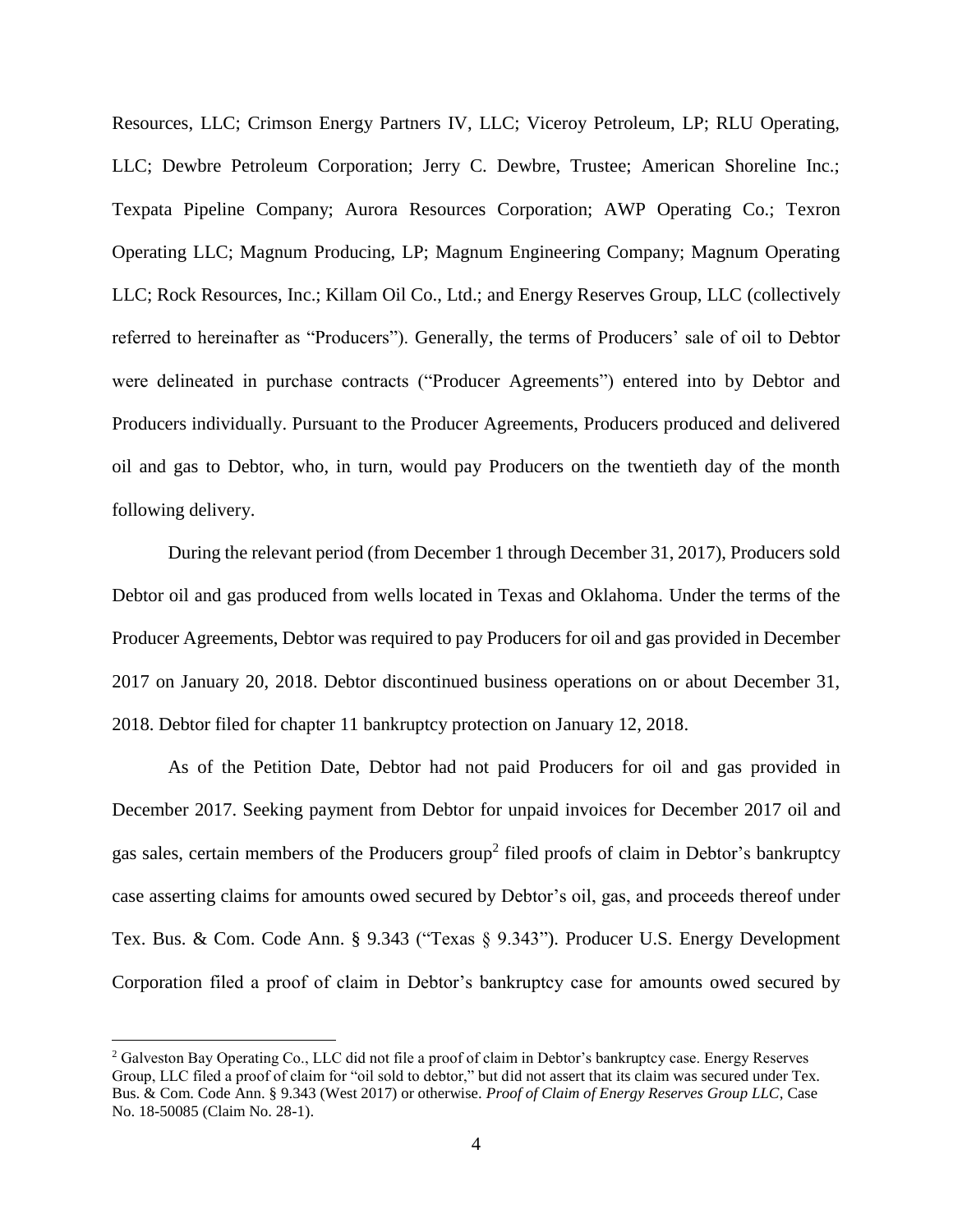Debtor's oil, gas, and proceeds thereof under Texas § 9.343 and Okl. Stat. Ann. tit. 52, § 549. *Proof of Claim of U.S. Energy Dev. Corp.*, Case No. 18-50085 (Claim No. 251-1).

### **C. Debtor's Relationship with Intervenors**

RADCO Operations, LP ("RADCO") and RHEACO, Ltd. ("RHEACO") (collectively referred to hereinafter as "Intervenors"), who also produced and sold oil products to Debtor prepetition, are intervening parties in this matter. Intervenors produced oil and gas in the state of Texas. On or about April 24, 2012, RADCO entered into a Crude Oil Purchase Agreement with O.G.O Marketing, LLC, a Texas limited liability company ("RADCO Purchase Agreement"). *Intervenors' Response*, Ex. A (ECF No. 103). Pursuant to the RADCO Purchase Agreement, RADCO produced and sold crude oil and condensate to Debtor. RHEACO was unable to produce a copy of a purchase contract with O.G.O. Marketing, LLC, but asserts in Intervenor's Response that it entered into an agreement similar to the RADCO Purchase Agreement. Like RADCO, RHEACO produced and sold oil and gas to Debtor.

In September 2013, O.G.O. Marketing, LLC changed its name to Texas Gathering Company, LLC and continued as a Texas limited liability company. *Intervenors' Response*, Ex. B (ECF No. 103). RADCO continued conducting business with Texas Gathering Company, LLC under the RADCO Purchase Agreement. On or about July 23, 2015, Texas Gathering Company, LLC was acquired by Debtor in this case, First River. First River is a Delaware limited liability company.

RADCO and RHEACO continued to produce crude oil in Texas and sell it to Debtor through December 2017. Pursuant to the RADCO Purchase Agreement, payment for crude oil sold and delivered was to be made by wire transfer on the twenty-third day of the month following the month of delivery. *Intervenors' Response*, Ex. A (ECF No. 103). Debtor would have been required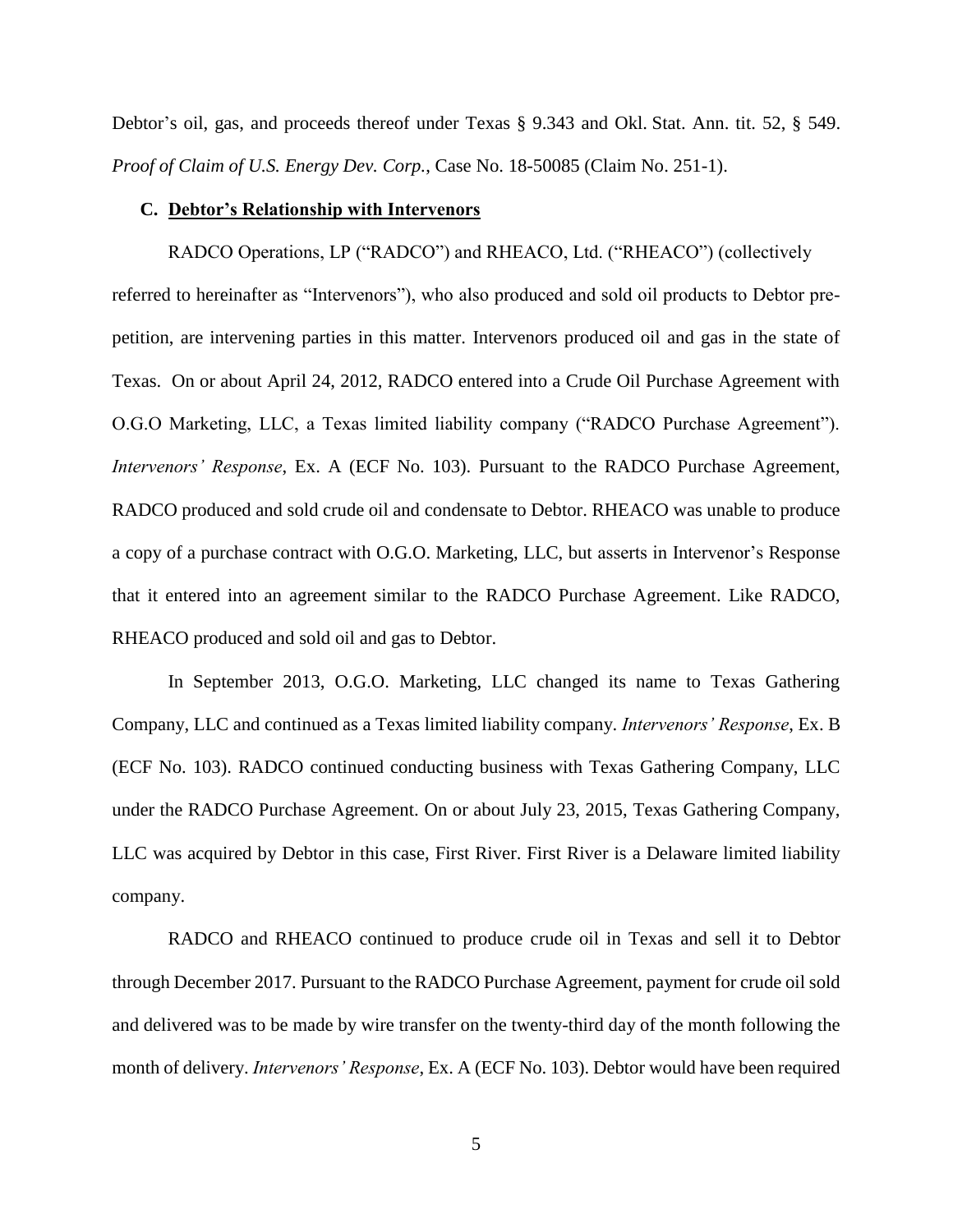to pay Producers for oil and gas provided in December 2017 on January 23, 2018. Debtor, however, filed for bankruptcy on January 12, 2018, which is before payment of December 2017 invoices became due to Intervenors. As of the Petition Date, Debtor had not paid Intervenors for oil provided in December 2017.

### **D. Pre-Petition Loan Documents**

On July 23, 2015, a credit agreement (the "Credit Agreement") was entered into under the laws of the state of Delaware by and among (i) First River Energy, LLC as borrower; (ii) Deutsche Bank AG New York Branch as collateral agent and as a Lender, Issuing Lender, Swing Line Lender ("Lender"); (iii) Deutsche Bank Trust Company Americas as Administrative Agent ("Agent"); and (iv) several banks and other financial institutions or entities as lenders. *Agent's App'x*, Pt. 1 (ECF No. 90-2). To guarantee payment of the Credit Agreement, Debtor entered into a guarantee agreement ("Guarantee Agreement") with Agent and Lender on July 23, 2015, under which Debtor assumed its role as a guarantor for debt issued under the Credit Agreement. *Agent's App'x*, Pt. 2 (ECF No. 90-3). On July 23, 2015, Debtor entered into a security agreement ("Security Agreement") with Agent and Lender. *Agent's App'x*, Pts. 2, 3 (ECF No. 90-3, 90-4). The terms of the Security Agreement granted Agent a continuing security interest ("Bank Security Interest") in substantially all of Debtor's assets, including:

[A]ll Accounts, Chattel Paper, Commercial Tort Claims, Commodity Accounts, Computer Hardware and Software Collateral, Copyright Collateral, Deposit Accounts, Documents, Equipment, Fixtures, General Intangibles, Instruments, Intellectual Property Collateral, Inventory and all other Goods, Investment Property, Letter of Credit Rights, Patent Collateral, Payment Intangibles, Securities Accounts, Trademark Collateral, and Supporting Obligations, wherever located, in which any Grantor now has or hereafter acquires any right, title or interest, and the Proceeds (including Stock Rights), insurance proceeds and products thereof . . . .

*Agent's App'x*, Pt. 3 (ECF No. 90-4). To perfect the Bank Security Interest, Agent executed UCC-1 financing statements with the Delaware Department of State on July 23, 2015 that covered "all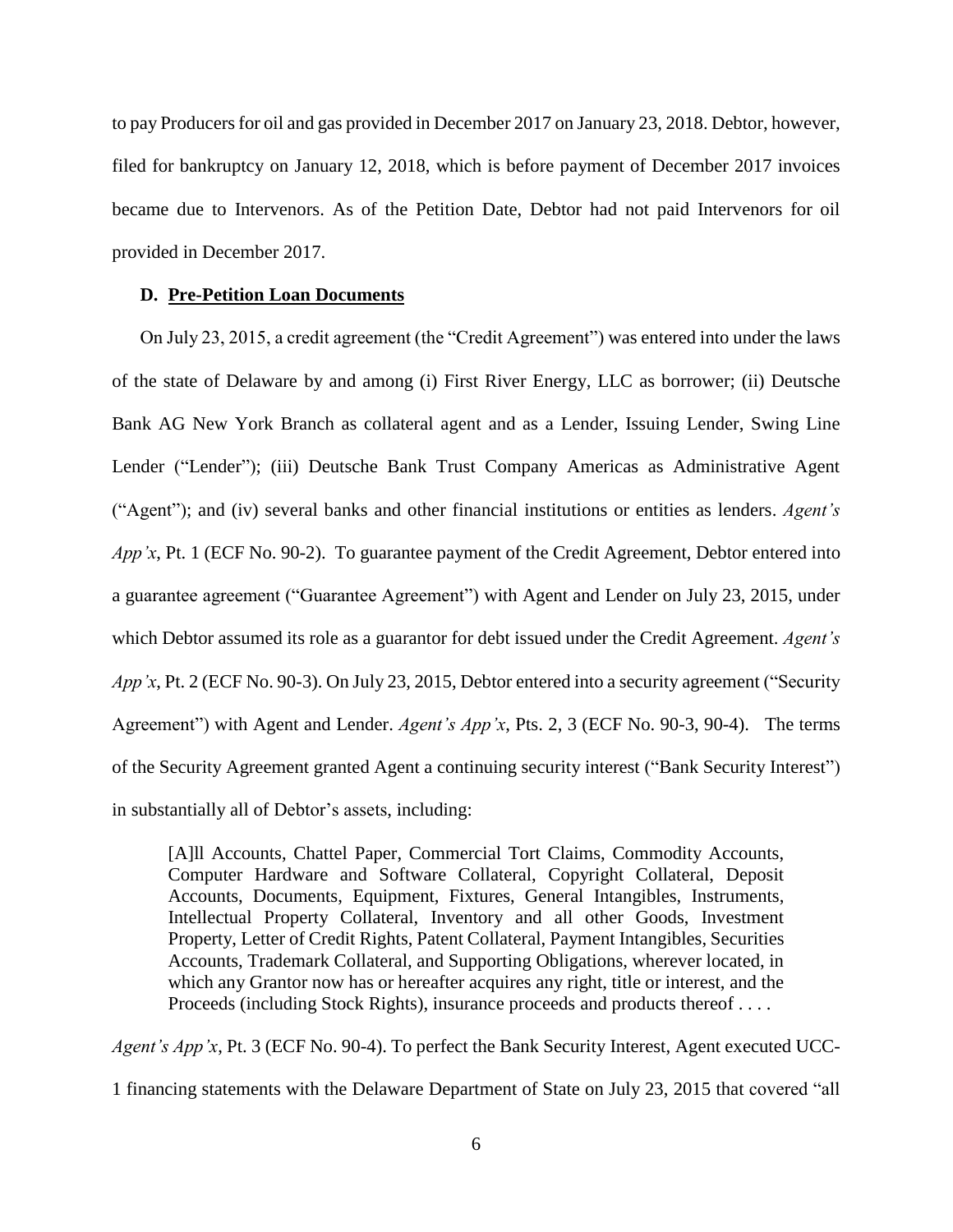assets of Debtor, wherever located, whether now owned and existing or hereafter acquired or coming into existence, together with all proceeds thereof." *Agent's App'x*, Pt. 9 (ECF No. 90-8). Agent filed amendments to the UCC-1 financing statements in Delaware that caused its Bank Security Interest to remain continuously effective since July 23, 2015. *Agent's App'x*, Pt. 9 (ECF No. 90-8).

### **E. Deposit Account Control Agreement**

Debtor's Schedule A/B demonstrates that Debtor maintained deposit accounts at JPMorgan Chase Bank, N.A. ("JPMorgan Chase") and at Deutsche Bank. *Schedule A/B: Assets- Real and Personal Property*, Case No. 18-50085, (ECF No. 191). On July 23, 2015, Debtor, JPMorgan Chase (as depositary), and Agent (as secured party) entered into a Blocked Account Control Agreement (the "Blocked Account Control Agreement") in which Agent was granted a security interest in all of Debtor's funds on deposit in accounts at JPMorgan Chase. *Agent's App'x*, Pt. 5 (ECF No. 90-4). The Blocked Account Control Agreement indicates that its terms "shall be governed by and construed in accordance with the laws of the State of New York" because "the State of New York is the jurisdiction of [JPMorgan Chase] as [d]epositary for purposes of [s]ection 9-304(b) of the Uniform Commercial Code." *Agent's App'x*, Pt. 5, ¶ 11 (ECF No. 90-4).

Debtor, JPMorgan Chase, and Agent entered into Amendment No. 1 to the Blocked Account Control Agreement ("Amendment No. 1") on January 31, 2017. *Agent's App'x*, Pt. 6 (ECF No. 90-5). The terms of Amendment No. 1 deleted two accounts from the initial Blocked Account Control Agreement and amended Debtor's company name from First River Midstream, LLC to First River Energy, LLC. Otherwise, the terms of the Blocked Account Control Agreement, including the New York choice-of-law provision, remain unchanged. *Agent's App'x*, Pt. 6 (ECF No. 90-5).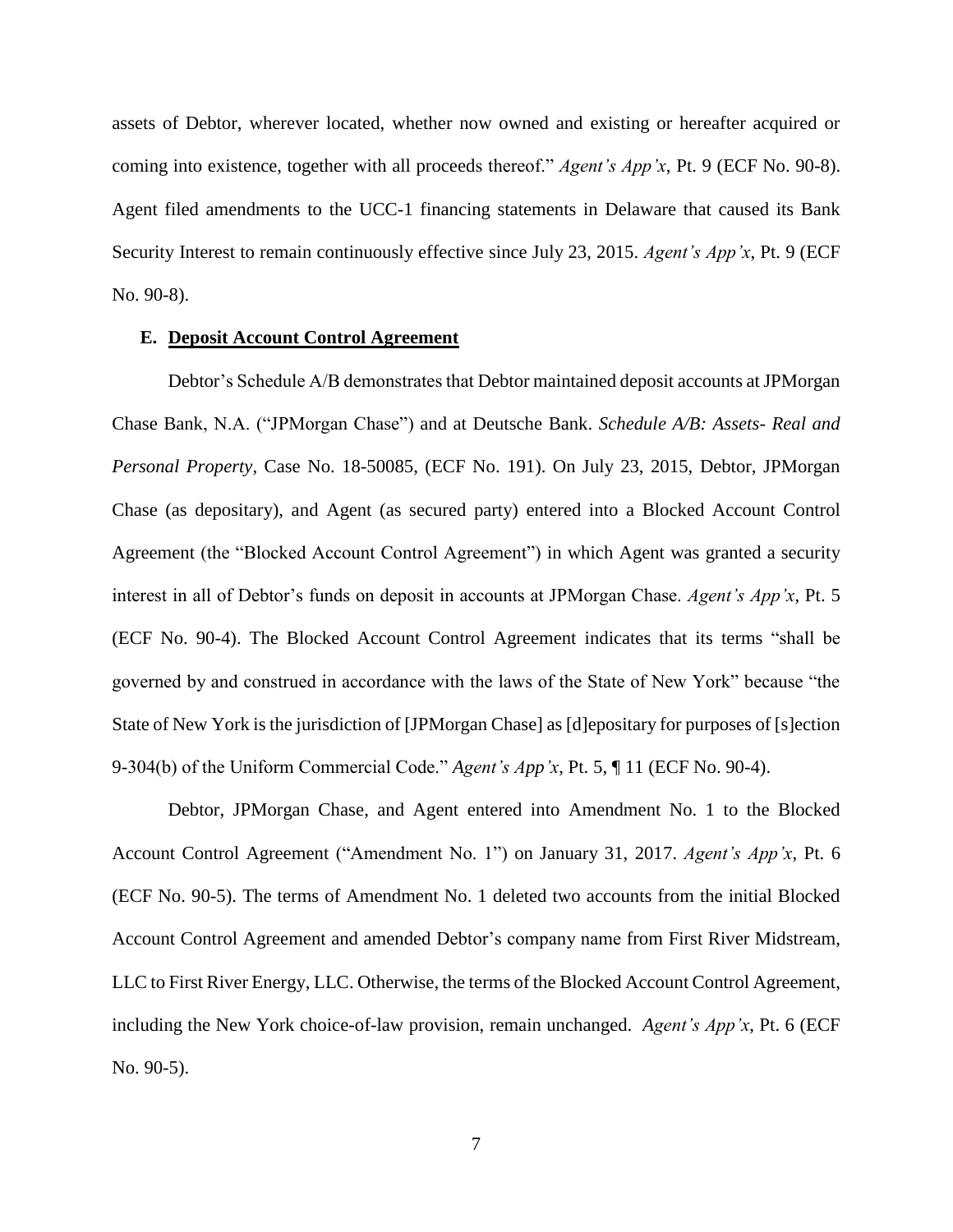# **F. Events Leading to Bankruptcy**

In November and December 2017, Debtor defaulted on making payments due under the terms of the Credit Agreement. On or about December 31, 2017, Debtor discontinued nearly all of its transactions involving the purchase and sale of oil, $3$  including those with Producers, Intervenors, and downstream purchasers. When Debtor filed for bankruptcy on January 12, 2018, Debtor had not paid Producers and Intervenors for any oil and gas purchases made in December 2017. Likewise, downstream purchasers had not paid Debtor for any oil and gas purchased from Debtor in December 2017.

### **G. Producer Claims Procedure Orders**

 $\overline{a}$ 

Agent, Producers, and Intervenors each allege that they have a properly perfected, first priority security interest in Debtor's oil and gas production, deposit accounts, and resulting proceeds, including accounts receivable. To avoid a multiplicity of legal actions and have all claims to such collateral heard in one action, Debtor filed an Expedited Motion to Establish Procedures for the Resolution of Claims and Liens Against Estate Property in the bankruptcy case (Case No. 18-50085, ECF No. 331). After a hearing on March 28, 2018, the Court entered an Order Granting Expedited Motion to Establish Procedures for the Resolution of Claims and Liens Against Estate Property (Case No. 18-50085, ECF No. 413) (the "Claims Procedure Order").

The Claims Procedure Order establishes that this adversary proceeding serves as a declaratory judgment action to determine the extent, validity, and priority of liens and other interests in "any or all of the [oil products allegedly purchased by Debtor prior to the Petition Date]

<sup>&</sup>lt;sup>3</sup> The Affidavit of Deborah Kryak, CEO of First River, states that Debtor transacted in the sale and purchase of approximately \$20,000 of oil in January 2018 prior to the Petition Date. *Agent's App'x*, Pt. 16 (ECF No. 90-15).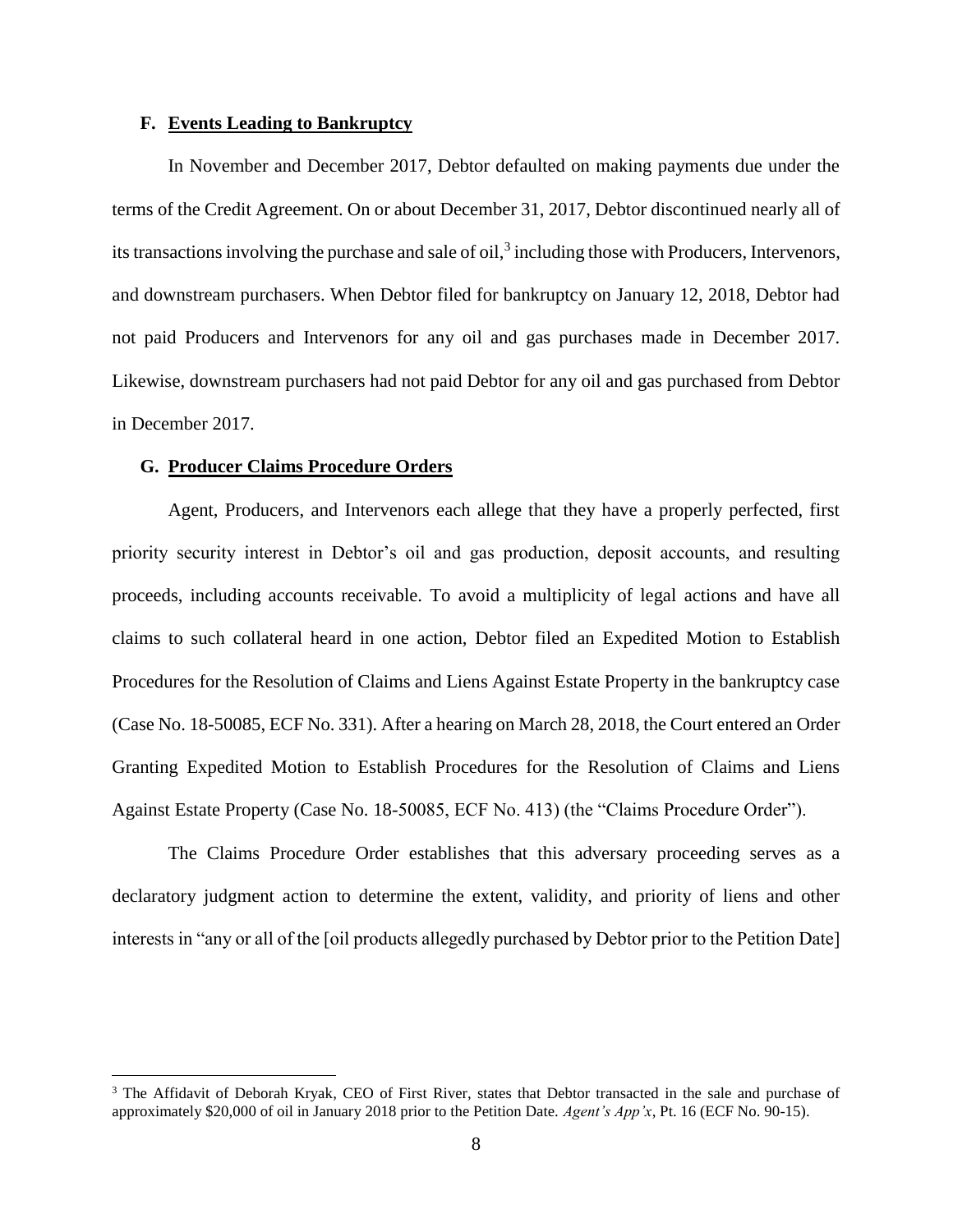and/or its proceeds, including accounts receivable, $4$  cash, or cash deposit proceeds from the Debtor's sale of [oil]." (Case No. 18-50085, ECF No. 413). The Claims Procedure Order further determines that this adversary proceeding shall be the "sole and exclusive method of litigating conflicting claims" regarding "any legal or equitable claims to ownership, entitlement, recovery or lien rights including, without limitation, perfection and priority of such lien rights" in oil products and proceeds, including accounts receivable, cash, or cash deposit proceeds from Debtor's sale of oil and gas. (Case No. 18-50085, ECF No. 413).

### **THE PARTIES' CONTENTIONS**

Agent has filed its Motion for Summary Judgment, which asserts that Agent is entitled to summary judgment that: (a) Agent and Lenders have valid, perfected first-priority liens on Debtor's accounts receivable, deposit accounts and inventory, (b) Producers have no liens on Debtor's accounts receivable, deposit accounts and inventory, or alternatively, even if Producers had liens, liens held by Agent and Lenders have priority, (c) Producers' affirmative defenses are without merit, and (d) Producers should be denied recovery under their counterclaims. *Motion for Summary Judgment*, (ECF No. 89).

Agent asserts that, as of the Petition Date, Debtor had the following assets eligible for distribution among the parties: (a) \$27,613,066.81 in accounts receivable owed from downstream purchasers for oil sold;<sup>5</sup> (b) cash, cash equivalents, and financial assets of \$1,190,256.00; and (c) inventory with a scheduled value of \$1,894,701.79 and a "lower of cost or market value" of \$150,000. *Debtor's July 2018 Monthly Operating Report*, Case No. 18-50085 (ECF No. 629), *see* 

<sup>4</sup>The Claims Procedure Order provides that "accounts receivable" include the accounts receivable scheduled in Debtor's Schedule A/B in the amount of \$27,613,066.81 and any cash collected from such receivables. (Case No. 18- 50085, ECF No. 413).

<sup>5</sup>As of June 2018, Debtor had collected all outstanding accounts receivable from downstream purchasers. *Debtor's July 2018 Monthly Operating Report*, Case No. 18-50085 (ECF No. 629).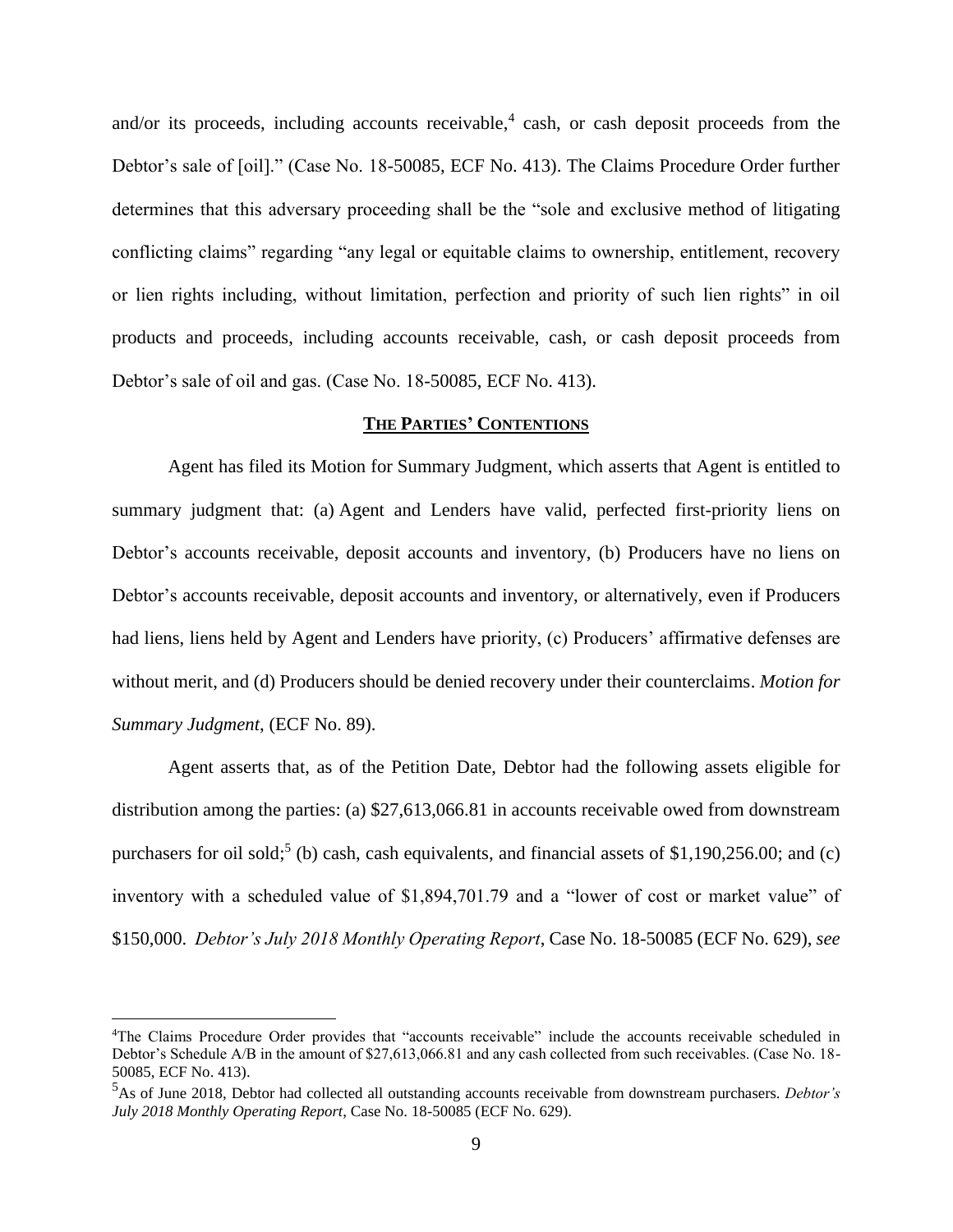*also Agent's App'x*, Pt. 16 (ECF No. 90-15).

## **A. Agent's Contentions**

 $\overline{a}$ 

In its Motion for Summary Judgment, Agent argues first that Producers waived any right they had to assert a security interest in goods, inventory, accounts, and proceeds under Texas § 9.343 because the Producer Contracts included Conoco Phillips General Provisions<sup>6</sup> language. Agent also argues in its Reply that the RADCO Purchase Agreement contained waiver language similar to the Conoco Phillips General Provisions that resulted in Intervenors waiving their right to assert a security interest in goods, inventory, accounts, and proceeds under Texas § 9.343.

Alternatively, Agent claims that there is a conflict of law between Delaware and Texas law regarding perfection and priority of security interests in Debtor's goods, inventory, accounts, and proceeds. Agent uses Restatement (Second) Conflict of Laws § 6(1) to argue that the laws of the state of Delaware govern perfection of security interests on Debtor's goods, inventory, accounts, and proceeds pursuant to the choice-of-law provisions in the Uniform Commercial Code ("UCC"). *See* Del. Code Ann. tit. 6, § 9-301 (West 2018); *see also* Tex. Bus. & Com. Code Ann. § 9.301. Agent argues that because it was the first creditor to file a financing statement with the Delaware Department of State, its security interest in substantially all of Debtor's assets primes any security interest alleged by Producers and Intervenors in the same collateral. Moreover, Agent argues that Producers and Intervenors hold unsecured claims to the extent that they did not file financing statements with the Delaware Department of State.

In the alternative, Agent asserts that even if Producers and Intervenors can establish that

<sup>6</sup> Conoco Phillips General Provisions are general terms and conditions that are referenced in ConocoPhillips' contracts for crude oil and condensate in the United States. General Terms & Conditions for U.S. Crude Oil Contracts, http://www.conocophillips.com/about-us/how-energy-works/doing-business-with-us/general-terms-conditons-for-us-crude-oil-contracts/. Conoco Phillips General Provisions are a "standard-form industry document . . . [that] sets forth certain general rules to govern domestic oil trading." *Lion Oil Trading & Transp., Inc. v. Statoil Mktg. & Trading (US) Inc.*, 728 F.Supp.2d 531, 532–33 (S.D.N.Y. 2010).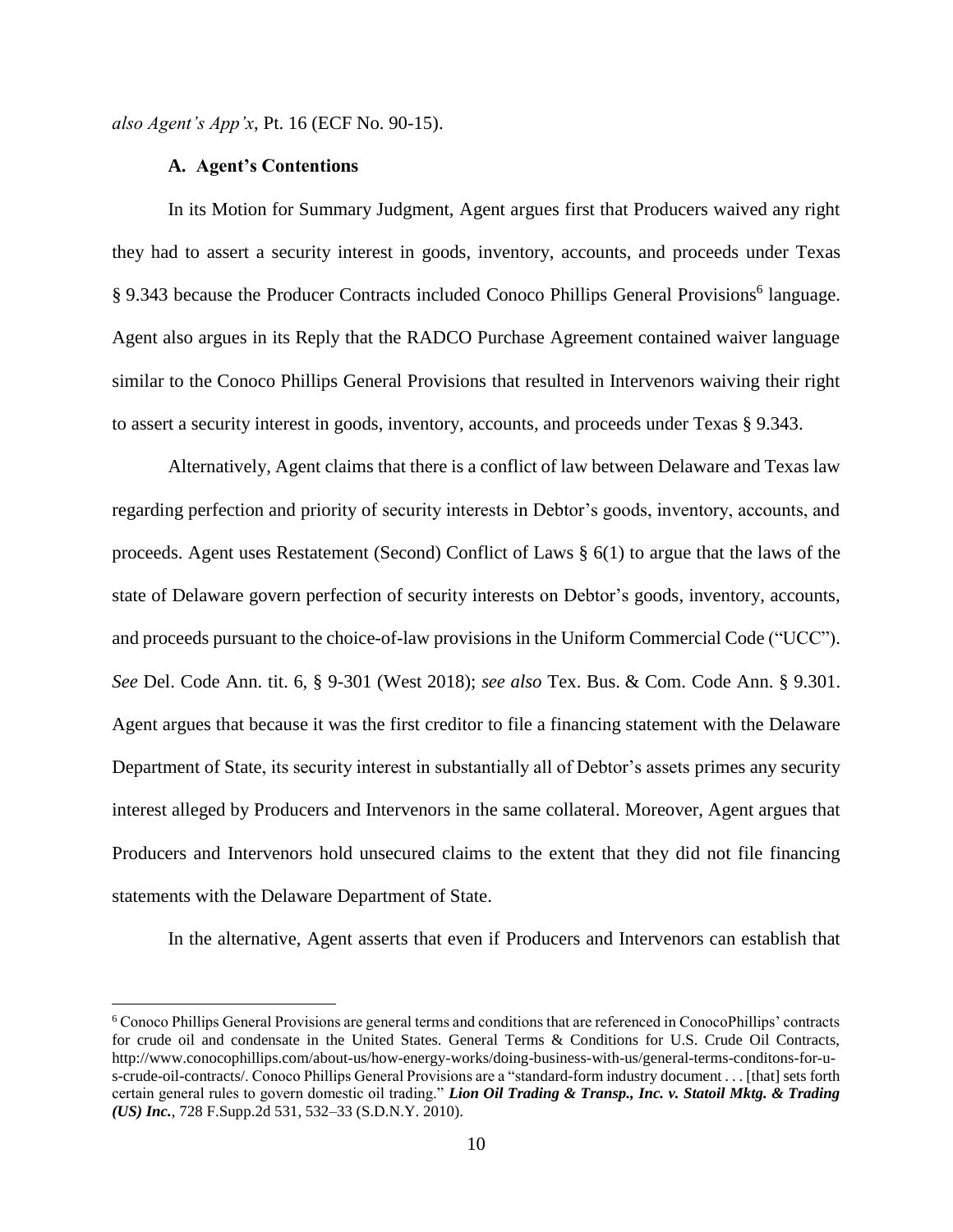Texas § 9.343 applies, Agent's perfected security interests in Debtor's accounts receivable, proceeds and deposit accounts have priority over Producers and Intervenors' liens by virtue of the limitations of Tex. Bus. & Com. Code Ann. § 9.343(f). Specifically, Agent asserts that the oil held by Producers for resale was inventory, and Producers and Intervenors did not perfect their PMSI in inventory properly under Delaware law, which requires a financing statement to be filed with the Delaware Department of State. Agent argues next that even if Producers and Intervenors have a PMSI in inventory, that PMSI is limited to the inventory itself and identifiable cash proceeds but does not extend to accounts receivable. *See* Tex. Bus. & Com. Code Ann. § 3.324(b).

Agent asserts that it has a first lien on Debtor's deposit account located at JPMorgan Chase in New York because it has properly perfected its security interest through control. *See* N.Y. U.C.C. § 9-312(b)(1) (McKinney 2019). Specifically, Agent asserts that its Blocked Account Control Agreement with Debtor and JPMorgan Chase serves as an authenticated record that accomplishes control as required by New York law. *See* N.Y. U.C.C. § 9-314.

Agent also asserts that affirmative defenses raised in the Answers/Counterclaims are meritless because no facts were pled to support the affirmative defenses of estoppel, unclean hands, or waiver that were asserted against the Agent. Finally, Agent contends that Producers' counterclaim for conversion fails as a matter of law.

Agent filed a proof of claim in the bankruptcy case that asserts a secured claim for "money loaned" in the amount of \$13,478,557.92.<sup>7</sup> *Proof of Claim of Deutsche Bank Trust Company* 

 $7$ On April 10, 2018, the Court entered an order in the bankruptcy case that allowed Debtor to pay Agent the sum of its pre-petition claim, along with post-petition interest and charges, totaling \$14,692,556.85. *Order Pursuant to 11 U.S.C. §§ 105(a) and 363(b) Authorizing the Debtor to Pay Certain Secured Claims*, Case No. 18-50085 (ECF No. 457) ("Payment Order"). The Payment Order halted Agent's accrual of post-petition interest on funds due under the Credit Agreement. *See id*. The Payment Order provides that it is subject to disgorgement to the extent that the Court determines that security interests alleged by Producers and Intervenors prime Agent's security interests in accounts receivable, deposit accounts, and inventory. *Id*.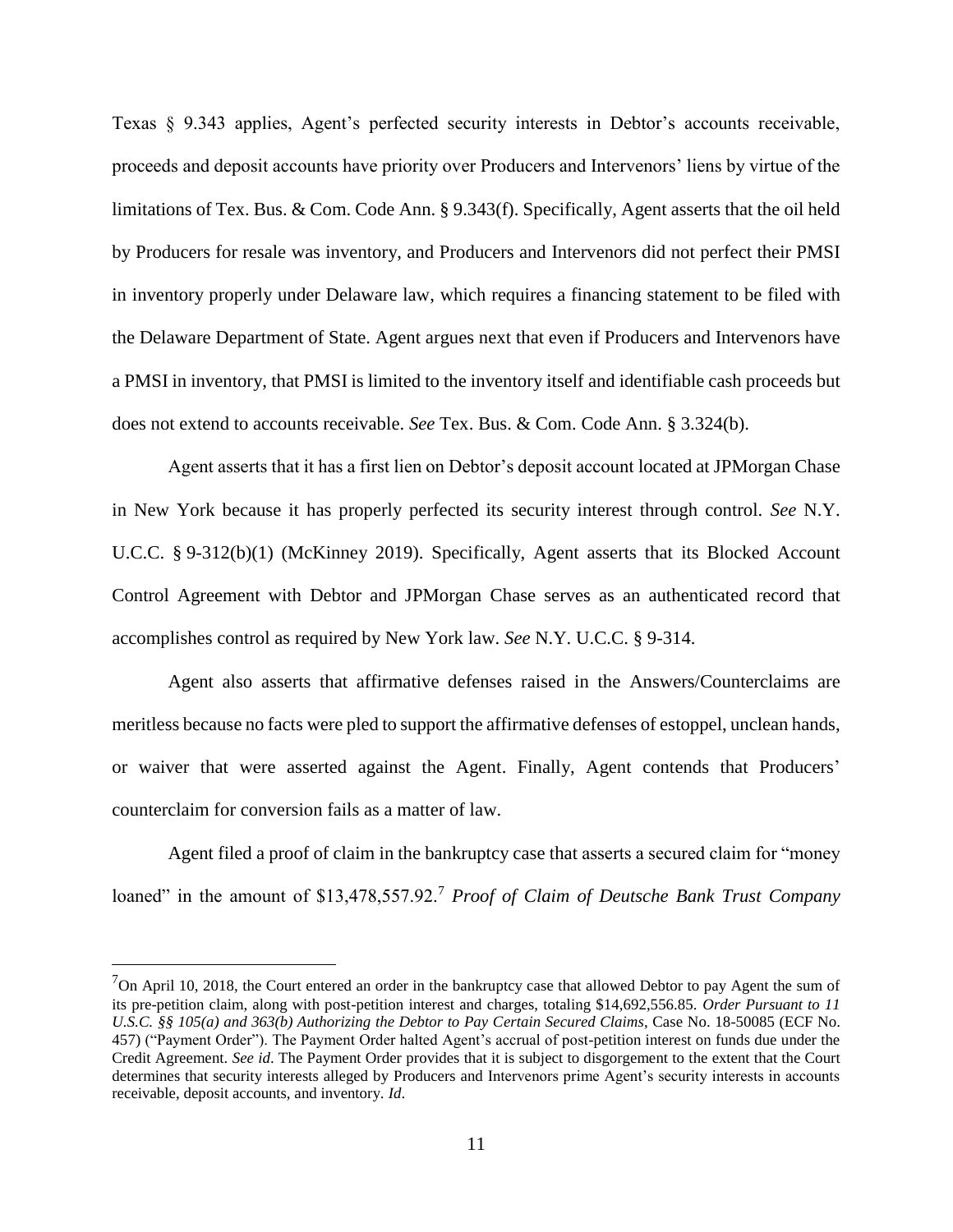*Americas*, Case No. 18-50085 (Claim No. 226-1). Agent asserts that its claim is oversecured because collateral valued at \$27.6 million is available for payment of Agent's claim. Furthermore, Agent argues that it is entitled to post-petition interest and reasonable fees, costs, and charges, including payment of the legal fees and expenses for Agent and Lenders pursuant to 11 U.S.C.  $§ 506(b).$ 

## **B. Producers' Contentions**

Producers' Response argues that reference to the Conoco Phillips General Provisions in the Producer Agreements did not result in waiver of Producers' ability to assert a security interest in oil, gas, and proceeds thereof because: (1) on its face, the language of the Conoco Phillips General Provisions does not waive any lien as to the proceeds received from sale of oil delivered to Debtor; (2) Producers did not provide warranty representation to any other party than the downstream purchaser; and (3) there was not privity of contract between Producers and Agent, nor between Agent and downstream purchasers.

Producers contend next that they hold an automatically-perfected purchase money security interest ("PMSI") in all oil and gas produced in Texas and sold to Debtors during December 2017, along with proceeds thereof, pursuant to Texas § 9.343. Producers also contend that certain of the Producers sold oil and gas production in Oklahoma during December 2017, and that those Producers hold a first, prior, and automatically perfected lien pursuant to Okla. Stat. Ann. tit. 52, § 549.1 (the "Oklahoma Lien Act"). Producers argue that lien rights automatically arising under Texas § 9.343 and the Oklahoma Lien Act result in a PMSI that primes any security interest held by Agent.

In addition, Producers argue that, to the extent there is a conflict of law, the laws of Texas and Oklahoma control resolution of whether Producers' security interests are superior to Agent's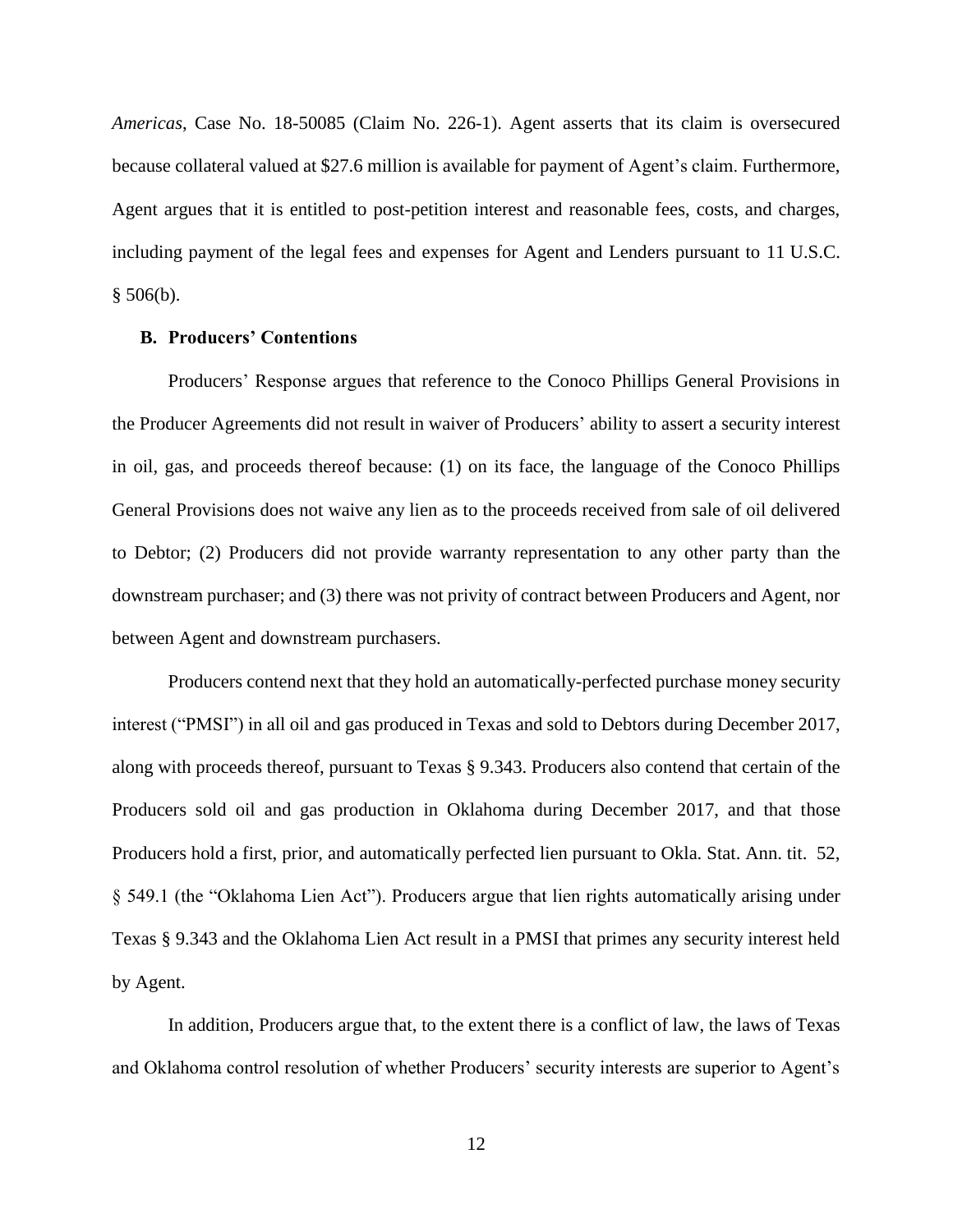UCC Article 9 security interests. Producers contend that the Court should use Restatement (Second) Conflict of Laws § 251(1) and federal common law to evaluate choice-of-law issues on a "case-by-case basis with deference to the state that has the most significant contacts and relationships over the affairs of [Debtor.]" *Producers' Response*, p. 11 (ECF No. 105).

Producers' Response included a list of the proofs of claim filed by individual Producers in Debtor's bankruptcy case, which provided the claim number and the amount of claim asserted. *Producers' Response*, Ex. A (ECF No. 105).

### **C. Intervenors' Contentions**

Intervenors assert that they also hold an automatically-perfected PMSI in all oil and gas sold to Debtor during December 2017, along with proceeds thereof, pursuant to Texas § 9.343. Intervenors further argue that conflict-of-law provisions found in title 6, section 9-301 of the Delaware Code ("Delaware § 9-301") and section 9.301 of the Texas Business and Commerce Code ("Texas  $\S$  9.301") are inapplicable because the language of section 9.343(p) of the Texas Business and Commerce Code provides that "[t]he rights of any person claiming a security interest or lien created by this section are governed by the other provisions of this chapter *except to the extent that this section necessarily displaces those provisions*." (emphasis added).

Additionally, Intervenors argue that Agent waived the ability to claim that Texas § 9.343 did not create a lien in favor of Producers and Intervenors because: (1) terms of the Credit Agreement between Agent and Debtor noted that "First Purchaser Liens" under Texas § 9.343 would be eliminated from Debtor's borrowing base, and (2) the Credit Agreement expressly permitted a lien arising under Texas § 9.343 to exist on Debtor's property, assets, or revenues. Intervenors also contend that estoppel by deed and estoppel by record preclude Agent from taking a position contrary to terms found in the Credit Agreement. Finally, Intervenors argue that Agent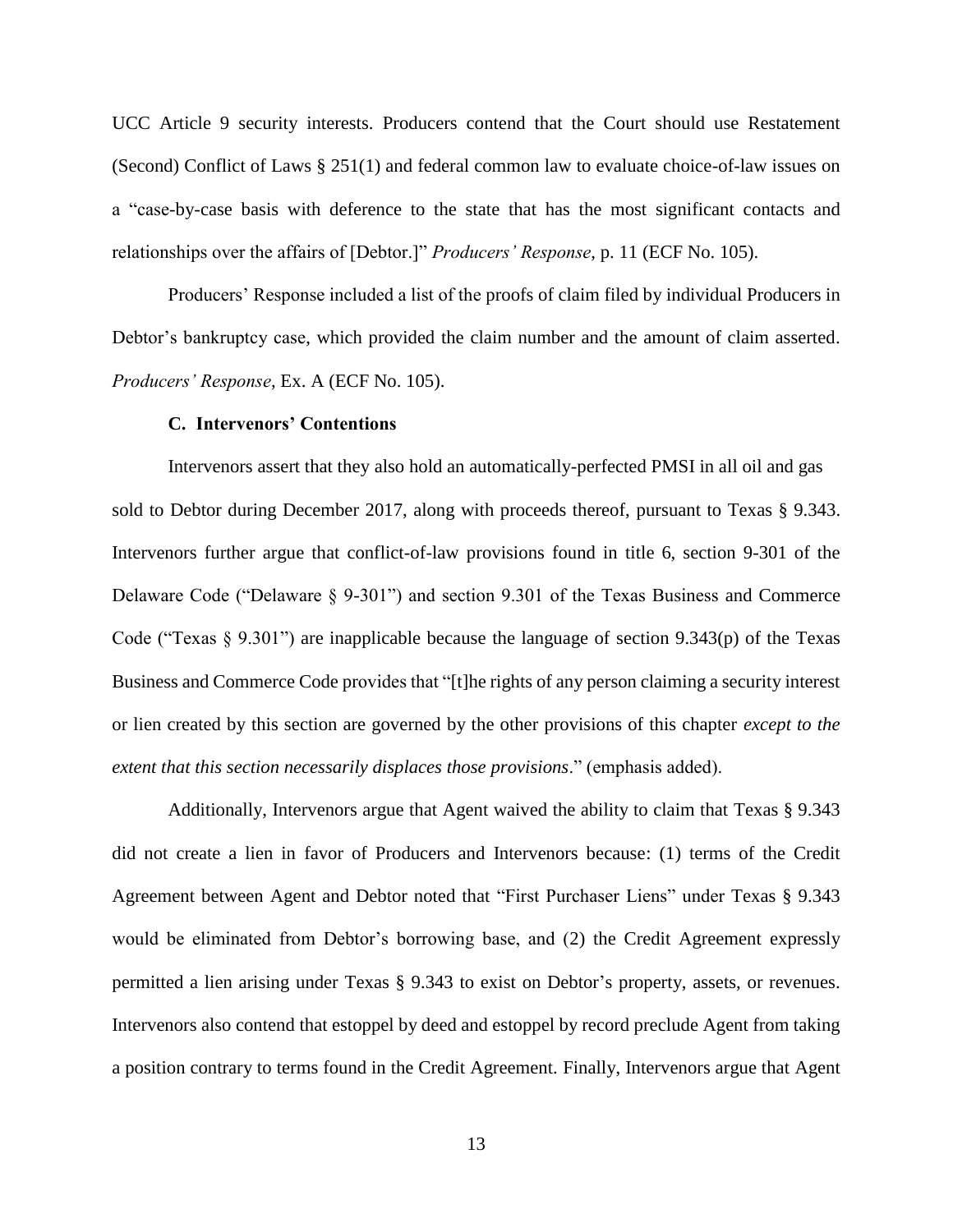has introduced no evidence showing that Debtor's purchase of product from Intervenors was subject to the Conoco Phillips General Provisions.

RADCO asserts that, as of the Petition Date, Debtor owed \$292,513.27 for oil sold to Debtor under the RADCO Purchase Agreement. *Intervenors Response*, ECF No. 103. RHEACO asserts that it is owed \$292,519.27 for oil sold to Debtor pre-petition and \$18,562.66 in royalty payments for the same products sold to Debtor. *Id*. Radley Corporation, an affiliate of RADCO, alleges that Debtor owes \$6,977.38 in royalties for products it sold to Debtor. *Id*.

## **LEGAL STANDARD**

Summary judgment is appropriate "if the pleadings, depositions, answers to interrogatories, and admissions on file, together with the affidavits, if any, show that there is no genuine issue as to any material fact and that the moving party is entitled to a judgment as a matter of law." Fed. R. Civ. P. 56(c); *Celotex Corp. v. Catrett*, 477 U.S. 317, 322 (1986). Bankruptcy Rule 7056 applies Rule 56(c) of the Federal Rules of Civil Procedure to adversary proceedings. If summary judgment is appropriate, the Court may resolve the case as a matter of law. *Celotex Corp.*, 477 U.S. at 323; *Blackwell v. Barton*, 34 F.3d 298, 301 (5th Cir. 1994). The Fifth Circuit has stated "[t]he standard of review is not merely whether there is a sufficient factual dispute to permit the case to go forward, but whether a rational trier of fact could find for the non-moving party based upon evidence before the court." *James v. Sadler*, 909 F.2d 834, 837 (5th Cir. 1990) (citing *Matsushita Elec. Indus. Co. v. Zenith Radio Corp.*, 475 U.S. 574, 586 (1986)).

To the extent that the non-moving party asserts the existence of factual disputes, the evidence offered by the non-moving party to support those factual contentions must be of sufficient quality so that a rational fact finder might, at trial, find in favor of the non-moving party. *Anderson v. Liberty Lobby, Inc.*, 477 U.S. 242, 249–50 (1986) ("[a]dverse party's response . . . must set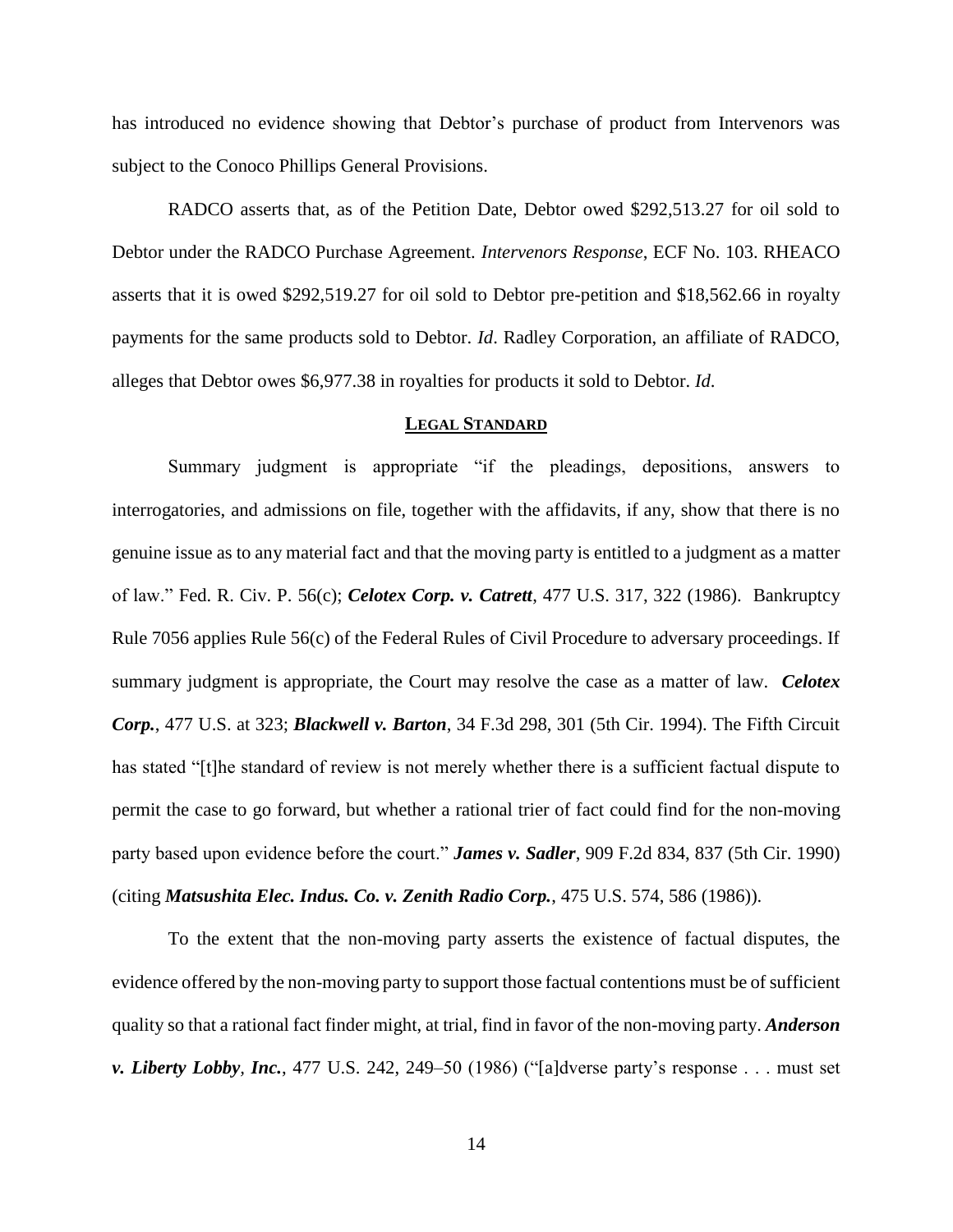forth specific facts showing that there is a genuine issue for trial."). If the record "taken as a whole, could not lead a rational trier of fact to find for the non-moving party, then there is no genuine issue for trial." *LeMaire v. Louisiana*, 480 F.3d 383, 390 (5th Cir. 2007).

In determining whether a genuine issue of material fact exists, the nonmoving party must respond to a proper motion for summary judgment with specific facts demonstrating that such genuine issue exists. "[A] genuine issue of material fact is not raised by mere conclusory allegations or bald assertions unsupported by specific facts." *Leon Chocron Publicidad Y Editoria, S.A. v. Jimmy Swaggart Ministries*, 990 F.2d 1253 (5th Cir. 1993) (citation omitted). The Court must view all evidence in the light most favorable to the non-moving party. *Crawford v. Formosa Plastics Corp. La.*, 234 F.3d 899, 902 (5th Cir. 2000). If summary judgment is appropriate, the Court may resolve the case as a matter of law. *Celotex Corp.*, 477 U.S. at 323.

#### **IN RE SEMCRUDE, L.P.**

In 2009, the Delaware Bankruptcy Court issued its opinion in *Arrow Oil & Gas, Inc. v. SemCrude, L.P. (In re SemCrude, L.P.)*, 407 B.R. 112 (Bankr. D. Del. 2009). The debtors in **SemCrude**, purchased various energy products from producers, including oil and gas, and then resold those products to other entities. *Id*. at 119. In the months before filing for bankruptcy, the debtors purchased oil and gas from producers located in Texas. *Id*. at 122. The debtors sold the oil and gas from the Texas producers to downstream purchasers but failed to remit payment to the Texas producers before filing for chapter 11 bankruptcy. *Id*. The Texas producers alleged that they held automatically perfected PMSIs in all oil and gas sold to the debtors and any resulting proceeds under Texas § 9.343. *Id*. at 124. Meanwhile, a pre-petition lender asserted that it held secured claims against the debtors, and that perfection and priority of security interests claimed by the Texas producers were not governed by Texas § 9.343. *Id*. The lender argued that, pursuant to the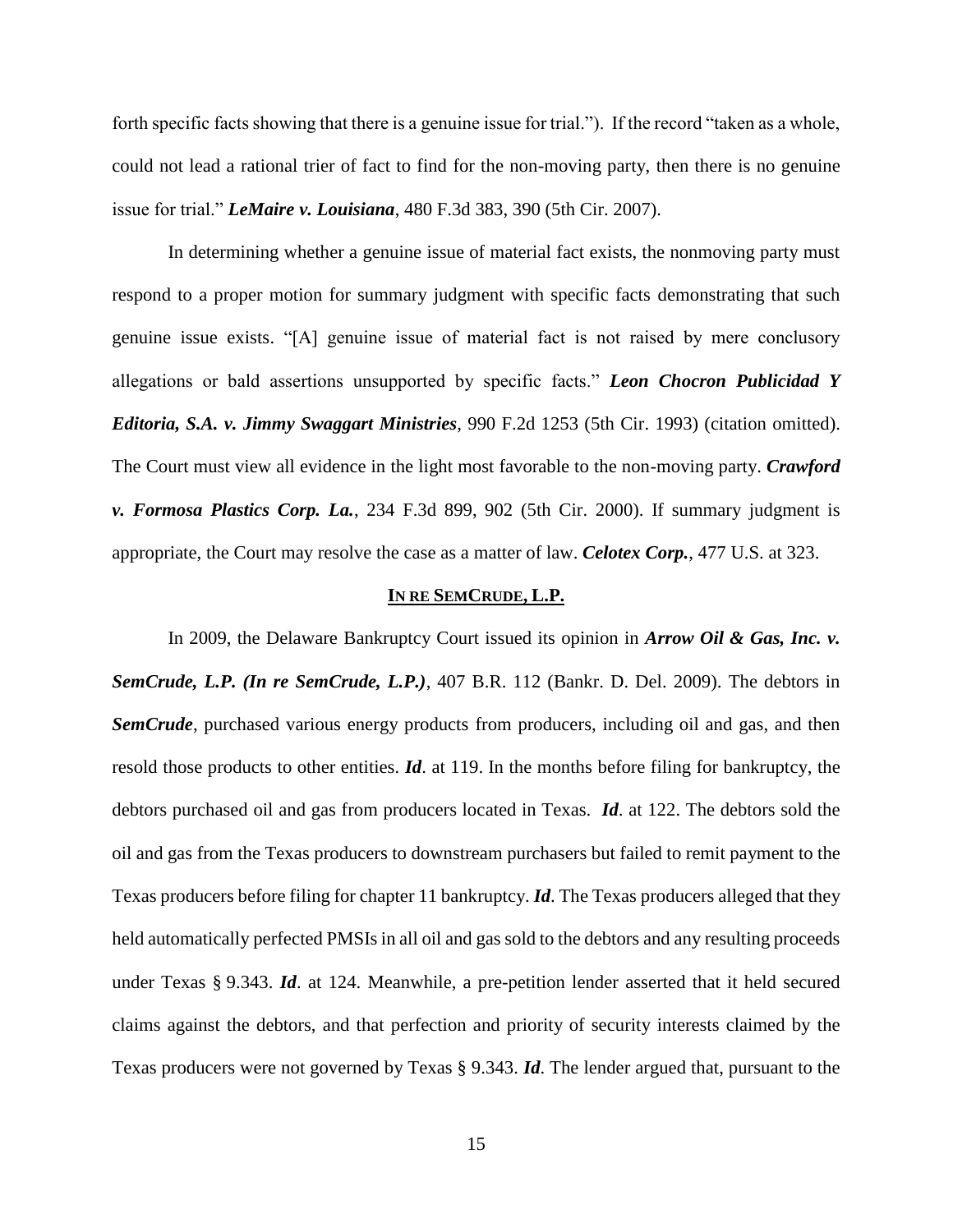law governing perfection and priority of security interests found in Article 9 of the UCC, the debtors' places of incorporation<sup>8</sup> determined perfection and priority of security interests alleged by the Texas producers and lender. *Id*. The lender contended that if the Texas producers did not perfect their security interests in oil, gas, and proceeds thereof based on the UCC requirements of the state where the debtors were incorporated, then the Texas producers had unperfected security interests subordinate to the lender's security interests. 9 *Id*.

The court held, in relevant part, that Delaware's choice of law rules regarding perfection and priority of security interests governed. *Id*. at 130. Relying on § 9-301 of the UCC, which is the same in Delaware and Texas, the court determined that the law of the location of the debtor determined perfection of the producer's security interests in oil, gas, proceeds thereof, and accounts receivable. *Id***.** at 133–34. Because the debtors were incorporated in Delaware and Oklahoma, the laws of those states (depending on where the debtor incorporated) applied when determining perfection and priority of UCC security interests alleged by the Texas producers and the lender. *Id*. at 132–38. To establish perfection of claimed security interests, the Texas producers and the lender were required to properly file a financing statement in the appropriate state. *Id*. 137– 38. As of the date of this Memorandum Opinion, the *SemCrude* opinion is the sole opinion analyzing whether Texas § 9.343 applies in disputes regarding perfection and priority among lenders and Texas producers of oil and gas when the debtor is incorporated outside of Texas.

### **LEGAL ANALYSIS**

#### **A. Conoco Phillips General Provisions and Contractual Waiver Language**

<sup>8</sup> In *SemCrude*, the debtors were incorporated in Delaware and Oklahoma. *SemCrude*, 407 B.R. at 122.

<sup>9</sup> The lenders also argued, in the alternative, that "even if Texas law governed perfection of Texas producers' security interests, Texas law limits Texas [p]roducers' special PMSI priority arising pursuant to Texas § 9.343 to (i) the remaining oil and gas inventory of [d]ebtors as of [the petition date] and (ii) any proceeds from the sale of such oil and gas that [d]ebtors received on or before delivery of Texas [p]roduct." *SemCrude*, 407 B.R. at 124. In the present case, Agent made the same argument. Because the Court finds that Texas § 9.343 does not apply, the Court does not provide its decision regarding this argument.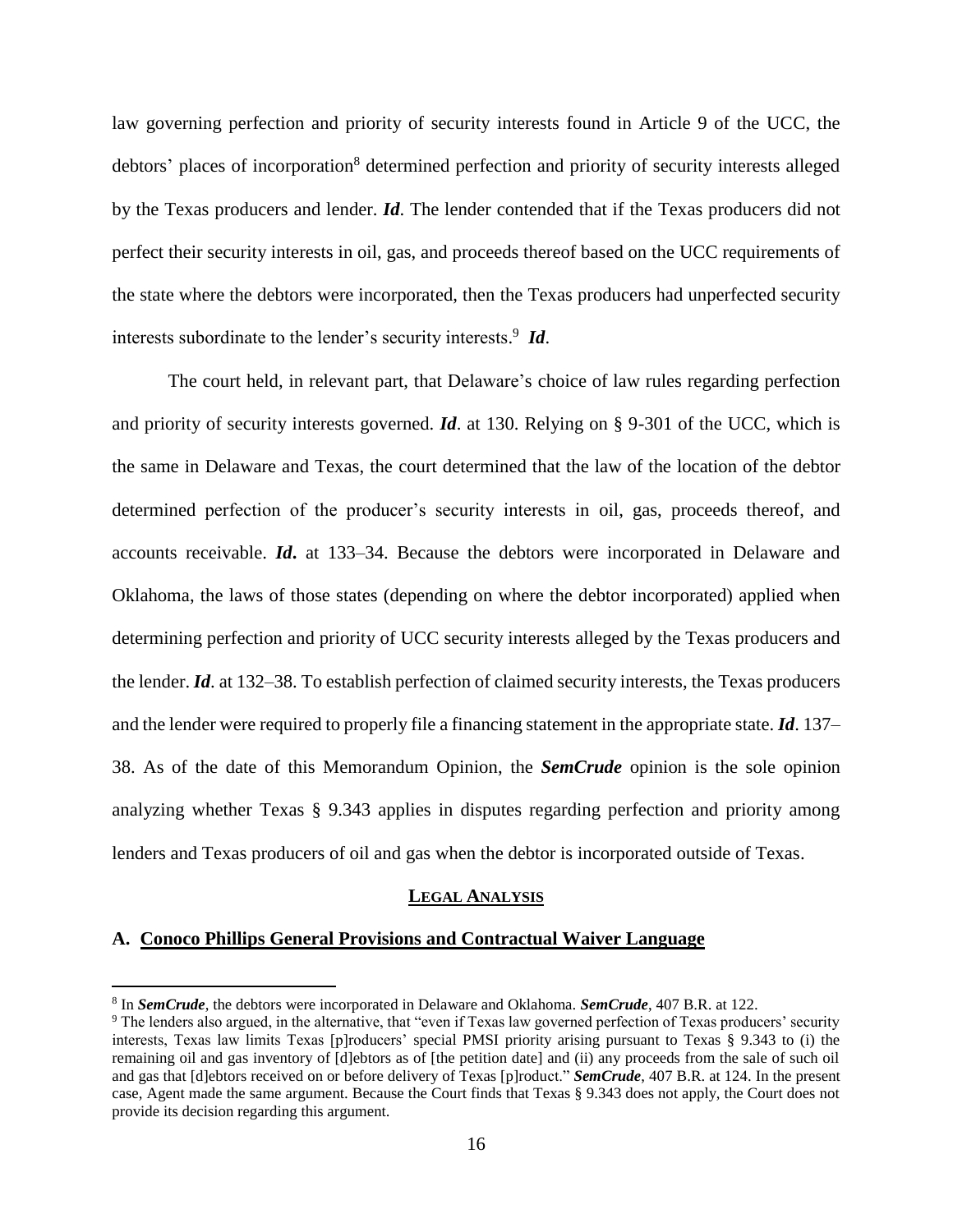As an initial matter, Agent argues that, regardless of lien perfection and priority issues, Producers cannot assert a security interest in Debtor's goods, inventory, accounts, proceeds, and deposit accounts under Texas § 9.343 because the Conoco Phillips General Provisions that are incorporated by reference into certain of the Producer Agreements provide for express waiver of Producers' liens. The Producer Agreements, which are contracts between Debtor and certain of the Producers,  $^{10}$  include the following language:

**Special Provisions**: Conoco Phillips General Provisions dated 1993 and subsequent amendments dated 2009 are made a part of this contract by reference hereto. However, the terms herein shall control if there is any conflict between these terms and those in the General Provisions.

The Conoco Phillips General Provisions include several provisions, including the following:

**Warranty:** The Seller warrants good title to all crude oil delivered hereunder and warrants that such crude oil should be free from all royalties, liens, encumbrances, and applicable foreign, federal, state and local taxes.

Agent asserts that the Delaware Bankruptcy Court in *SemCrude* determined that producers of oil

and gas who entered into contracts containing Conoco Phillips General Provisions waived any lien

that could have arisen under Texas § 9.343. To support its argument, Agent cites to two cases:

*New Dominion, LLC v. J. Aron & Co. (In re SemCrude, L.P.)*, No. 08-11525, 2018 WL 481862

(Bankr. D. Del. Jan. 17, 2018) and *J. Aron & Co. v. SemCrude, L.P. (In re SemCrude, L.P.)*, 504

B.R. 39 (Bankr. D. Del. 2013).

 $\overline{a}$ 

In *New Dominion, LLC v. J. Aron & Co. (In re SemCrude, L.P.)*, upstream producer New

Dominion, LLC ("ND") sold oil to SemCrude, a midstream service provider. 2018 WL 481862 at

\*1. SemCrude then sold oil to third-party downstream purchasers, including J. Aron & Company

("J. Aron"). *Id*. After SemCrude filed for bankruptcy, ND and other upstream producers were

<sup>&</sup>lt;sup>10</sup>Agent was unable to demonstrate that Debtor had a producer agreement with the following Producers and Intervenors: Jerry C. Dewbre, Trustee; Energy Reserves Group, LLC; RADCO; and RHEACO. *Agent's App'x*, Pt. 16 (ECF No. 90-15).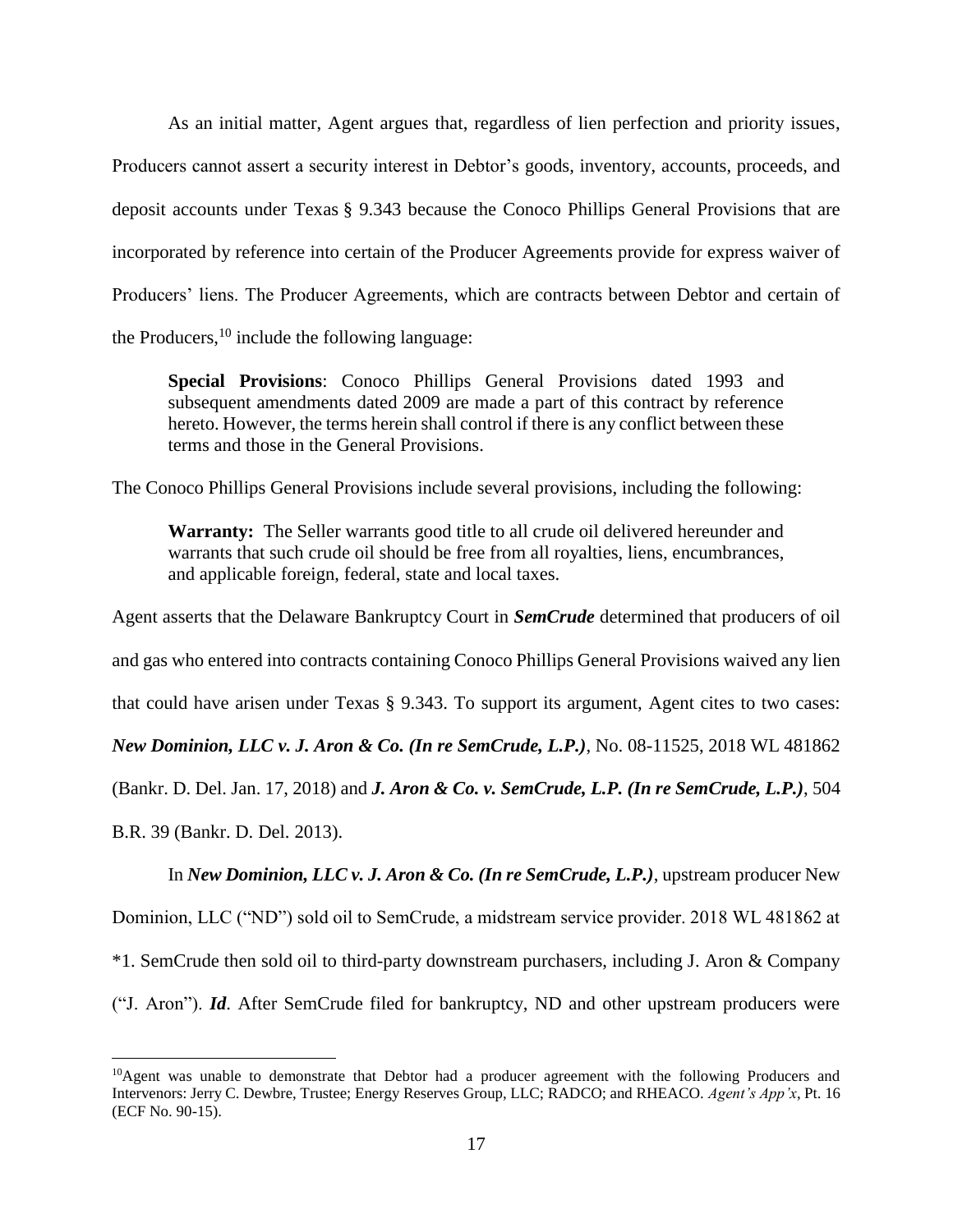owed millions of dollars for oil and gas delivered to SemCrude pre-petition. *Id*. To recover unpaid funds for oil and gas sold to SemCrude, ND, an Oklahoma-based company, filed liens under Okla. Stat. Ann. tit. 52, §§ 548.1—548.6.<sup>11</sup> *Id*. ND then filed suit against J. Aron to foreclose on the alleged statutory liens. *Id*. at \*2. J. Aron contended that ND could not assert lien rights against its proceeds from sales of oil because: (1) ND sold oil to SemCrude under an express warranty, and (2) SemCrude sold oil to J. Aron under an identical express warranty. *Id*. at \*3. J. Aron also argued that ND could not demonstrate that J. Aron ever received any of ND's oil from SemCrude. *Id*. The Delaware Bankruptcy Court held that ND, an upstream producer, waived its right to assert a lien in its oil against J. Aron, a downstream purchaser, when the oil was sold under the warranty provided by the Conoco Phillips General Provisions. *Id*. at \*4.

In *J. Aron & Co. v. SemCrude, L.P. (In re SemCrude, L.P.)*, the Delaware Bankruptcy Court held that downstream purchaser J. Aron purchased oil and gas from midstream producer SemCrude free and clear of any liens of upstream producers who originally sold the product to SemCrude because the downstream purchasers were both "buyers for value" under UCC § 9- 317 and "buyers in the ordinary course" under UCC § 9-320. 504 B.R. at 43, *aff'd*, 864 F.3d 280 (3d Cir. 2017). In dicta, the Delaware Bankruptcy Court noted that the Conoco Phillips General Provisions incorporated in the contracts between SemCrude and the downstream purchasers served as an "express [warranty] that the product was not subject to any security interests." *Id*. at 60.

Producers contend that the Conoco Phillips General Provisions in certain of the Producer Agreements with Debtor are nothing more than a warranty to purchasers that oil in the hands of

<sup>&</sup>lt;sup>11</sup> In 2008, when the oil and gas transactions between ND, SemCrude, J. Aron occurred, title 52, section 548 of the Oklahoma Statutes & Court Rules granted producers a "lien upon the oil or gas severed [from [their] wells], or the proceeds of sale if such oil or gas [had] been sold, to the extent of [their] interest" until full payment was received. Okla. Stat. Ann. tit. 52, § 548.2 (2008) (repealed 2010). Title 52, section 548 of the Oklahoma Statutes & Court Rules was repealed and replaced by the Oklahoma Lien Act, which became effective on April 19, 2010. *See* Okla. Stat. Ann. tit. 52, § 549.3.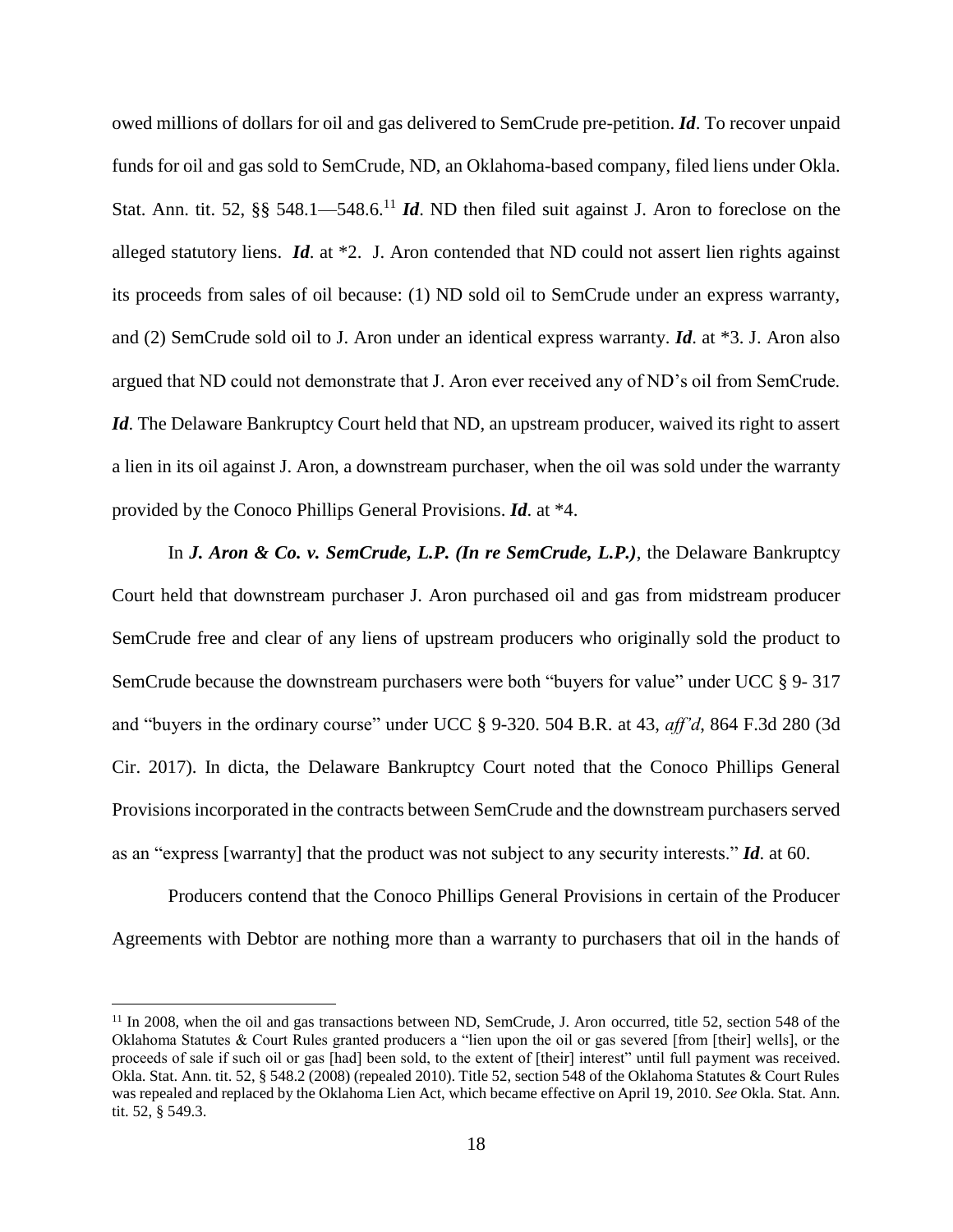the purchasers is not subject to the Producers' liens. Next, Producers argue that even if the Conoco Phillips General Provisions in certain of the Producer Agreements serve as a warranty preventing Producers from asserting a lien to secure the purchase price of the oil and gas, then Producers could still assert a lien as to the *proceeds* received from the sale of the oil delivered to Debtor. Producers also argue that the Conoco Phillips General Provisions provided a warranty only to downstream purchasers, not to Agent or Lenders. (emphasis added). Finally, Producers assert that there is no privity between Producers and Agent, nor between Agent and downstream purchasers.

Intervenor argues that Agent failed to produce evidence showing that Debtor's purchase of product from Intervenors was subject to the Conoco Phillips General Provisions. Intervenors state that the RADCO Purchase Agreement does not contain any of the language cited by Agent that results in the alleged waiver of claims. In Agents' Reply, Agent asserts that while the RADCO Agreement does not contain a reference to the Conoco Phillips General Provisions, it contains clear waiver language:

5. Warranty of Title and Authority to Sell. Seller [RADCO] **hereby warrants and guarantees that the title to the portion of the crude oil sold and delivered hereunder which is owned by Seller is free and clear of all liens and encumbrances** and warrants that as to the remaining portion of the crude oil sold and delivered hereunder Seller has the right and authority to sell and deliver said crude oil for the benefit of the true owners thereof.

*Agent's Reply to Response*, p. 15 (ECF No. 109) (emphasis in original). According to Agent, this language waives Intervenors' ability to assert security interests in Debtor's goods, inventory, accounts proceeds, and deposit accounts.

The Court finds that incorporation of the Conoco Phillips General Provisions in certain of the Producer Agreements did not cause Producers to waive their ability to assert a lien or security interest in oil and gas and proceeds thereof under Texas § 9.343. Likewise, the Court finds that the warranty language in the RADCO Agreement did not serve as a waiver. Contrary to Agent's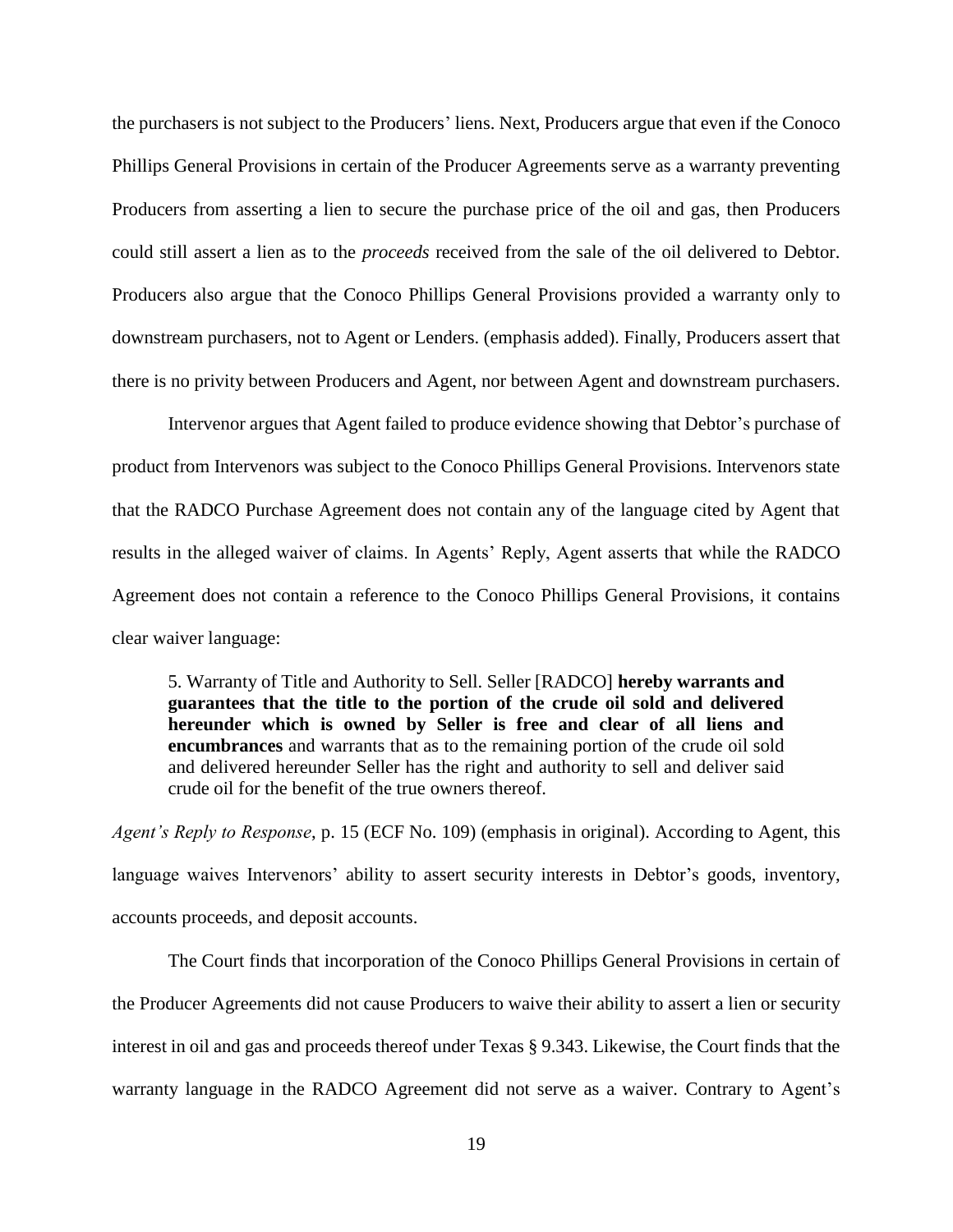assertions, the Delaware Bankruptcy Court's findings in *New Dominion, LLC v. J. Aron & Co.*  and *J. Aron & Co. v. SemCrude, L.P.* are inapposite on the issue of whether the incorporation of the Conoco Phillips General Provisions in certain Producer Agreements serves as a waiver of certain Producers' rights to assert a lien in oil and gas and proceeds thereof under Texas § 9.343.

*New Dominion, LLC v. J. Aron & Co.* and *J. Aron & Co. v. SemCrude, L.P.* are factually distinct from the facts in the present case in that they address the relevant rights between an upstream producer and downstream purchaser as it relates to oil and gas sold to and by a midstream producer. In the present matter, the Court is assessing the relative rights between a lender and an upstream producer as it relates to oil and gas sold by Debtor, a midstream provider. Stated differently, in *New Dominion, LLC v. J. Aron & Co.* and *J. Aron & Co. v. SemCrude, L.P.*, the upstream producers were seeking to enforce their rights against the downstream purchaser; here, Agent is seeking to enforce its rights against an upstream producer. Therefore, the Court concludes that the Conoco Phillips General Provisions do not cause Producers and Intervenors to waive their rights to assert a lien under Texas § 9.343.

# **B. Conflict of Law Dispute Between Agent, Producers, and Intervenors Regarding Perfection and Priority of Security Interests in Goods, Inventory, Accounts, Proceeds and Deposit Accounts**

Agent's next argument is that conflict of law issues exist in the present matter. Agent assets that conflict of law disputes should be resolved through application of the Restatement (Second) of the Law Conflict of Laws (hereinafter "Restatement"). Agent asserts that § 6(1) of the Restatement requires the Court to apply UCC § 9-301, which is the same in Delaware and Texas, to determine priority and perfection of security interests being alleged in Debtor's goods,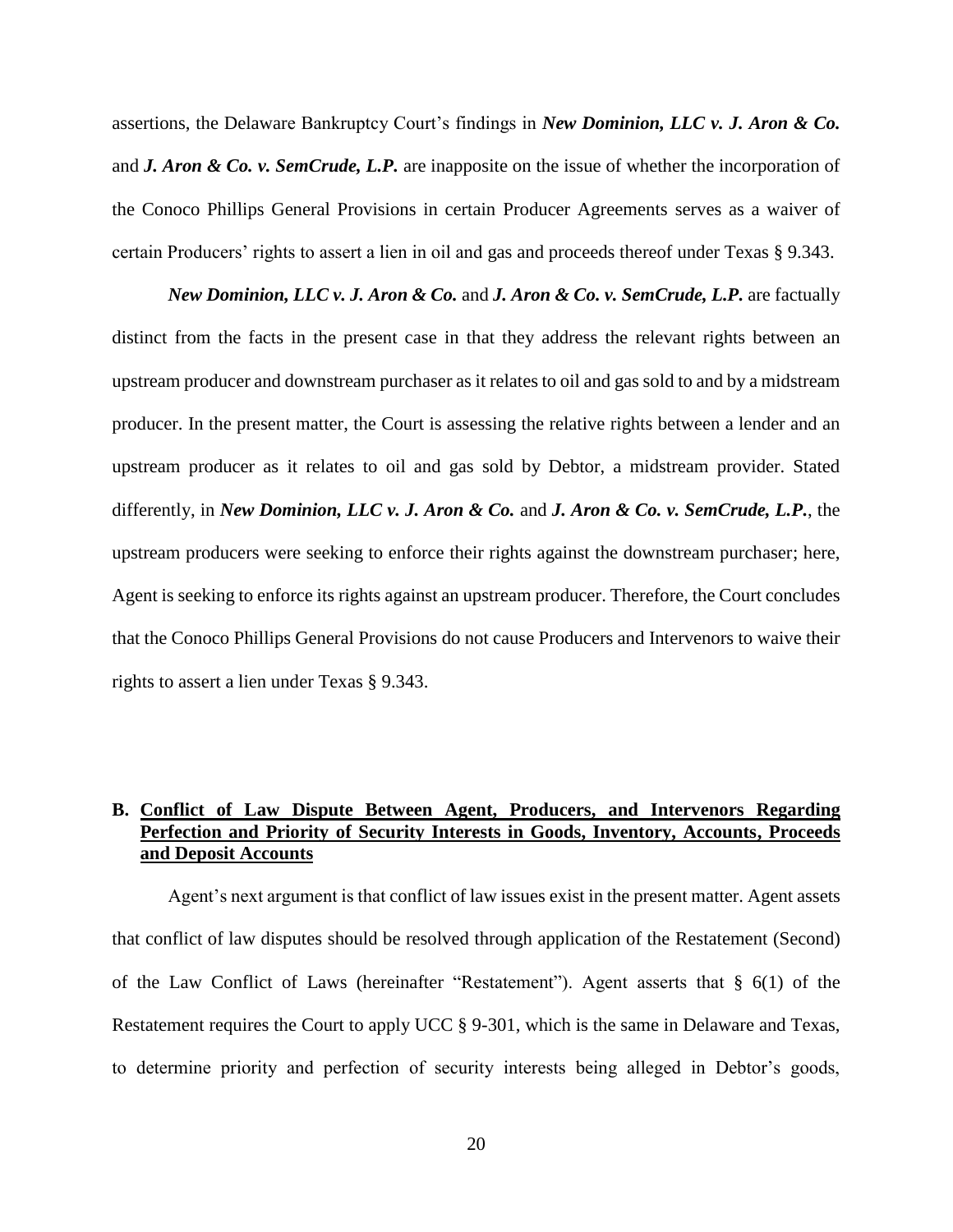inventory, accounts, and proceeds. Under UCC § 9-301, "while a debtor is located in a jurisdiction, the local law of that jurisdiction governs perfection, the effect of perfection or nonperfection, and the priority of a security interest in collateral." Del. Code Ann. tit. 6, § 9-301(1); Tex. Bus. & Com. Code Ann. § 9.301(1). Agent argues that because Debtor is organized under the laws of Delaware, Delaware law governs perfection. In Delaware, perfection of a security interest in goods, inventory, accounts, and proceeds arises by filing a UCC-1 financing statement with the Delaware Department of State. Del. Code Ann. tit. 6, § 9-310(a). Because Agent was the first to file UCC-1 financing statements in Delaware on substantially all of Debtor's collateral, Agent contends that its security interest primes liens asserted by Producers and Intervenors.

In response, Producers and Intervenors argue that they have an automatically arising PMSI in Debtor's oil, gas and proceeds thereof for oil produced in Texas under the plain language of Texas § 9.343. Producers and Intervenors argue that section 9.343(p) of the Texas Business and Commerce Code<sup>12</sup> prevents Agent from relying on UCC  $\S$  9-301 to determine the law governing perfection and priority of security interests held by Producers in Texas. Producers also contend that they have a first, prior and automatically perfected lien in Debtor's oil, gas, and proceeds thereof for oil produced in Oklahoma under the Oklahoma Lien Act.

Producers argue that to the extent there is a conflict of law, the Courts are not in complete agreement with addressing conflicts of law in bankruptcy. Citing to *Vanston Bondholders Prot. Comm. v. Green*, 30 F.3d 1578, 1581–82 (1946), Producers propose that the Court use a federal independent judgment test to evaluate choice of law issues on a case-by-case basis with deference to the state that has the most significant contacts and relationships over the affairs of Debtor.

<sup>&</sup>lt;sup>12</sup> Section 9.343(p) of the Texas Business and Commerce Code provides that "[t]he rights of any person claiming a security interest or lien created by this section are governed by the other provisions of this chapter except to the extent that this section necessarily displaces those provisions."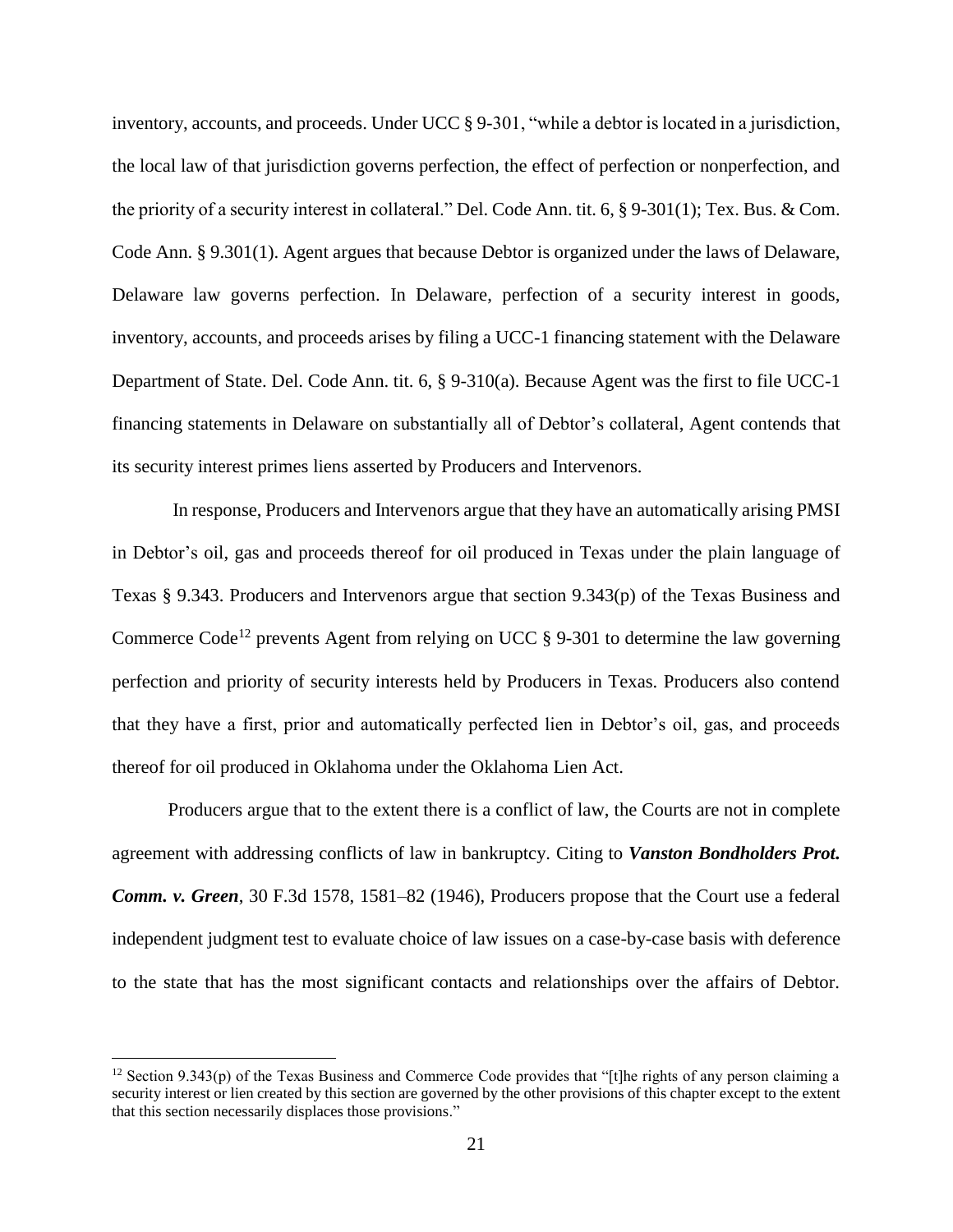Producers also advocate that the Court must apply Restatement § 251(1) to assess the "local law of the state that has the most significant relationship to the parties, the chattel, and the security interest" to make its determination on the validity and extent of its security interest in oil, gas, and proceeds thereof.

In the present dispute, the Court must determine: (1) which state law(s) govern perfection of security interests, and (2) if the security interests are properly perfected, priority among the perfected security interests. An overview of each relevant state's law is provided below.

### **1. Texas Business & Commerce Code**

Producers and Intervenors argue that, to the extent they produced oil and gas in Texas and sold oil to Debtor in Texas, their security interests in Debtor's oil, gas and proceeds thereof arise under Texas § 9.343 and result in a PMSI that primes any security interests held by Agent. Texas § 9.343, which is a non-uniform amendment to Texas's version of the UCC states in part:

This section provides a security interest in favor of interest owners, as secured parties, to secure the obligations of the first purchaser of oil and gas production, as debtor, to pay the purchase price. An authenticated record giving the interest owner a right under real property law operates as a security agreement created under this chapter. The act of the first purchaser in signing an agreement to purchase oil or gas production, in issuing a division order, or in making any other voluntary communication to the interest owner or any governmental agency recognizing the interest owner's right operates as an authentication of a security agreement in accordance with Section 9.203(b) for purposes of this chapter.

Tex. Bus. & Com. Code Ann. § 9.343(a). An "interest owner" is defined as a "person owning an entire or fractional interest of any kind or nature in oil or gas production at the time of severance, or a person who has an express, implied, or constructive right to receive a monetary payment determined by the value of oil or gas production or by the amount of production." Tex. Bus. & Com. Code Ann. § 9.343(r)(2). A "first purchaser" is defined, in relevant part, as "the first person that purchases oil or gas production from an operator or interest owner after the production is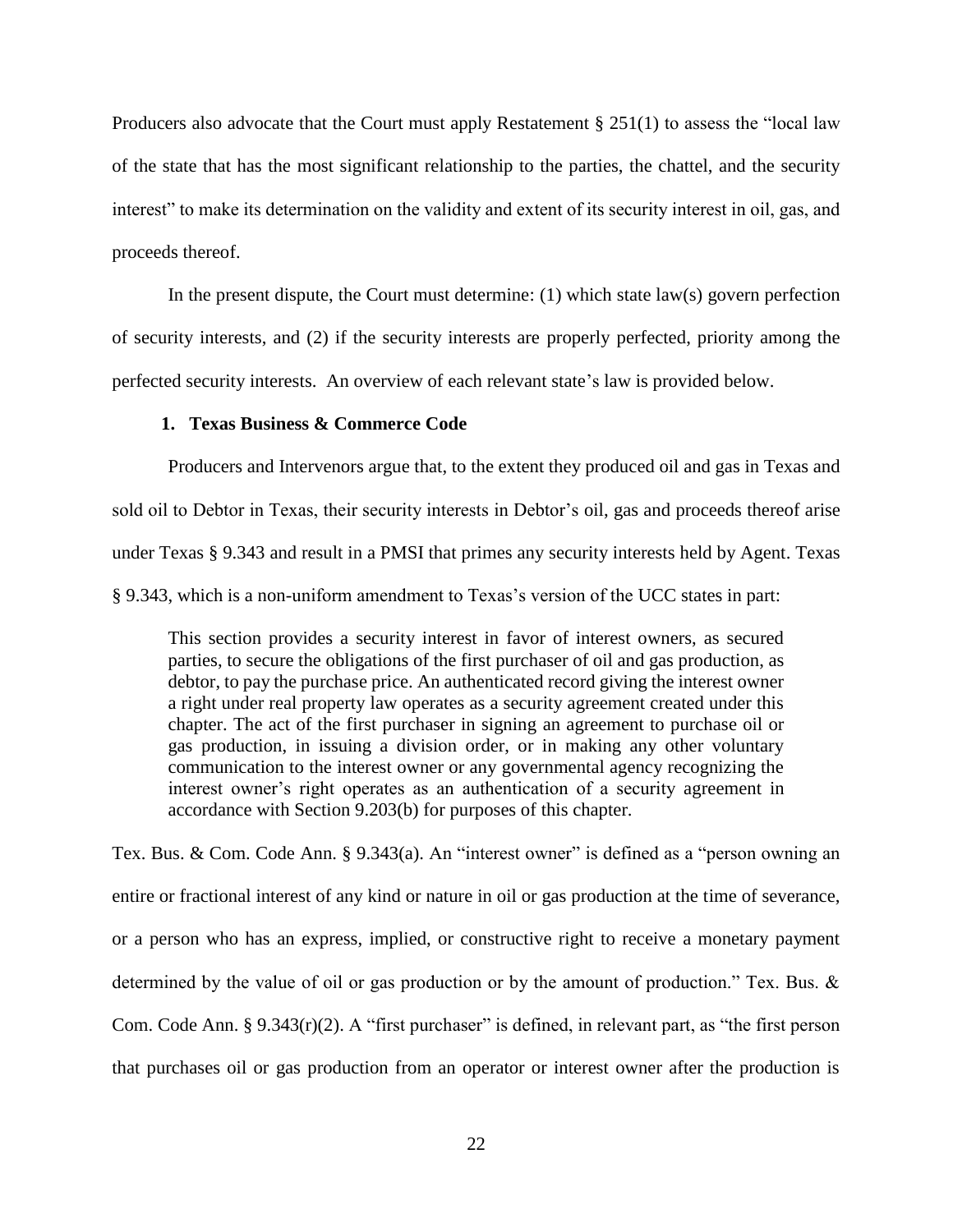severed." Tex. Bus. & Com. Code Ann. § 9.343(r)(3). An "operator" is a "person engaged in the business of severing oil or gas production from the ground, whether for the person alone, only for other persons, or for the person and others." Tex. Bus. & Com. Code Ann.  $\S 9.343(r)(4)$ .

Texas § 9.343 gives rise to a "security interest" that is "perfected automatically without the filing of a financing statement." Tex. Bus. & Com. Code Ann. § 9.343(b). Automatic perfection occurs "if the interest of the secured party is evidenced by a deed, mineral deed, reservation in either, oil or gas lease, assignment or any other such record recorded in the real property records of a county clerk, that record is effective as a filed financing statement for the purposes of this chapter." *Id*. Moreover, section 9.343(d) of the Texas Business and Commerce Code creates a "lien that secures the rights of any person who would be entitled to a security interest under [section 9.343(a)] except for lack of any adoption of a security agreement by the first purchaser or lack of possession or record required by [section 9.203] for the security interest to be enforceable." Tex. Bus. & Comm. Code Ann. § 9.343(d).

The "security interest" that arises in favor of interest owners under Texas § 9.343 exists in: (i) oil and gas production in the possession of the first purchaser, and (ii) identifiable proceeds of that production owned by, received by, or due to the first purchaser. Tex. Bus. & Com. Code Ann. § 9.343(c)(1). Interest owners' security interests in identifiable proceeds exist for "an unlimited time if: (A) the proceeds are oil or gas production, inventory of raw, refined, or manufactured oil or gas production  $\dots$ ; (B) the proceeds are accounts, chattel paper, instruments, documents, or payment intangibles; or  $(C)$  the proceeds are cash proceeds, as defined in [section 9.102] . . . ." Tex. Bus. & Com. Code Ann. § 9.343(c)(1)(A). Security interests created by Texas § 9.343 have the following priorities over other Chapter 9 security interests:

(1) A security interest created by this section is treated as a purchase-money security interest for purposes of determining its relative priority under Section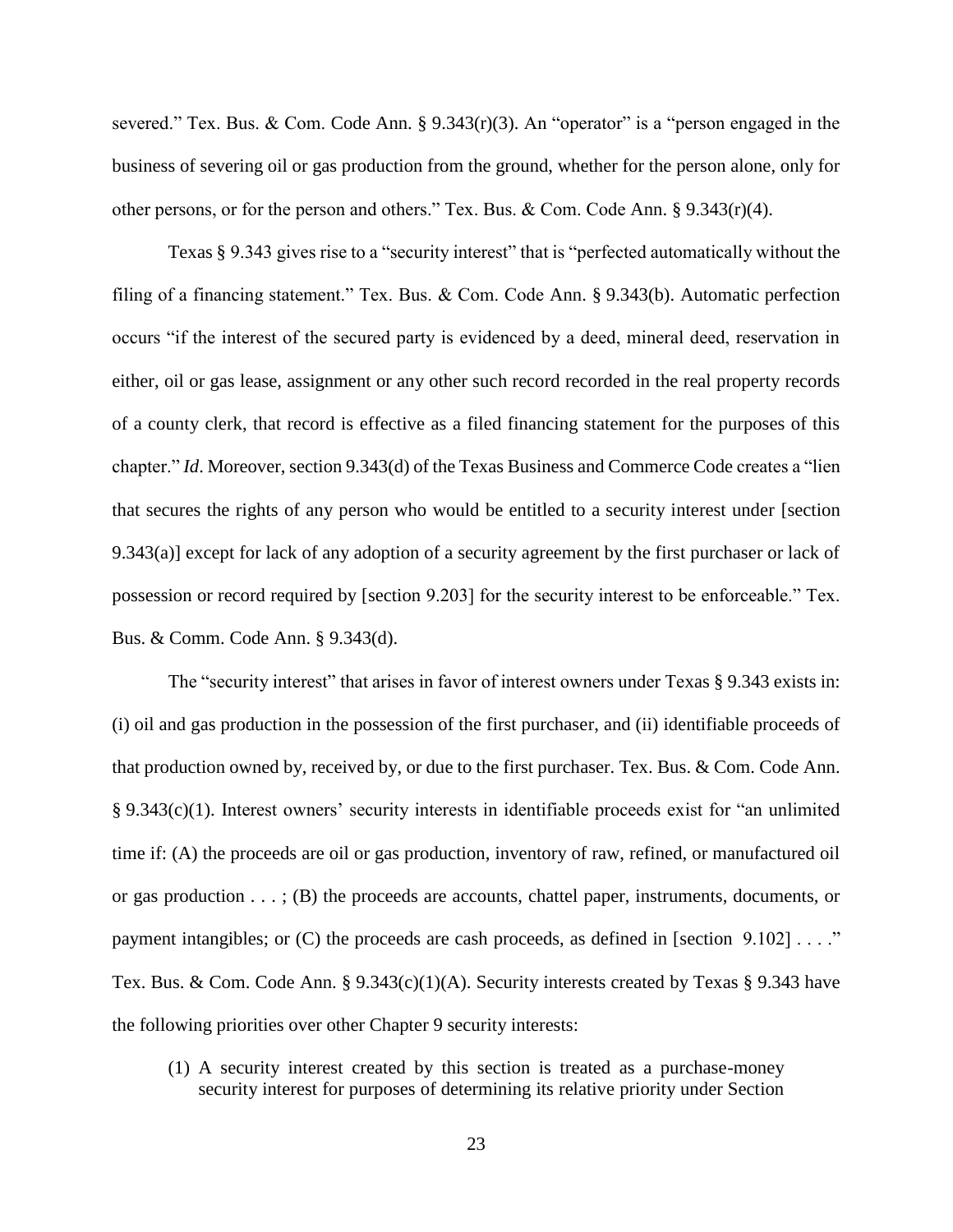9.324<sup>13</sup> over other security interests not provided for by this section. A holder of a security interest created under this section is not required to give the written notice every five years as provided in Section 9.324(b)(3) to have purchasemoney priority over a security interest with a prior financing statement covering inventory.

(2) A statutory lien is subordinate to all other perfected Chapter 9 security interests and has priority over unperfected Chapter 9 security interests and the lien creditors, buyers, and transferees mentioned in Section 9.317.

Tex. Bus. & Com. Code Ann. § 9.343(f).

On the issue of priority, section 9.322 of the Texas Business and Commerce Code states, "[c]onflicting perfected security interests . . . rank according to priority in time of filing or perfection. Priority dates from the earlier of the time of a filing covering the collateral is first made or the security interest is . . . first perfected. " Tex. Bus. &. Com. Code Ann. § 9.322(a)(1).

### **2. Oklahoma Law**

 $\overline{a}$ 

Oklahoma Producers argue that to the extent oil and gas was produced in Oklahoma and sold to Debtor in December 2017, Oklahoma Producers are entitled to a statutory lien in Debtor's oil, gas, and proceeds thereof that takes priority over any other lien, whether arising by contract, law, equity, or otherwise. The Oklahoma Lien  $Act^{14}$  is a statutory lien provision that arises under Oklahoma state law. "To secure the obligations of a first purchaser<sup>15</sup> to pay the sales price, each interest owner<sup>16</sup> is granted an oil and gas lien to the extent of the interest owner's interest in oil and gas rights." Okla. Stat. Ann. tit. 52, § 549.3. "Oil and gas rights" are defined in the Oil and Gas Owners' Lien Act of 2010 as follows:

<sup>13</sup> Section 9.324(a) of the Texas Business and Commerce Code addresses priority of PMSIs.

<sup>14</sup> The Oil and Gas Owners' Lien Act of 2010 repealed and replaced the Oil and Gas Owners' Lien Act of 1988. *See*  52 Okla. Stat. § 549.1 cmts. 1–3.

<sup>15</sup> A "first purchaser" is the "first person that purchases oil or gas from an interest owner, either directly or through a representative, under an agreement to sell." Okla. Stat. Ann. tit. 52, § 549.2(4).

<sup>16</sup> An "interest owner" is a "person owning an interest of any kind or nature in oil and gas rights before the acquisition thereof by a first purchaser. Interest owner includes a representative and a transferee interest owner." Okla. Stat. Ann. tit. 52, § 549.2(6).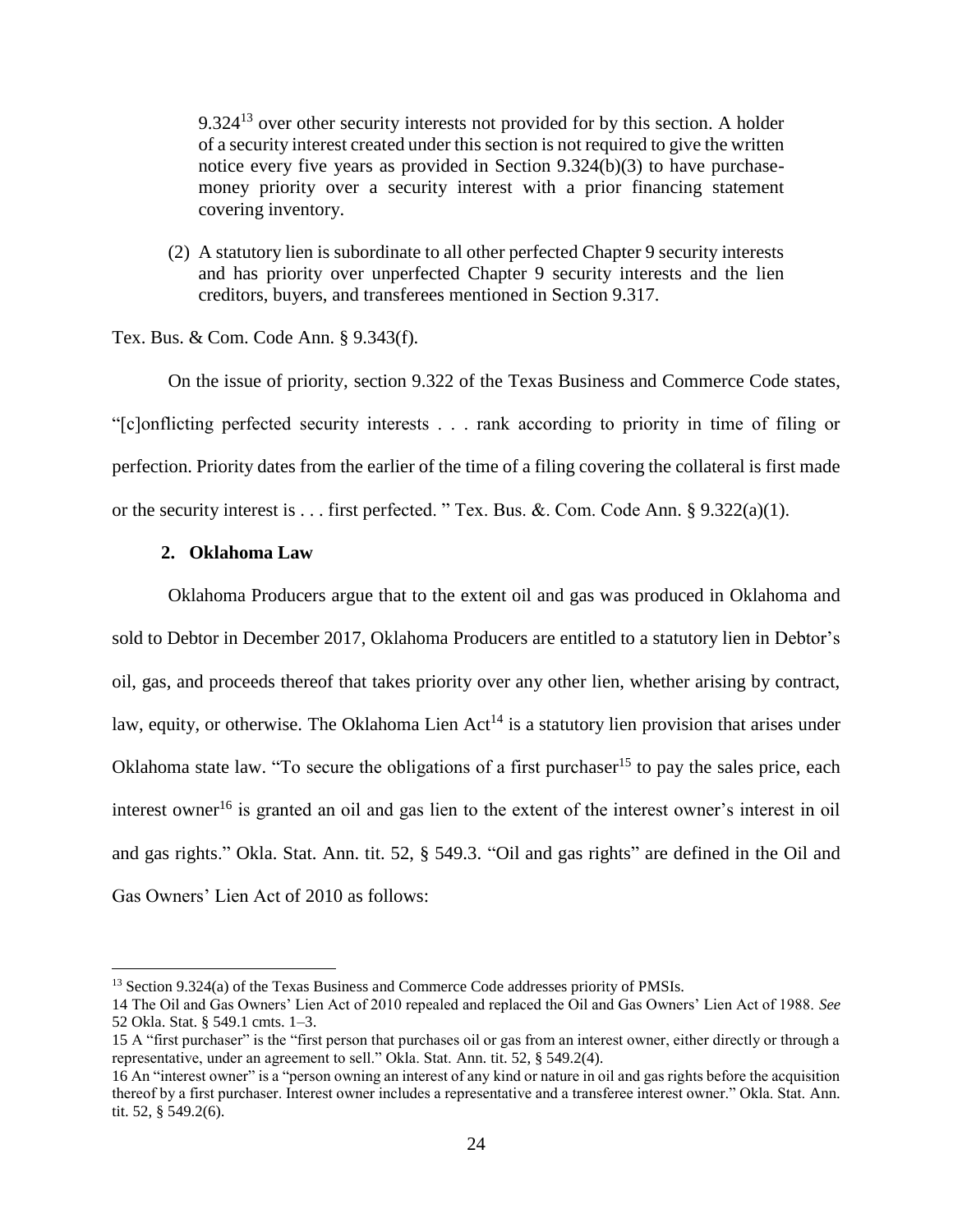9. a. "Oil and gas rights" means, as to any lands within the State of Oklahoma, any right, title or interest, whether legal or equitable, in and to:

(1) oil, (2) gas, (3) proceeds, (4) an oil and gas lease, (5) a pooling order, and (6) an agreement to sell.

 $\overline{a}$ 

b. By way of illustration and not limitation, oil and gas rights include, but are not limited to:

(1) oil or gas in place prior to severance,

(2) oil or gas production, or the right to receive a portion of the proceeds, upon severance,

(3) any interest or estate in, by, through or under an oil and gas lease,

(4) rights acquired under a pooling order insofar as such rights relate to: ownership of oil and gas, the right to proceeds, or the right to enter into an agreement to sell, (5) a legal or equitable right to receive consideration of whatsoever nature under an agreement to sell, or

(6) a mortgage lien or security interest in any of the foregoing;

Okla. Stat. Ann. tit. 52, § 549.2. An oil and gas lien "exists in and attaches immediately to all oil and gas on the effective date of this act; continues uninterrupted and without lapse in all oil and gas upon severance; and continues uninterrupted and without lapse in and to all proceeds." Okla. Stat. Ann. tit. 52, § 549.3. Moreover, "an oil and gas lien exists until the interest owner or representative first entitled to receive the sales price has received the sales price. *Id*. In Oklahoma, an oil and gas lien "exists as part of and incident to the ownership of oil and gas rights and is perfected automatically without the need to file a financing statement or any other type of documentation." Okla. Stat. Ann. tit. 52,  $\S$  549.4. "Except for a permitted lien,<sup>17</sup> an oil and gas lien is a lien that takes priority over any other lien, whether arising by contract, law, equity or otherwise,

<sup>&</sup>lt;sup>17</sup> A "permitted lien" includes "a mortgage lien or security interest granted by a first purchaser in favor of a person not an affiliate of the first purchaser which mortgage lien or security interest secures payment under a written instrument of indebtedness signed by the first purchaser and accepted in writing by payee thereof *prior to the effective date of this act"* and "a validly perfected and enforceable lien created by statute, rule, or regulation of a governmental agency for storage or transportation charges." Okla. Stat. Ann. tit. 52 § 549.2(11) (emphasis added).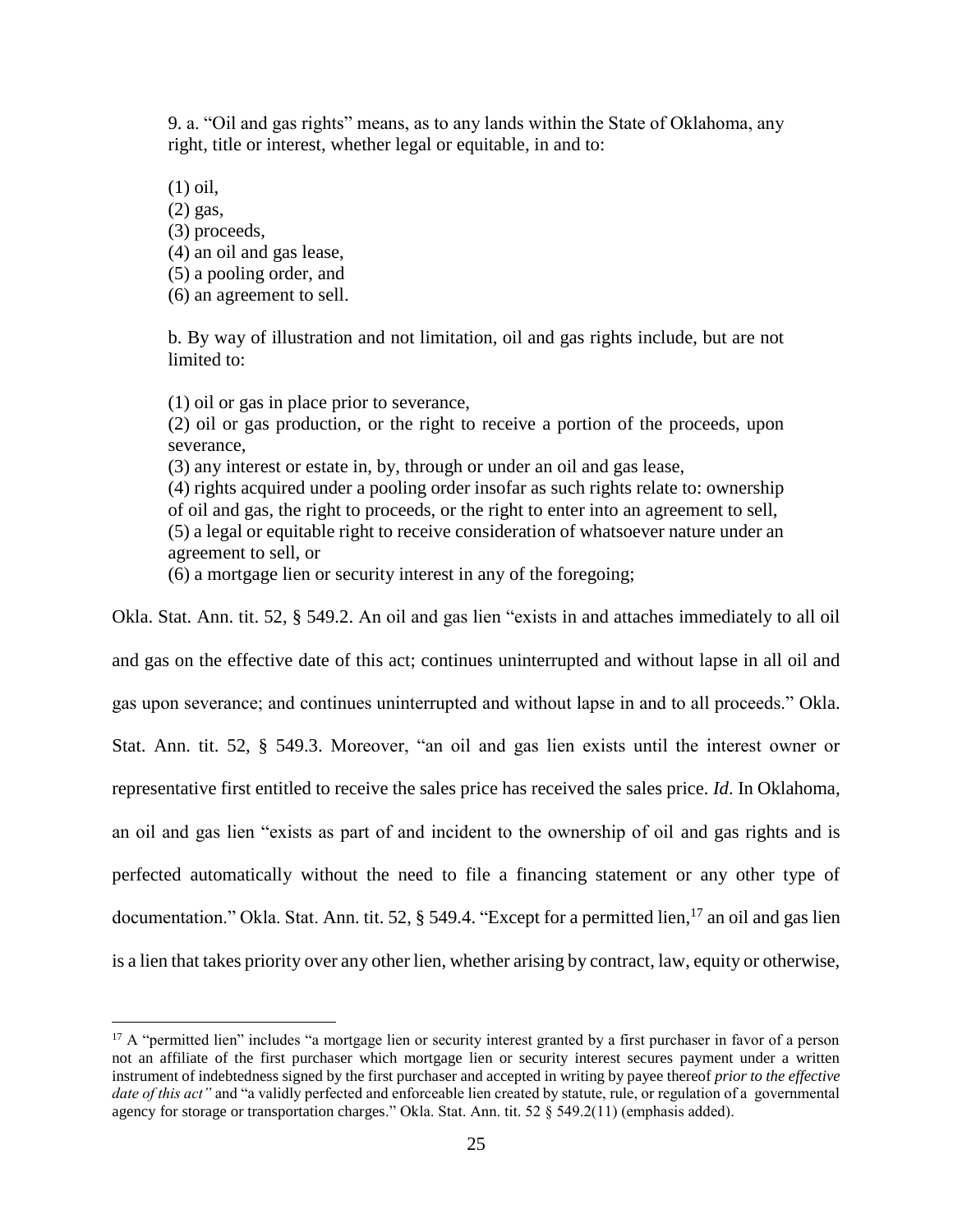or any security interest." Okla. Stat. Ann. tit. 52, § 549.7. Comment 1 title 52, section 549.7 of the Oklahoma Statutes & Court Rules states that "an interest owner's oil and gas lien takes priority over any other lien or any security interest . . . [creating] an automatic super-priority without any public notice by a filing or possession." Okla. Stat. Ann. tit. 52 § 549.7 cmt. 1.

### **3. Delaware Law**

Agent argues that, pursuant to Delaware § 9-301, Delaware law applies to determine perfection and priority of security interests in Debtor's goods, inventory, accounts, and proceeds. Unlike in Texas, Delaware's version of UCC Article 9 does not contain a non-standard provision providing for automatic perfection of a security interest to producers of oil and gas. Likewise, Delaware's version of UCC Article 9 does not contain any statutory lien provisions similar to those arising under the Oklahoma Lien Act that determine the lien rights of producers of oil and gas.

Agent also argues that, pursuant to Delaware  $\S$  9-304(a), New York law applies to determine perfection and priority of security interests in Debtor's deposit accounts.

### **a.** *Perfection of Goods, Inventory, Accounts, Proceeds*

Under Delaware law, perfection of a security interest in inventory, accounts, and proceeds is achieved by filing a financing statement with the Delaware Department of State. *See* Del. Code Ann. tit. 6, § 9-310(a) (providing that "a financing statement must be filed to perfect all security interests" except otherwise stated in the exceptions, which are not relevant here); *see also* Del. Code Ann. tit. 6, § 9-501 (providing that if Delaware law governs perfection of a security interest, "the office in which to file a financing statement to perfect the security interest is . . . the office of the Secretary of State). A perfected security interest in collateral attaches to "any identifiable proceeds of collateral" and "is a perfected security interest if the interest in the original collateral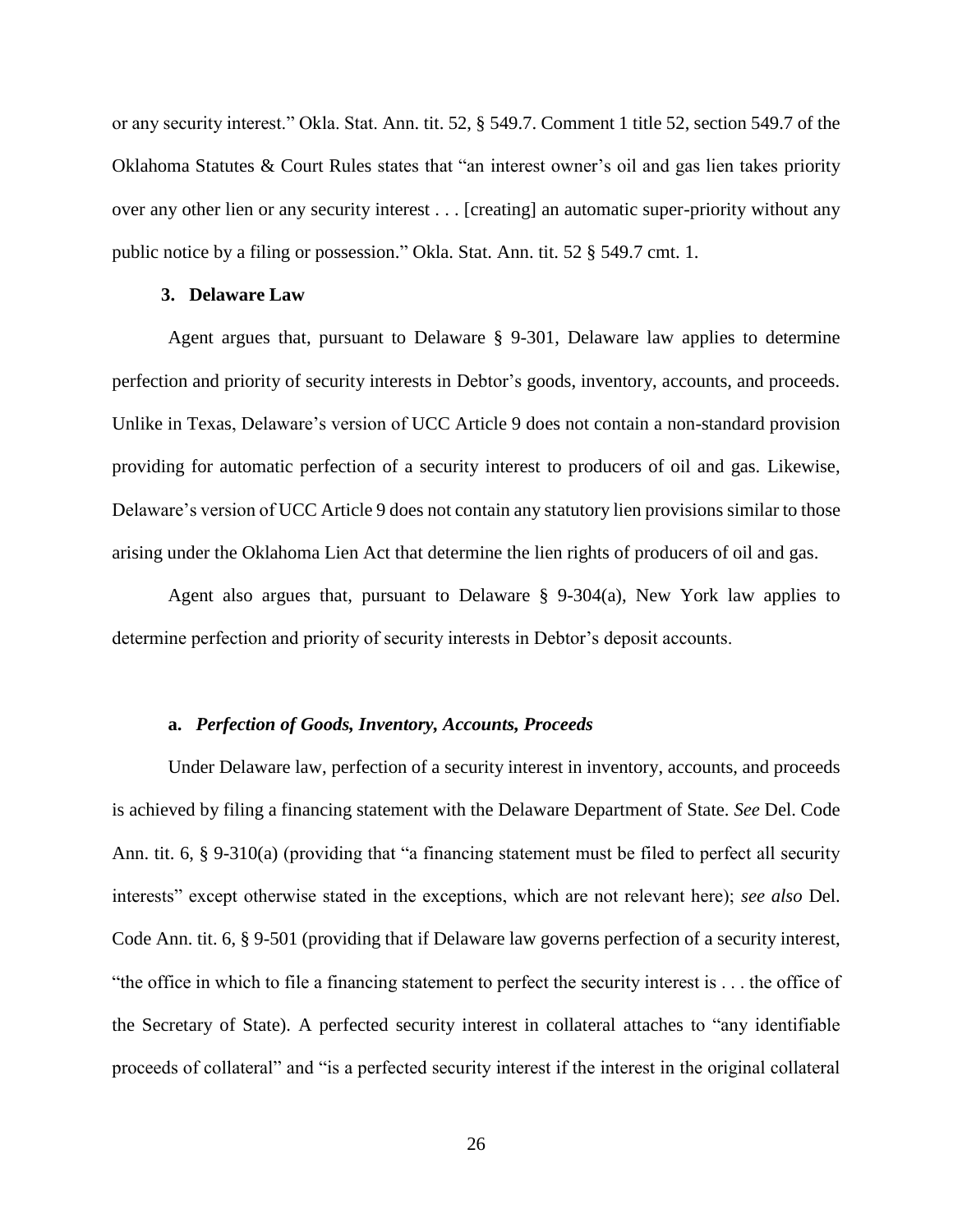was perfected." Del. Code Ann. tit. 6, §§ 9-315(a)(2), (c). Delaware follows the first-to-file-orperfect rule, meaning that "conflicting perfected security interests . . . rank according to priority in time of filing or perfection." Del. Code Ann. tit. 6, § 9-322(a)(1). "Priority dates from the earlier of the time a filing covering the collateral is first made or the security interest . . . is first perfected." *Id*.

### **b.** *Perfection of Deposit Accounts*

Delaware law provides that perfection, the effect of perfection, and priority of a security interest in a deposit account is governed by local law of the bank's jurisdiction. Del. Code Ann. tit. 6, § 9-304(a). Agent argues that its security interest in Debtor's deposit accounts was perfected by control. A bank's jurisdiction is determined by "an agreement between the bank and its customer governing the deposit account [that] expressly provides that the agreement is governed by the law of a particular jurisdiction." Del. Code Ann. tit. 6, § 9-304(b)(1). If an agreement does not expressly provide that that the agreement is governed by the law of a particular jurisdiction, then the law governing perfection is based on "an agreement between the bank and its customer governing the deposit account [that] expressly provides that the agreement is governed by the law of a particular jurisdiction." Del. Code Ann. tit. 6, § 9-304(b)(2).

## **4. Conflict of Law Between Agent and Oklahoma Producers**

Producers who produced oil and gas in Oklahoma and sold it to Debtor (hereinafter referred to as "Oklahoma Producers") argue that the Oklahoma Lien Act causes them to have a first, prior and automatically perfected lien in Debtor's oil and gas and proceeds thereof based on amounts due for oil produced in Oklahoma and sold to Debtor. The Declaration of Deborah Kryak notes that "less than \$1 million of oil produced and delivered in Oklahoma was purchased by Debtor in December 2017" and that "the Oklahoma oil was primarily delivered to customers in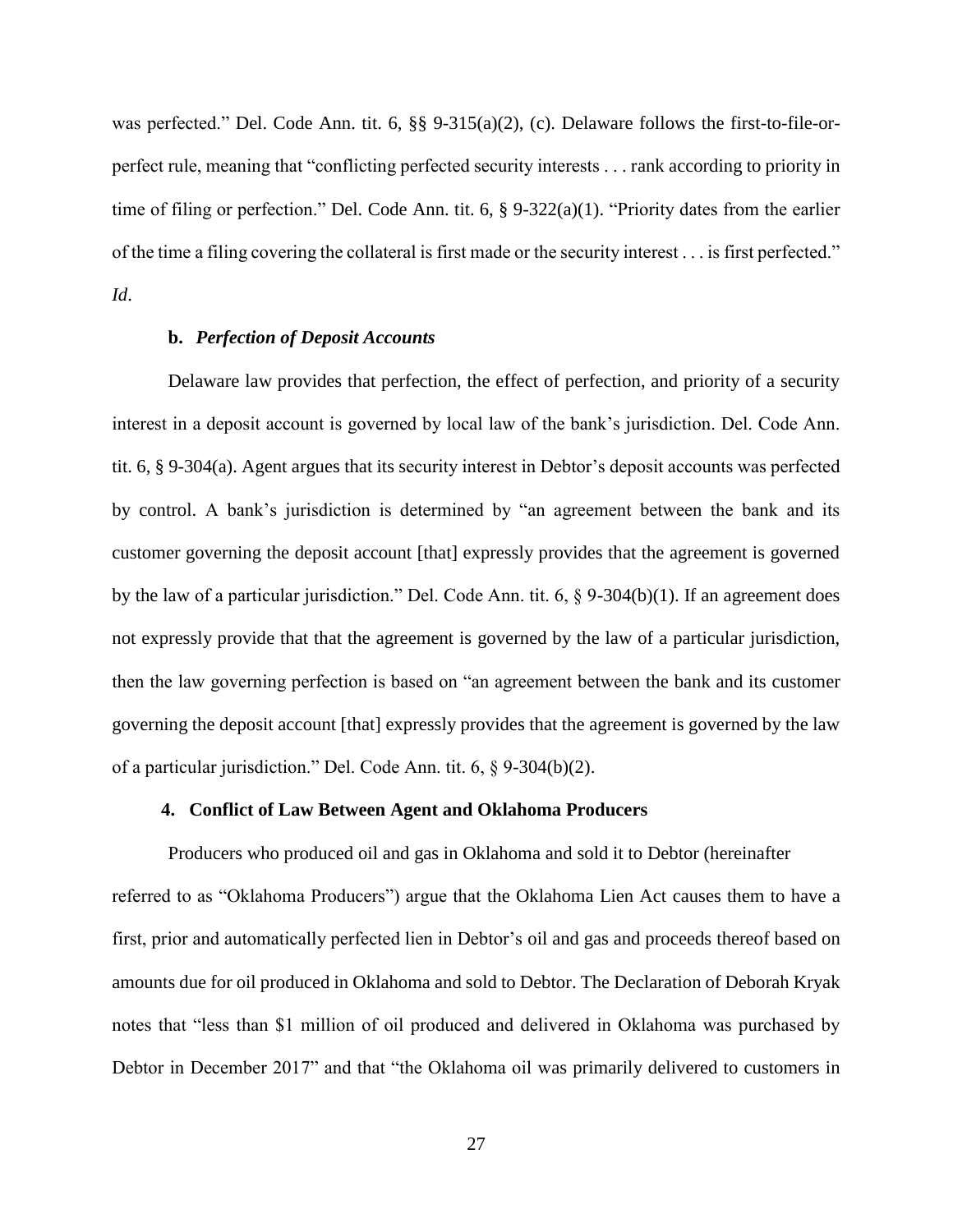Oklahoma." *Agent's App'x*, Pt. 16 (ECF No. 90-15).

The Oklahoma Lien Act states that an "oil and gas lien" exists "to the extent of the owner's interest in oil and gas rights . . . and shall exist as part of and incident to the ownership of oil and gas rights." Okla. Stat. Ann. tit. 52, § 549.3(A). Comment 2 to title 52, section 549.3(A) of the Oklahoma Statutes & Court Rules provides that the Oklahoma Lien Act "makes it clear that the interest owner's oil and gas lien created by the Lien Act is not a UCC Article 9 security interest but rather arises as part of a real estate interest of the interest owner in the materials." Okla. Stat. Ann. tit. 52, § 549.3(A), cmt. a. Moreover, comment a notes that "the governing law is the law of the state where the well is located. . . [to avoid] application of the UCC Article 9 choice of law rules for personal property." *Id*. (citations omitted). The Oklahoma Lien Act also provides that no interest owner shall be "required, as a condition or term of an agreement to sell or otherwise, ... to agree to any provision that would apply the law of any state other than the State of Oklahoma insofar as the same relates to rights under this act, and any such purported waiver . . . shall be void as a matter of public policy in this state." Okla. Stat. Ann. tit. 52, § 549.9.

Under the Oklahoma Lien Act, an interest owner's lien "exists in and attaches immediately to all oil and gas on the effective date of this act." Okla. Stat. Ann. tit. 52, § 549.3(B)(1). An interest owner's lien also "continues uninterrupted and without lapse in all oil and gas upon and after severance" and "continues uninterrupted and without lapse in and to all proceeds." Okla. Stat. Ann. tit. 52, §§ 549.3(B)(2), (3). The Oklahoma Lien Act provides that an oil and gas lien "takes priority over any other lien, whether arising by contract, law, equity, or otherwise, or any security interest." Okla. Stat. Ann. tit. 52, § 549.7. Rights granted to interest owners under the Oklahoma Lien Act "are to be liberally construed" to "afford the interest owner the most comprehensive protection" to receive the sales price from a purchaser. Okla. Stat. Ann. tit. 52, § 549.12(A).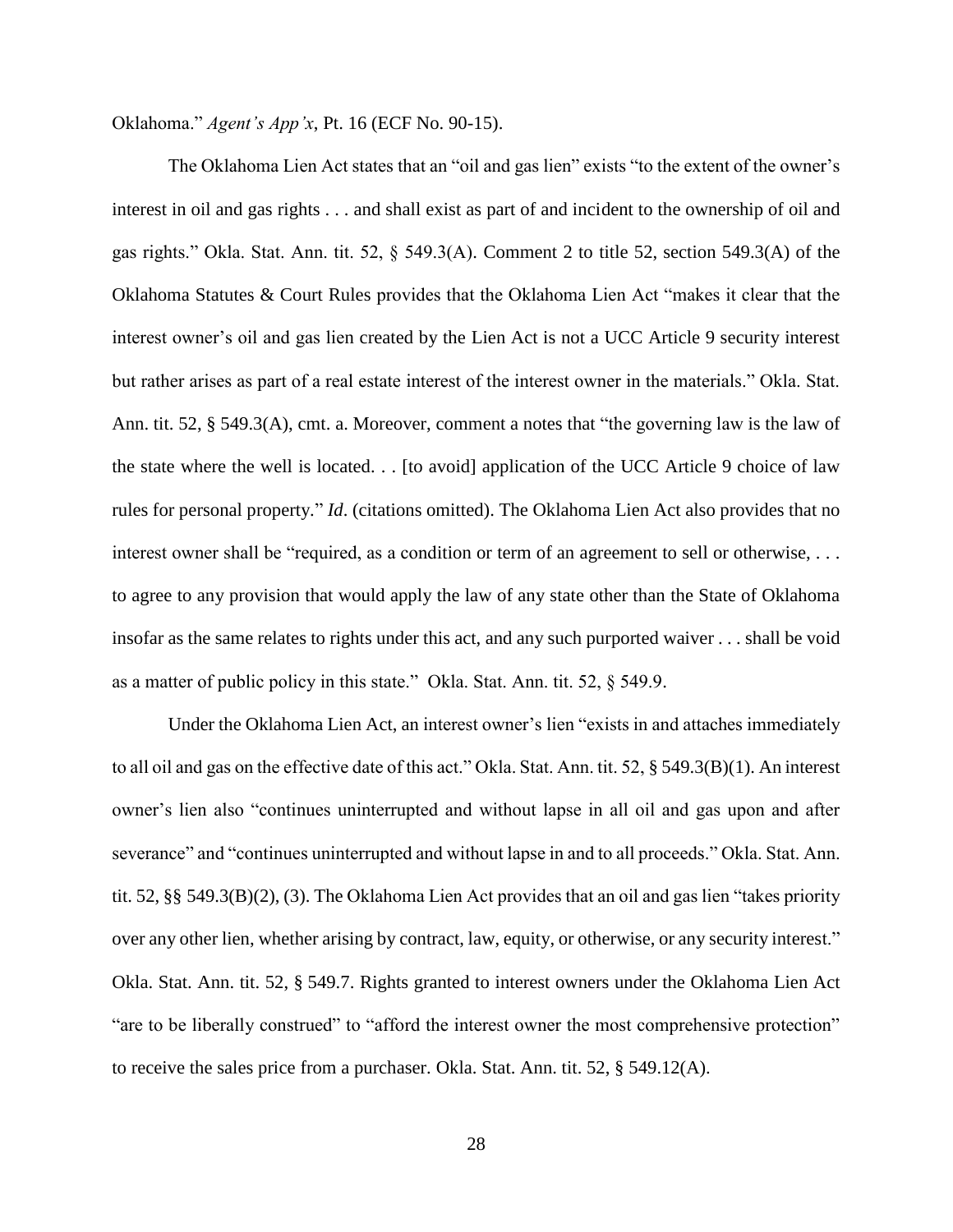As of the date of this Opinion, the Court is unaware of an opinion by any court that interprets and applies the Oklahoma Lien Act to determine lien perfection and priority among a pool of competing creditors that includes producers of oil and gas in Oklahoma.<sup>18</sup> In *Gaskins v. Texon, LP*, the Oklahoma Court of Appeals analyzed whether a downstream purchaser had a duty under Oklahoma's Production Revenue Standards Act to hold revenue or proceeds in an implied trust for the benefit of the legal owner. 321 P.3d 985, 987 (Okla. Civ. App. 2013). The *Gaskins* court noted in dicta that the Oklahoma Legislature repealed the existing Lien Act of 1988 and enacted Oklahoma Lien Act in 2010 "in response to the [*SemCrude*] litigation." *Id*. at 990 (citing Okla. Stat. Ann. tit. 52, § 549.1, cmt. 10) (noting that the Oklahoma Lien Act was "designed to remedy some of the deficiencies perceived to be present in the [p]rior [a]ct as well as to address some of the issues that emerged in the SemGroup litigation"). The *Gaskins* court provided "the purpose of the statute was to give Oklahoma producers and royalty owners a first-priority lien to secure payment for their interest in oil and gas sold to a first purchaser." *Id*. The *Gaskins* court further stated:

[the Oklahoma Lien Act] strengthens the rights of Oklahoma interests owners in three (3) ways: (1) Oklahoma oil and gas interests are now governed by real property law, which designates the applicable law by the state in which the wellhead is located; (2) Oklahoma interest owners can now obtain a lien that will remain attached until a first purchaser has paid in full the purchase price of produced oil; and (3) the Lien Act explicitly and unbendingly grants superior priority to Oklahoma interest owners above all other lienholders and U.C.C. Article 9 secured creditors.

*Id*. at 991 (citing *There's A New Act in Town: How the Oklahoma Oil and Gas Owners' Lien Act of 2010 Strengthens the Position of Oklahoma Interest Owners*, 65 Okla. L.Rev. 133 (2012)).

<sup>&</sup>lt;sup>18</sup> In *Baker Farms Energy, Inc. v. Sandridge E & P, LLC (In re Sandridge Energy, Inc.)*, a class of royalty owners filed an adversary proceeding seeking declaratory relief as to whether they were entitled to commence an action asserting remedies from debtors arising from alleged underpayment of royalties under oil and gas leases in Oklahoma and Kansas. Case No. 16-32488, 2018 WL 889357 at \*1 (Bankr. S.D. Tex. Feb. 5, 2018). In relevant part, royalty owners relied on the Oklahoma Lien Act to assert that they held a secured claim against debtors. *Id*. at \*11. Questions of law posed by royalty owners did not go to the merits of their claim, but rather as to whether they could pursue a claim against debtor outside of bankruptcy. *Id*. As such, the court did not make a determination of law based on application of the Oklahoma Lien Act. *Id.*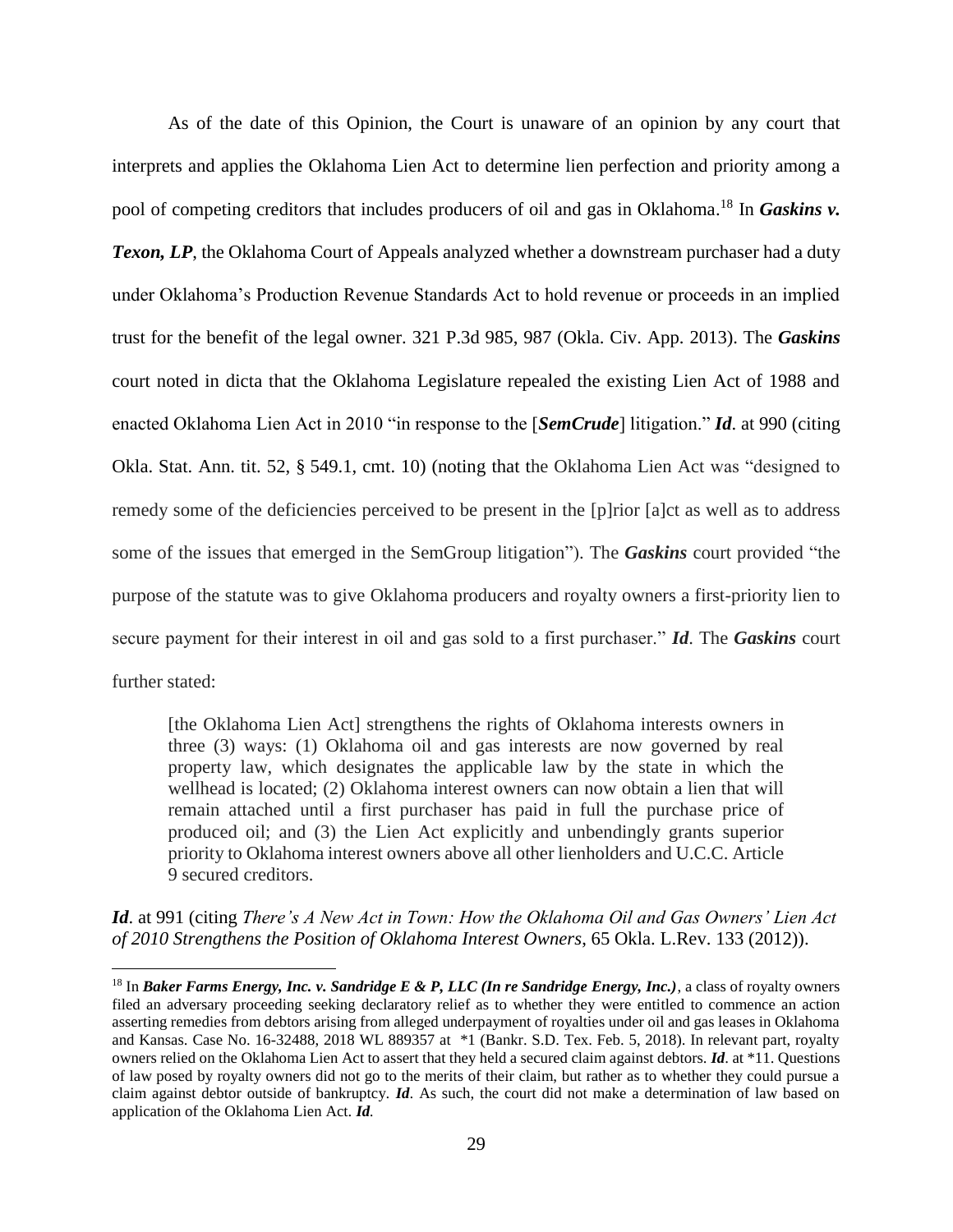The Court notes that Oklahoma Producers did not provide evidence demonstrating their interest in "oil and gas rights." *See* Okla. Stat. Ann. tit. 52, § 549.2(9). To the extent Oklahoma Producers can demonstrate that they have "oil and gas rights" subject to an oil and gas lien under the Oklahoma Lien Act, the Court finds that Oklahoma law applies to determine the perfection and priority of Oklahoma Producers' interests in oil, gas, and proceeds thereof for oil produced in Oklahoma and sold to Debtors in December 2017. *See* Okla. Stat. Ann. tit. 52, § 549.3. As such, the Court denies Agent's summary judgment as to Oklahoma Producers.

### **5. Conflict of Law Between Agent, Texas Producers, and Intervenors**

Next, the parties contend that the Court must determine the law that governs perfection and priority of security interests in Debtor's accounts receivable, inventory, proceeds, and deposit accounts among Agent, Texas Producers, and Intervenors. Agent argues that UCC § 9-301, which is the same in Delaware as in Texas, determines perfection and priority. Texas Producers and Intervenors contend that Texas § 9.343, a non-standard provision incorporated into the Texas Business & Commerce Code's adoption of the UCC, determines perfection and priority. The Delaware Code does not contain a non-standard provision similar to Texas § 9.343.

When a conflict of law issue arises in a bankruptcy case, the Court is faced with the unsettled question of which choice-of-law rules should be applied. *See Tow v. Rafizadeh (In re Cyrus II Partnership)*, 413 B.R. 609, 613 (Bankr. S.D. Tex. 2008). Traditionally, federal courts with diversity jurisdiction apply the "forum state's conflicts-of-law rules to determine what law governs state-law claims." *Bailey v. Shell W. E&P, Inc.*, 609 F.3d 710, 722 (5th Cir. 2010) (citing *Klaxon v. Stentor Elec. Mfg. Co.*, 313 U.S. 487, 496 (1941)). Bankruptcy courts, however, "sit in federal question jurisdiction and not diversity jurisdiction" and thus are not bound by the Supreme Court's determination in *Klaxon* that the forum state's conflict-of-law rules apply. *See Tow*, 413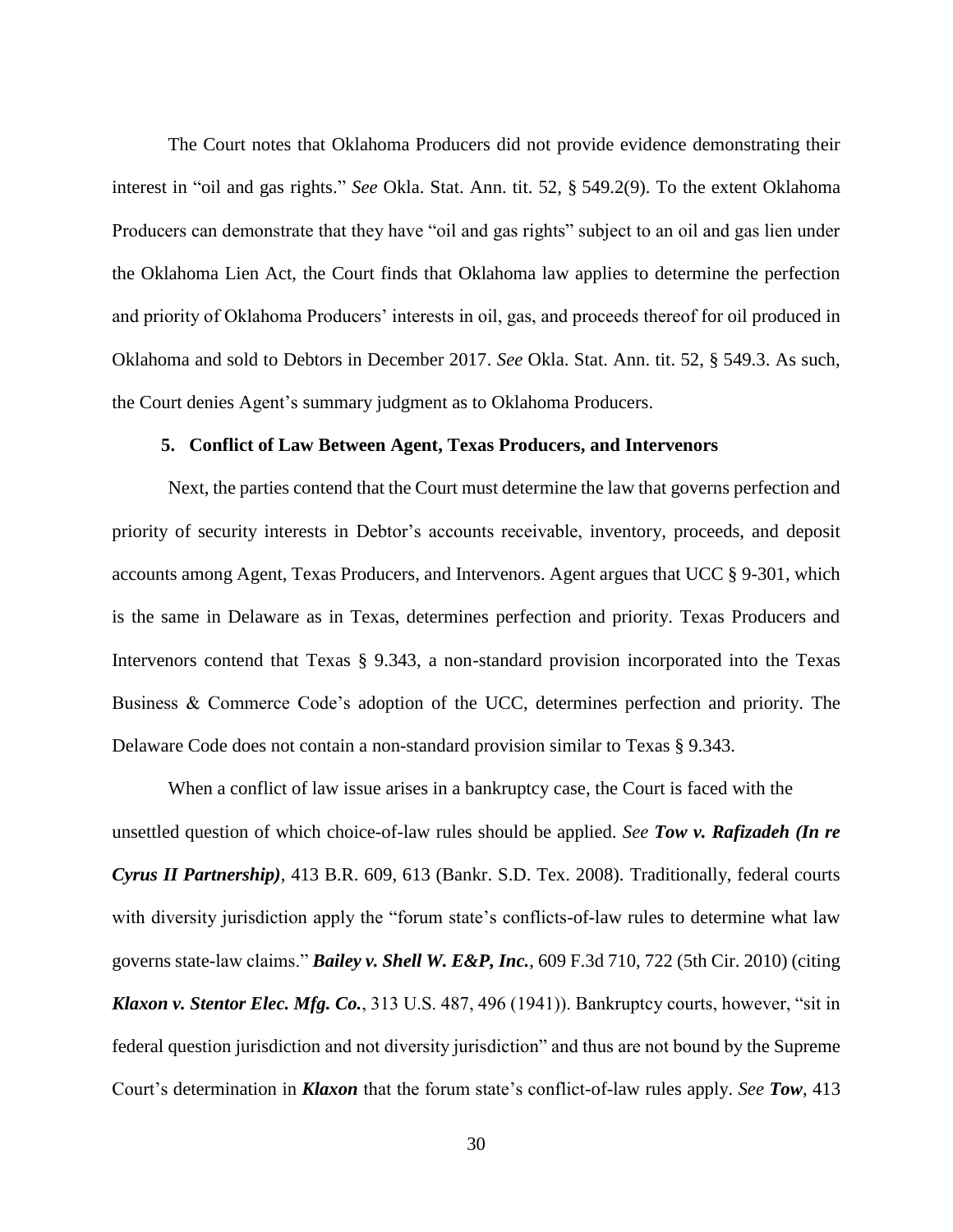B.R. at 613. The Bankruptcy Code does not provide a method for resolving conflicts of law. *Fishback Nursery, Inc. v. PNC Bank, N.A., Case No.* 3-16-CV-03267, 2017 WL 6497802 at \*3 (N.D. Tex. Dec. 19, 2017).

Texas Producers argue that, to the extent there is a conflict of law, the Court should apply the federal independent judgment test expressed in *Vanston Bondholders Protective Comm. v. Green*, 329 U.S. 156 (1946). Specifically, Texas Producers urge the Court to look to Restatement §§ 6(2) and 251(1) to evaluate choice of law issues on a case-by-case basis with deference to the state that has the most significant contacts and relationships over the affairs of Debtor. *Producers' Response*, p. 11 (ECF No. 105) (citing *Vanston*, 329 U.S. at 162). Restatement § 251 states:

- (1) The validity and effect of a security interest in a chattel as between the immediate parties are determined by the local law of the state which, with respect to the particular issue, has the most significant relationship to the parties, the chattel and the security interest under the principles stated in § 6.
- (2) In the absence of an effective choice of law by the parties, greater weight will usually be given to the location of the chattel at the time that the security interest attached than to any other contact in determining the state of the applicable law.

Restatement (Second) Conflict of Laws § 251(1). Texas Producers also cite to comment e of Restatement § 251(1), which provides that "greater weight will be given to the location of the chattel, or group of chattels, at the time the security interest attached than to any other contact." *Id*. Texas Producers argue that Texas law should apply because their security interests are created by state law and granted in oil and gas located and produced in Texas.

Agent argues that in determining how to resolve conflicts of law, the Court should apply the Restatement because both Delaware and Texas resolve choice-of-law issues through an analysis under the Restatement. *See Travelers Indem. Co. v. Lake*, 594 A.2d 38, 46–47 (Del. 1991); *see also Reddy Ice Corp. v. Travelers Lloyds Ins. Co.*, 145 S.W .2d 337, 340 (Tex. App.— Houston 2004, no pet.). Agent contends that Restatement § 6(1) is the applicable Restatement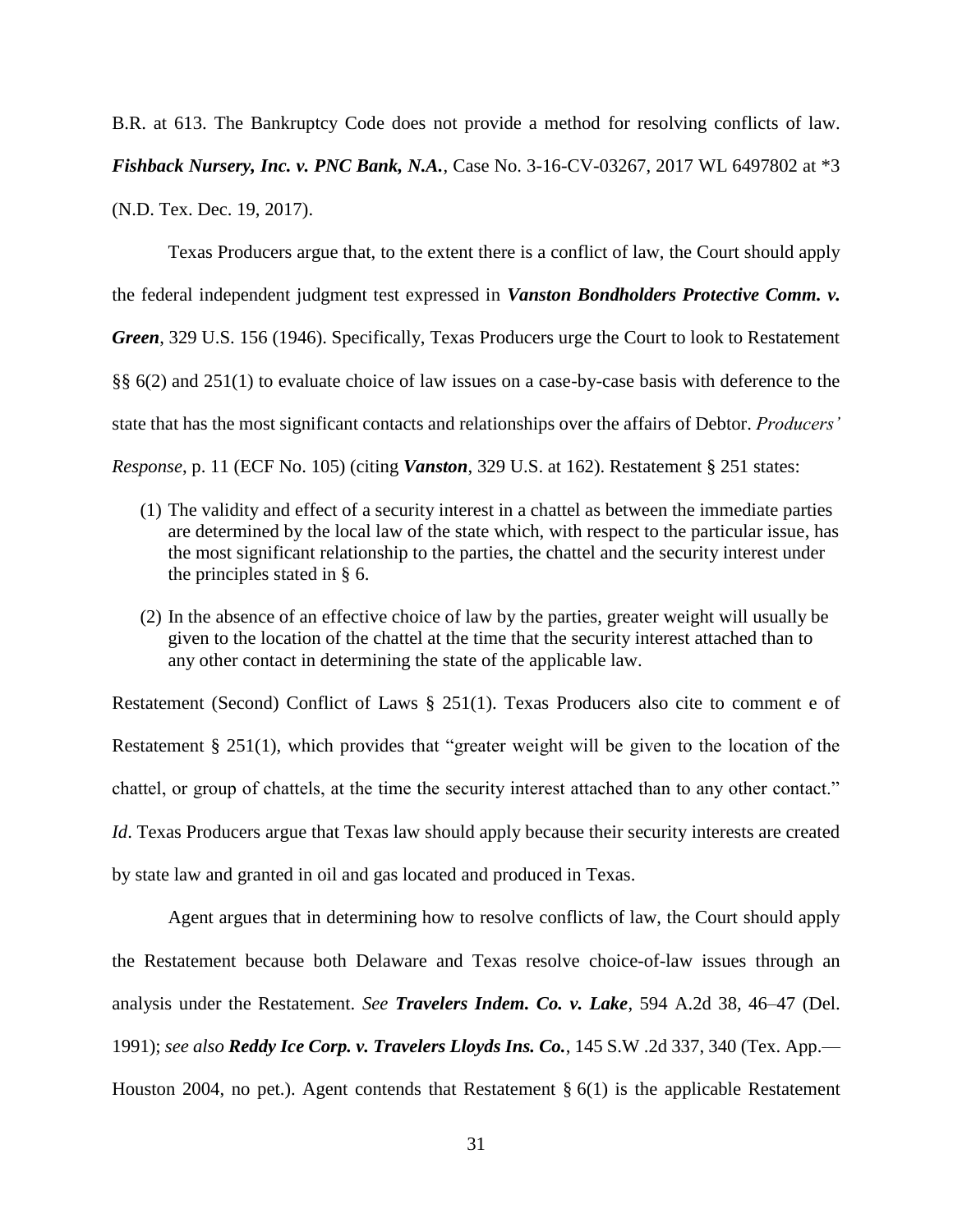provision to determine the issues here. The Court notes that the "most significant relationship" test

discussed in Restatement § 251 is guided by the choice-of-law principles stated in Restatement

§ 6, which provides that:

- (1) A court, subject to constitutional restrictions, will follow a statutory directive of its own state on choice of law.
- (2) When there is no such directive, the factors relevant to the choice of the applicable rule of law include
- (a) the needs of the interstate and international systems,
- (b) the relevant policies of the forum,
- (c) the relevant policies of other interested states and the relative interests of those states in the determination of the particular issue,
- (d) the protection of justified expectations,
- (e) the basic policies underlying the particular field of law,
- (f) certainty, predictability and uniformity of result, and
- (g) ease in the determination and application of the law to be applied.

Restatement (Second) of Conflict of Laws § 6. According to Agent, Restatement § 6(1) Restatement applies because UCC § 9-301, which is the same in Delaware and Texas, is the relevant statutory directive on choice of law that the Court must follow to determine perfection and priority of security interests in goods, inventory, accounts, and proceeds.

The Fifth Circuit has not determined whether bankruptcy courts should exercise federal

choice-of-law principles or the forum state's choice-of-law rules. *MC Asset Recovery LLC v.* 

*Commerzbank A.G. et al (In re Mirant Corp.)*, 675 F.3d 530, 536 (5th Cir. 2012); *see also Woods-*

*Tucker Leasing Corp. of GA v. Hutcheson-Ingram Dev. Co.*, 642 F.2d 744, 749 (5th Cir. 1981).

Moreover, the Fifth Circuit has avoided determining which choice-of-law principles to apply in

bankruptcy cases if federal and forum-state choice-of-law rules produce the same result. *Woods-*

*Tucker*, 642 F.2d at 748 (stating that the Supreme Court and the Fifth Circuit have "taken care to

avoid resolving [the] question" of whether a bankruptcy court must apply the choice of law rules

of the forum state or exercise its independent judgment) (citing *Fahs v. Martin*, 22 F.2d 387, 396–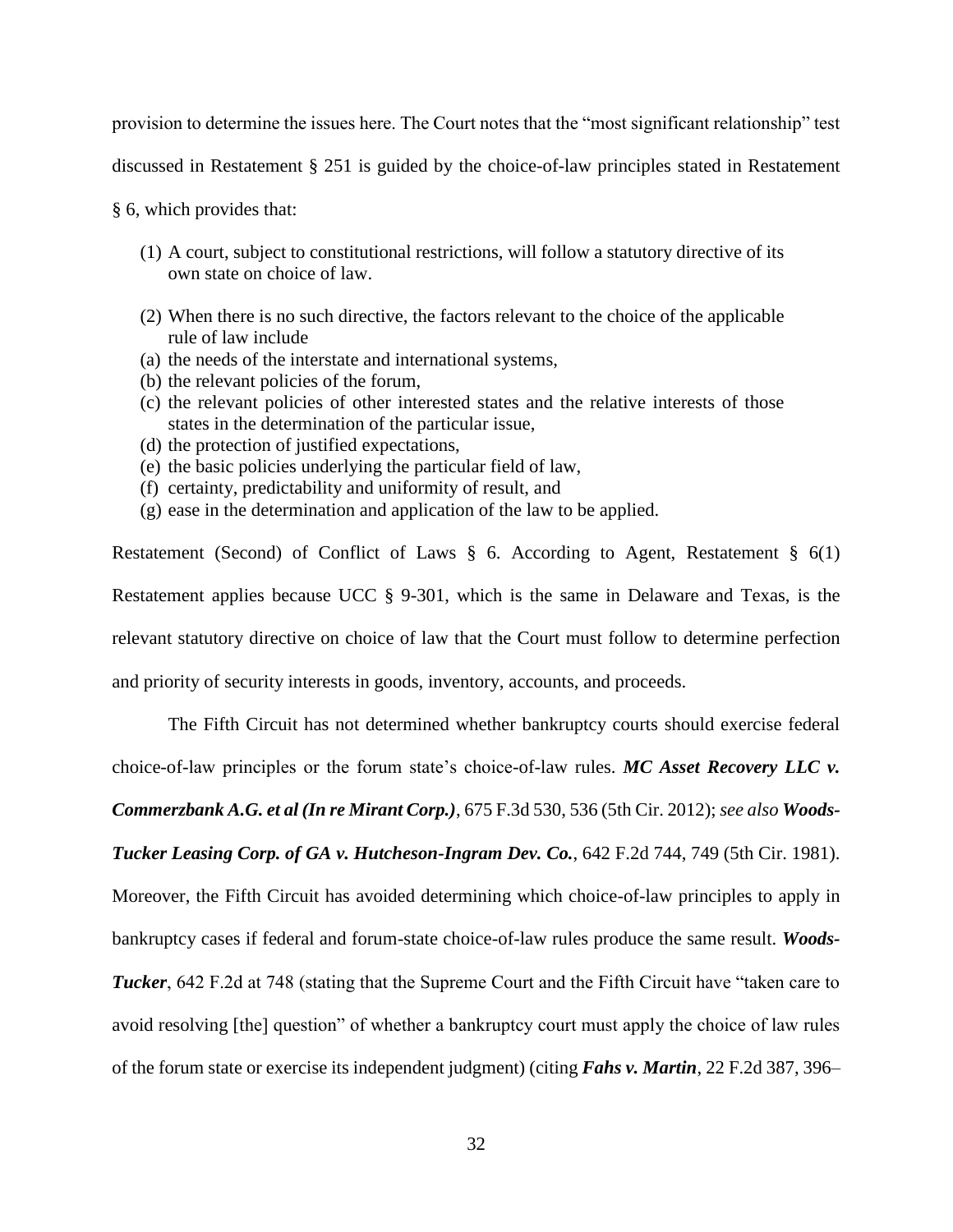97 (5th Cir. 1955)). The federal choice-of-law rule consists of the "'independent judgment test,' which is a multi-factor contacts analysis that applies the law of the state with the most significant relationship to the transaction at issue." *ECN Capital (Aviation) Corp. v. Airbus Helicopters SAS (In re CHC Grp. Ltd.)*, Case No. 16-3151-BJH, 2017 WL 1380514 at \*19 (Bankr. N.D. Tex. Mar. 28, 2017); *citing MC Asset Recovery*, 675 F.3d at 536. Meanwhile, the forum state here, Texas, applies the Restatement to decide choice-of-law issues.<sup>19</sup> *ECN Capital*, 2017 WL 1380514 at \*19.

In the present case, to the extent there is a "threshold question of whether the federal or forum (Texas) law applies," the Court finds that it is not necessary to make that determination. *Woods-Tucker*, 642 F.2d at 748. Both Texas and Delaware have adopted the UCC, which is regarded as "the federal law of commerce regarding transactions including secured transactions." *Id*. at 749 (citing *In re King-Porter Company*, 446 F.2d 722, 732 (5th Cir. 1971). As such, the Court looks to the UCC as the relevant law governing perfection and priority of security interests in the collateral at issue here, which is all personal property. *See Davidson Oil County Supply v. Klockner, Inc.*, 908 F.2d 1238, 1248 (5th Cir. 1990) (stating that because the UCC governed the case, the choice of law provisions contained in the UCC "must be applied").

To "promot[e] certainty and predictability in commercial transactions," Article 9 of the UCC was revised in 2001 to include UCC § 9-301. *See In re SemCrude*, 407 B.R. at 136 (citing *Shell Oil v. HRN, Inc.*, 144 S.W .3d 429, 435 (Tex. 2004) (citations omitted)). Texas § 9.301 and Delaware § 9-301 have adopted UCC § 9-301 uniformly. Texas § 9.301 and Delaware § 9-301 both provide that "while a debtor is located in a jurisdiction, the local law of that jurisdiction

<sup>&</sup>lt;sup>19</sup> The Fifth Circuit has not determined which Restatement provision is dispositive in analyzing choice-of-law issues in scenarios where the validity and effect of a security interest is at issue. In *Fishback Nursery*, an unreported decision issued by the United States District Court for the Northern District of Texas, Dallas Division, the court declined to determine whether federal or forum choice-of-law rules applied, and instead performed an analysis under §§ 6 and 251 of the Restatement. 2017 WL 6497802 at \*5–6.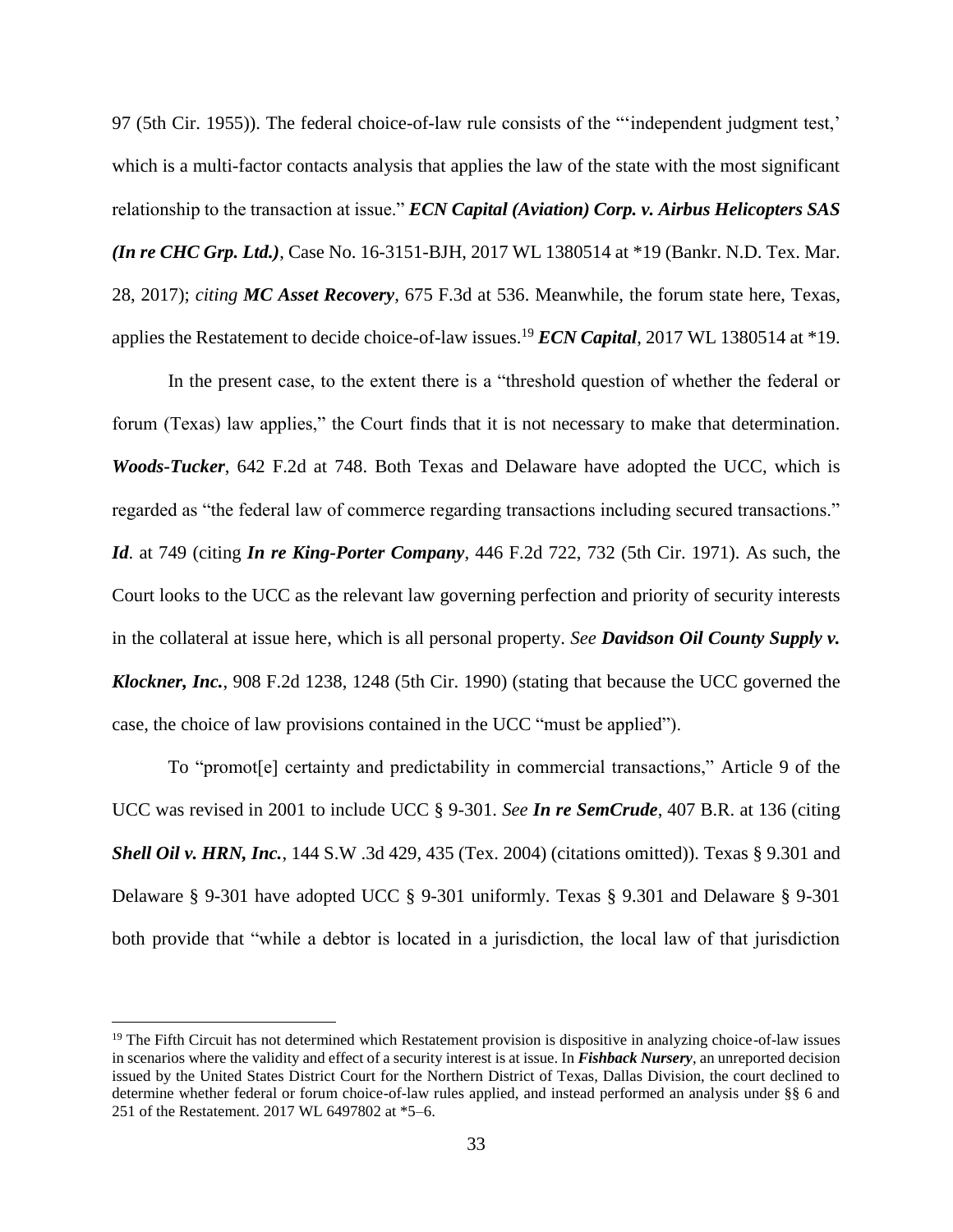governs perfection, the effect of perfection or nonperfection, and the priority of a security interest in collateral." Tex. Bus. & Com. Code Ann. § 9.301(1); Del. Code Ann. tit. 6 § 9-301(1). The location of a registered organization is defined in UCC § 9-307(e), which provides "a registered organization that is organized under the law of the state is located in that state." Del. Code Ann. tit. 6 § 9-307(e); Tex. Bus. & Com. Code Ann. § 9.307(e).

Here, the parties do not dispute that the Debtor is organized under the laws of Delaware. As such, regardless of whether Texas § 9.301 or Delaware § 9-301 applies, performing the analysis under each state's law results in the same outcome—because Debtor is organized under the laws of Delaware, Debtor is "located" in Delaware for the purposes of determining perfection of security interests in collateral, including goods, inventory, accounts, and proceeds. Therefore, the Court finds that Delaware's UCC governs perfection, effect of perfection or nonperfection, and the priority of security interest in collateral, which includes goods, inventory, accounts, and proceeds. *See* Del. Code Ann. tit. 6 § 9-301.

Texas Producers and Intervenors contend that Agent's reliance on UCC § 9-301 is misplaced, given that § 9.343(p) of the Texas Business & Commerce Code provides that "[t]he rights of any person claiming a security interest or lien created by [Texas's Article 9] are governed by the other provisions of this chapter *except to the extent that this section necessarily displaces those provisions*." (emphasis added). Intervenors argue that it would be "absurd" if non-Texas entities could rely upon UCC § 9-301 to eliminate all provisions of Texas § 9.343.

When construing any statute, including the UCC, "the statute must be read as a whole." *In re Condor Ins. Ltd.*, 601 F.3d 319, 321 (5th Cir. 2010). Specifically, the Fifth Circuit has determined that "it is a 'cardinal rule that a statute is to be read as a whole,' in order not to render portions of it inconsistent or devoid of meaning.'" *In re Glenn*, 900 F.3d 187, 190 (5th Cir. 2018)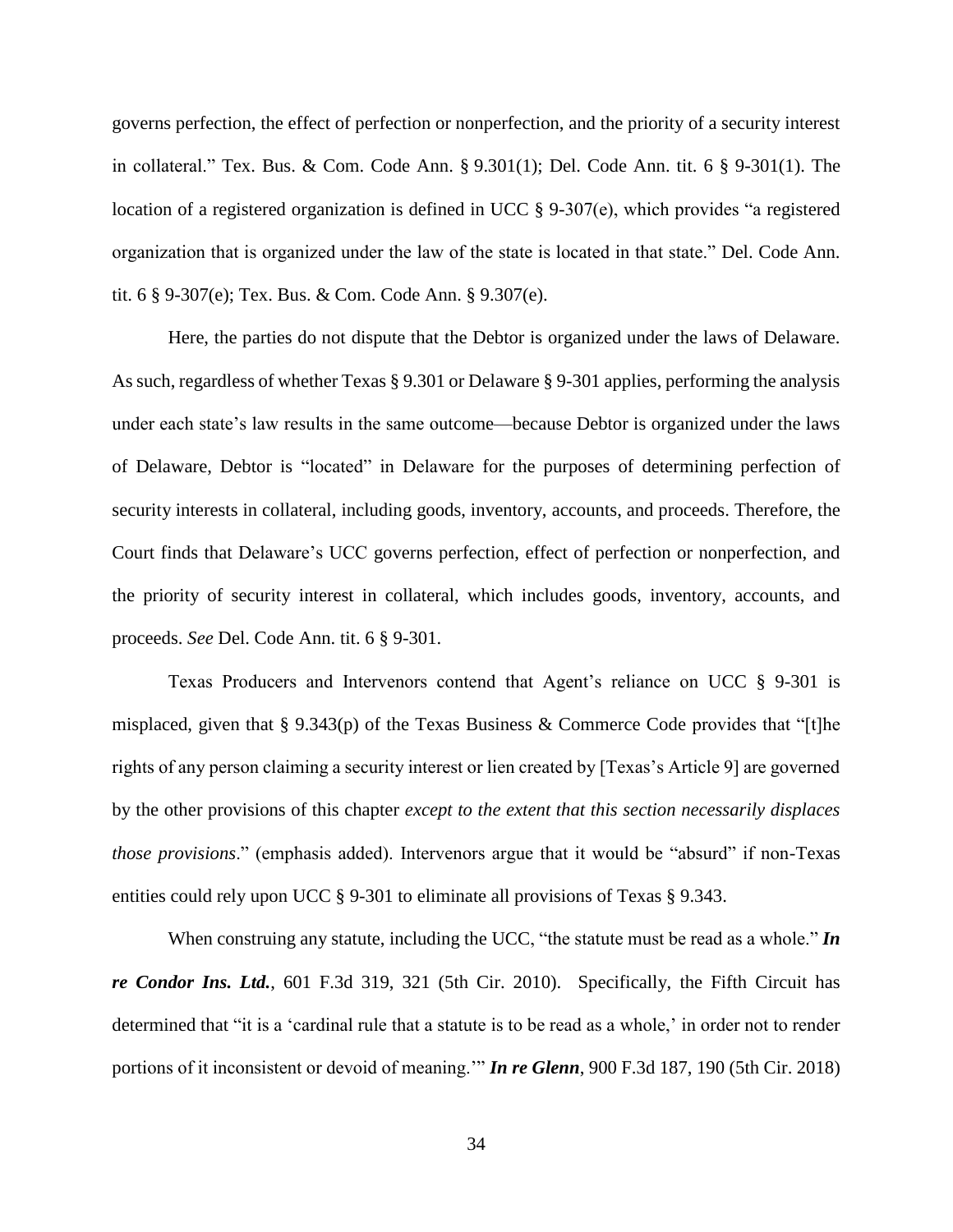(citations omitted); *see also* Antonin Scalia & Bryan A. Garner, Reading Law: The Interpretation of Legal Texts 180 (2012) (Under the harmonious-reading canon, "[t]he provisions of a text should be interpreted in a way that renders them compatible, not contradictory."). There is no language or provision in Texas § 9.343 expressly displaces or defeats Texas § 9.301. Likewise, there is no language or provision in Texas § 9.301 that excepts security interests and liens granted under Texas § 9.343 from being subject to its terms. Therefore, the Court refuses to apply the vague language of Texas Business and Commerce Code § 9.343(p) in such a broad manner that it would nullify the UCC law governing perfection and priority found earlier in the Texas Business and Commerce Code at Texas § 9.301. The Court is not tasked with the role of legislating, nor is it within the Court's province to posit or infer that the Texas Legislature intended for Texas § 9.343 to trump Texas § 9.301. Rather, the Court reads the plain language of Texas § 9.301 and Texas § 9.343 harmoniously because there is no other statutory language dictating otherwise.

Texas Producers also cite to Official Comment 7 to Delaware § 9-320 which states in the context of a discussion of Delaware § 9-320(d) that:

Several [states] have adopted special statutes and non-uniform amendments to Article 9 to provide special protections to mineral owners, whose interests are highly fractionized in the case of oil and gas. *See* Terry I. Cross, Oil and Gas Product Liens – Statutory Security Interests for Producers and Royalty Owners under the Statutes of Kansas, New Mexico, Oklahoma, Texas, and Wyoming, 50 Consumer Fin. L. Q. Rep. 418 (1996). *Inasmuch as a complete resolution of the issue would require the addition of complex provisions to this Article, and there are good reasons to believe that a uniform solution would not be feasible, this Article leaves its resolution to other legislation*.

Del. Code Ann. tit. 6 § 9-320(s) official cmt. ¶ 7 (emphasis added). Texas Producers argue that the "other legislation" referred to in Official Comment 7 is Texas § 9.343.

The Court finds Comment 7 to be unpersuasive for a number of reasons. First, an official comment to statutory text is not binding law. Next, Comment 7 accompanies title 6, section 9-320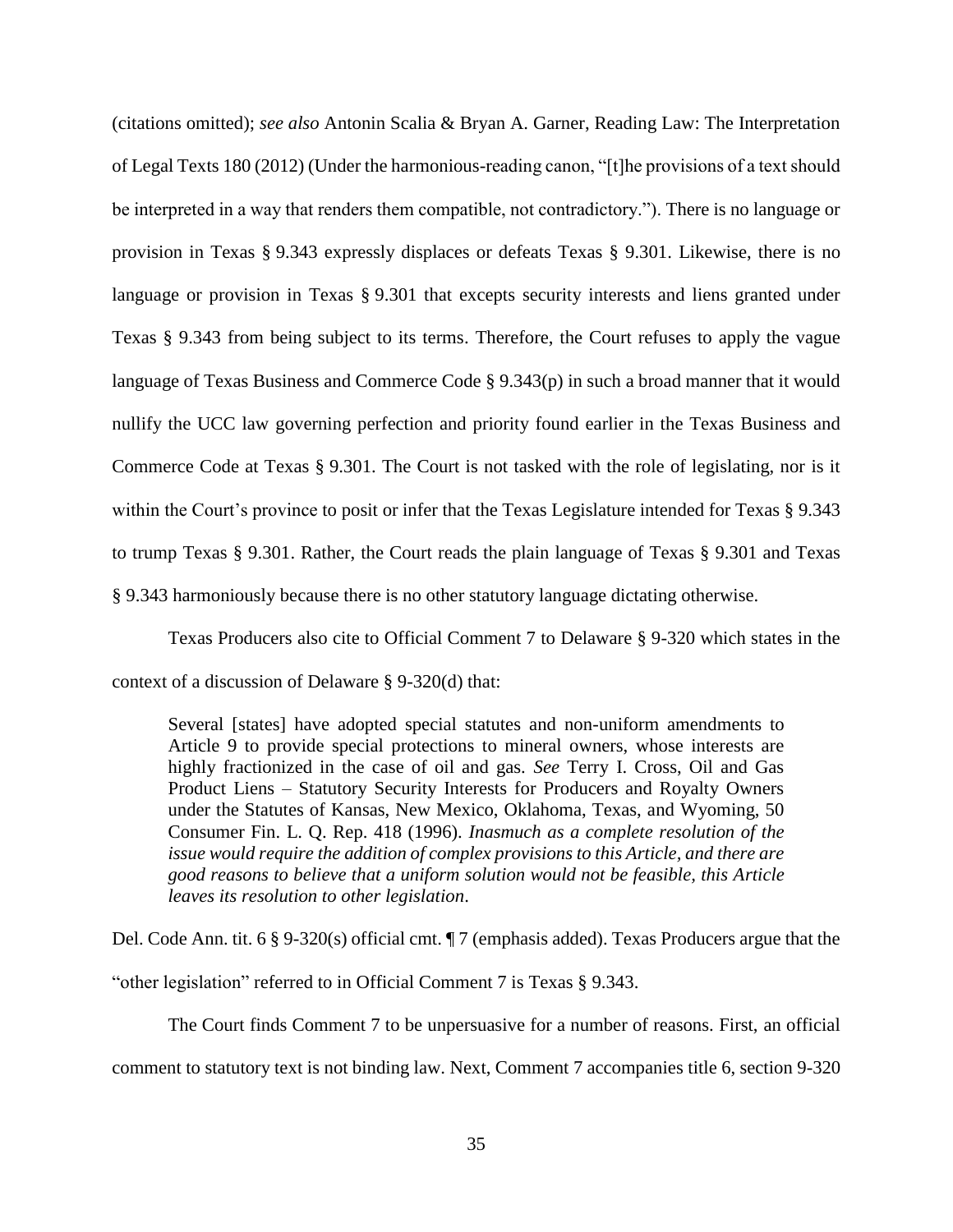of the Delaware Code, which concerns the rights of a buyer in the ordinary course of business taking free of a security interest in certain instances. Section 9-320 is not a choice of law provision. Moreover, the existence of a non-binding comment stating that a "uniform solution" to protect oil and gas interests is "[left] to other legislation" does not require the Court to infer that the nonstandard provision found in Texas § 9.343 unseats the law regarding perfection and priority at Texas § 9.301 when the explicit language of the statute does not provide for such an outcome.

Intervenors further contend that Agent is barred by waiver and estoppel by deed from claiming that Texas § 9.343 did not create a lien in favor of Intervenors and Texas Producers. Specifically, Intervenors cite to two sections in the Credit Agreement entered into by Debtor and Agent. *See Agent's App'x*, Pt. 2 (ECF No. 90-1). The first section identified that provisions of Texas § 9.343 would create a "First Purchaser Lien"<sup>20</sup> that would eliminate any amounts associated with that lien from Debtor's "Borrowing Base.<sup>21</sup>" *Id*. The second section provided that a lien under Texas § 9.343 would exist as a permitted lien on the Debtor's property, assets or revenues, whether owned at the time or thereafter acquired. *Id*. Intervenors argue that entering into the Credit Agreement with those terms caused Agent to "waive its right to assert that Texas § 9.343 can never create a lien against Debtor." *Intervenors' Response*, pp. 6–7 (ECF No. 103).

The Court disagrees with Intervenors that the two provisions cited from Agent's Credit Agreement caused Agent to either (i) waive its priority over or (ii) subordinate its priority over a security interest asserted under Texas  $\S$  9.343. Waiver is "the intentional relinquishment of a known right or intentional conduct that is inconsistent with asserting that right." *Teal Trading and* 

<sup>20</sup> The Credit Agreement defines "First Purchaser Liens" as including liens as defined by Texas § 9.343. *Agent's App'x*, Pt. 2 (ECF No. 90-1). Under the Credit Agreement, First Purchaser Liens are "permitted," meaning that they are "excepted from the covenant that Debtor may not create, incur, assume, or suffer to exist any liens on Debtor's property." *Agent's Reply to Response*, p. 17 (ECF No. 109) (citing *Agent's App'x*, Pt. 2 (ECF No. 90-1).

<sup>&</sup>lt;sup>21</sup> The Credit Agreement "provides for calculation of the amount of credit available to Debtor at any given time through a 'Borrowing Base.'" *Agent's Reply to Response* , p. 17 (ECF No. 109) (citing *Agent's App'x*, Pt. 2 (ECF No. 90-1).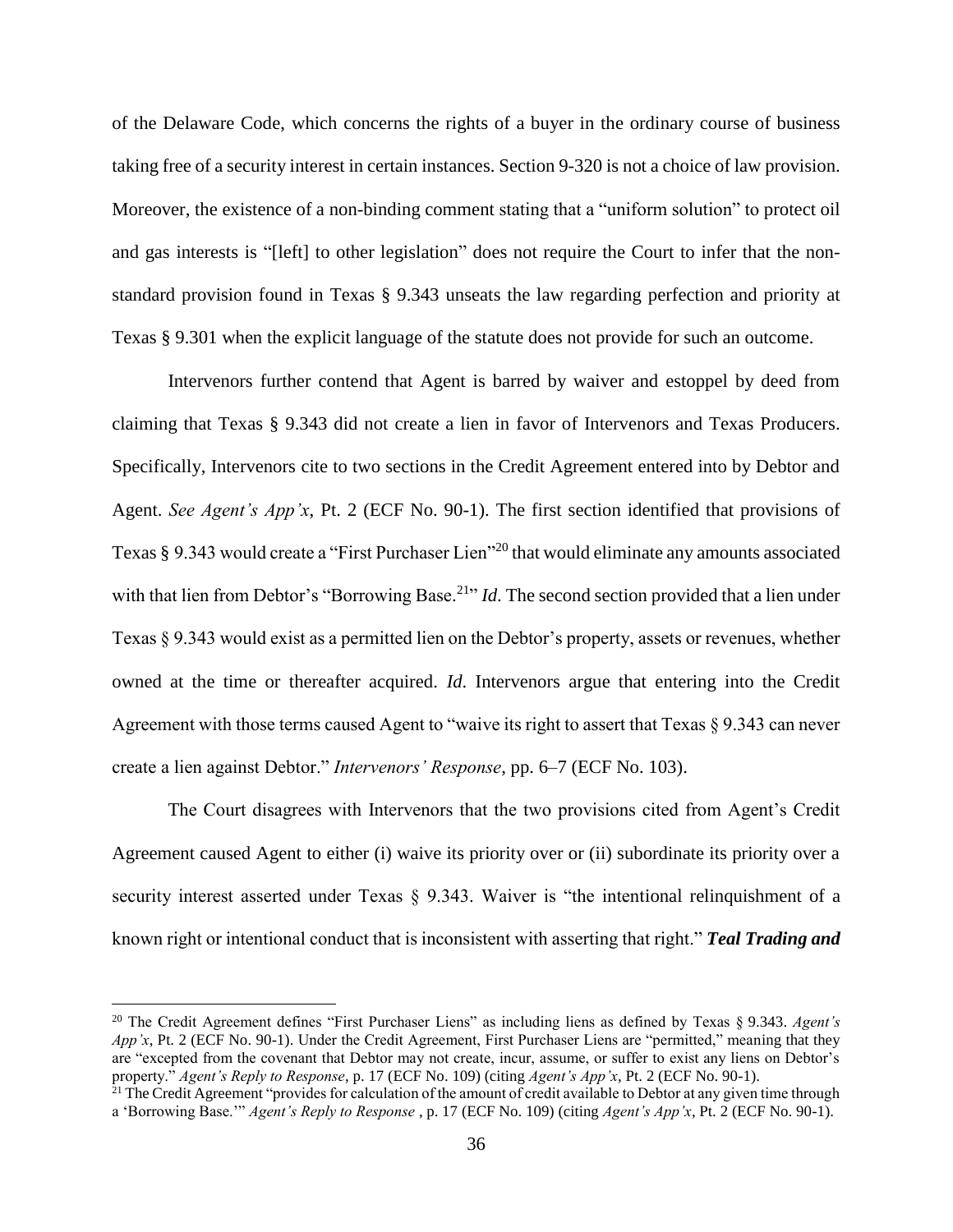*Dev. LP v. Champee Springs Ranches Prop. Owners Ass'n*, 534 S.W .3d 558, 584 (Tex. App.—

San Antonio 2017, pet. filed). Waiver is a "question of fact" which requires the court to "examine the acts, words or conduct of the parties, and it must be 'unequivocally manifested' that it is the intent of the party to no longer assert the right." *Enterprise-Laredo Assoc. v Hachars, Inc.*, 839 S.W .2d 822, 835–36 (Tex. App.—San Antonio 1992). The Court reviewed the Credit Agreement to evaluate the intent of the parties. Section 8.3 of the Credit Agreement provides:

4.1.4 Liens. No Grantor will create, incur, or suffer to exist any Lien on the Collateral owned by such Grantor except Liens permitted under Section 8.3 of the Credit Agreement and Liens described on Exhibit C-1; provided that nothing herein shall be deemed to constitute an agreement to subordinate any of the Liens of the Collateral Agent under the Transaction Documents to any Liens permitted under Section 8.3 of the Credit Agreement . . .

*Agent's App'x*, Pt. 2 (ECF No. 90-1). The Court finds that the language at issue in the Credit Agreement did not result in Agent waiving its right to assert that it has priority over any security interests that arise under Texas § 9.343 because, as demonstrated by section 4.1.4 of the Credit Agreement above, Agent's Credit Agreement did not "unequivocally manifest" its intention to waive its lien rights or to subordinate its priority. *See Agent's App'x*, Pt. 2 (ECF No. 90-1) (stating "nothing herein shall be deemed to constitute an agreement to subordinate any of the Liens of the Collateral Agent"); *see also Enterprise-Laredo*, 839 S.W .2d at 835–36.

For the reasons stated above, the Court will apply UCC § 9-301, which is the same in Delaware as it is in Texas, to determine perfection and priority of security interests claimed by Agent, Texas Producers, and Intervenors.

# **6. Perfection and Priority of Security Interests Alleged by Agent, Texas Producers, and Intervenors**

# **a.** *Perfection and Priority of Security Interests in Goods, Inventory, Accounts, and Proceeds*

Under Delaware and Texas law, UCC § 9-301 determines which states' substantive laws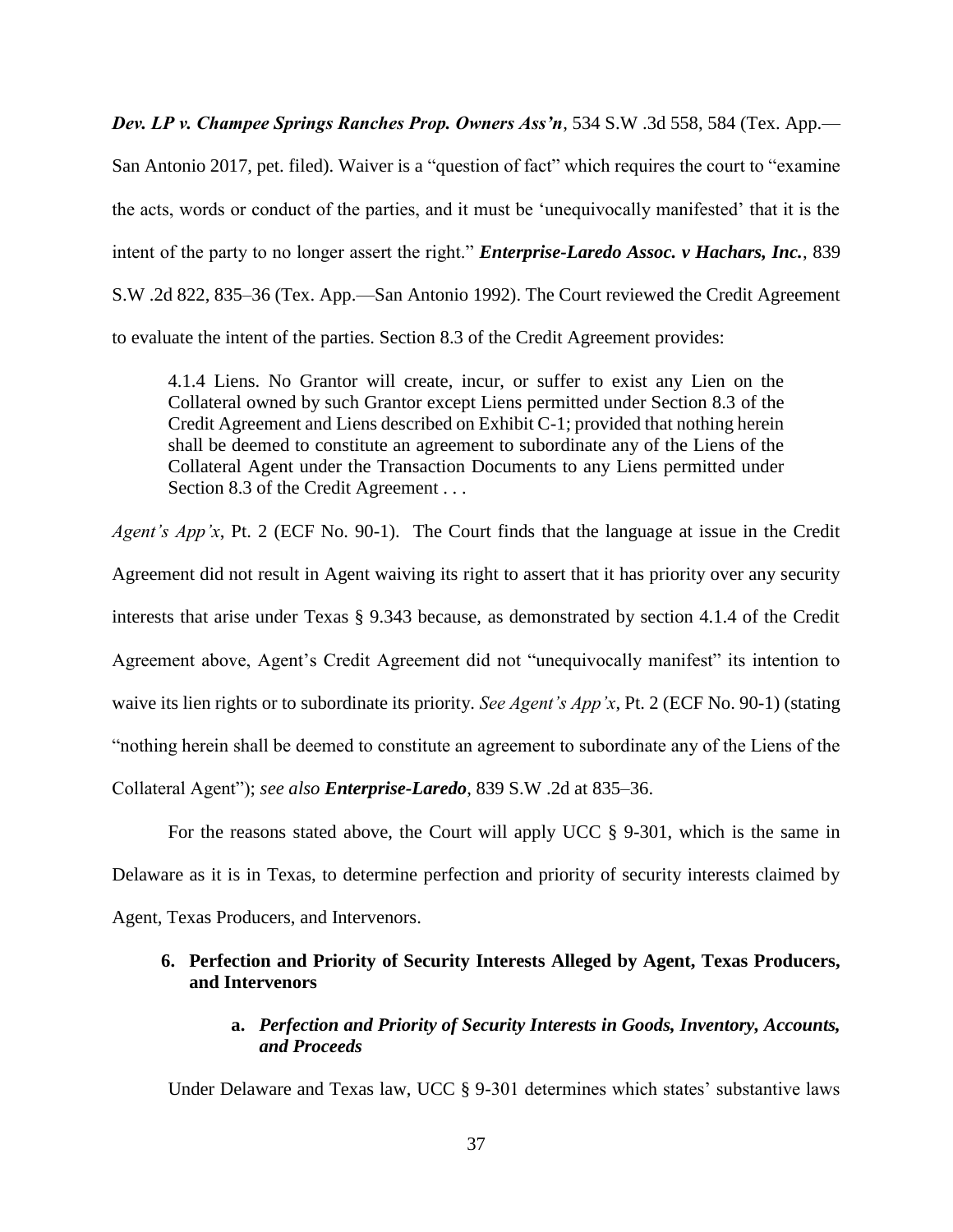govern perfection and priority of security interests in personal property. Tex. Bus. & Com. Code Ann. § 9.301(1); Del. Code Ann. tit. 6 § 9-301(1). The location of a registered organization is the state in which the entity is organized. Del. Code Ann. tit. 6 § 9-307(e); Tex. Bus. & Com. Code Ann. § 9.307(e). Here, Debtor is organized in Delaware, so Delaware law applies.

Under Delaware law, Agent, Texas Producers and Intervenors were required to file a financing statement with the Delaware Department of State to perfect their security interests in goods, inventory, accounts, and proceeds. Del. Code. Ann. tit 6. § 9-310(a) (providing that, subject to exceptions provided in Del Code Ann. tit §§ 9-310(b) and 9-312(b), "a financing statement must be filed to perfect all security interests and agricultural liens"). Based on the evidence provided in the Motion for Summary Judgment, Agent has shown that it perfected its security interest in goods, inventory, accounts, and proceeds by filing UCC-1 financing statements with the Delaware Department of State on July 23, 2015 ("July 2015 Financing Statements"). *Agent's App'x*, Pt. 10 (ECF No. 90-9). Agent has also demonstrated that it filed the proper amendments to the July 2015 Financing Statements, which caused its security interests to remain continuously effective since July 23, 2015. *Id*. All Producers except Viceroy, RHEACO, and RADCO filed financing statements with the Delaware Department of State on various dates in January 2017. *Plaintiff's Supplement*, Pt. 2 (ECF No. 96-2). Producers and Intervenors' Responses do not discredit the validity of the July 2015 Financing Statements and amendments thereto.

Delaware law abides by the first-to-file-or-perfect rule, which causes "conflicting perfected security interests . . . [to] rank according to priority in time of filing or perfection." Del. Code Ann. tit. 6, § 9-322(a)(1). "Priority dates from the earlier of the time a filing covering the collateral is first made or the security interest . . . is first perfected." *Id*. Agent's July 2015 Financing Statements were filed before any of the Producers filed a UCC-1 financing statement in Delaware. Therefore,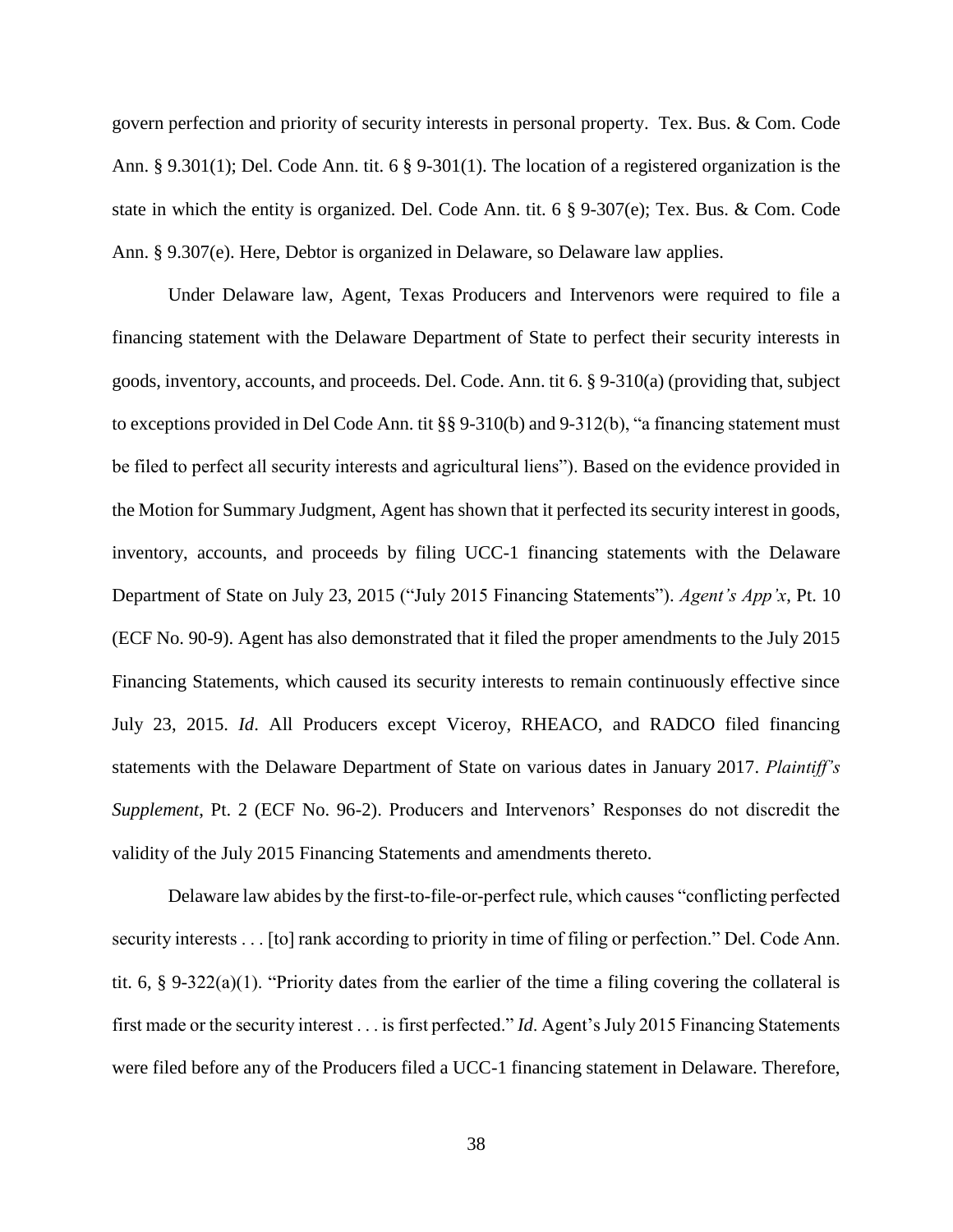the Court finds, as a matter of law, that Agent's security interest in goods, inventory, accounts, and proceeds primes any alleged security interest held by the Producers and Intervenors because the Agent's July 2015 Financing Statements were filed first.

# **b.** *Perfection and Priority of Deposit Accounts*

Cash proceeds of oil and gas produced by Texas Producers and Intervenors held by Debtor in deposit accounts as of the Petition Date are perfected subject to the "local law of [the] bank's jurisdiction." Del. Code. Ann. tit 6. § 9-304(a). "If an agreement between the bank and the debtor governing the deposit account expressly provides that a particular jurisdiction is the bank's jurisdiction for purposes of this part, this Article, or the [UCC], that jurisdiction is the bank's jurisdiction." Del. Code. Ann. tit.  $6 \& 9-304(b)(1)$ . Debtor, Agent and JPMorgan Chase (as depositary), entered into the Blocked Account Control Agreement, which provides that New York law is JPMorgan Chase's jurisdiction. None of the parties dispute the validity of the Deposit Account Control Agreement. Therefore, the Court finds as a matter of law that perfection of security interests in Debtor's deposit accounts at JPMorgan Chase is governed by New York law.

Under New York law, Agent's liens on Debtor's deposit accounts as original collateral are perfected by control of the collateral. N.Y. U.C.C. § 9-312(b)(1). Control of a deposit account can be achieved through a deposit account control agreement, which is "an authenticated record that the bank will comply with instructions originated by the secured party directing disposition of the funds in the deposit account without further consent of the debtor." N.Y. U.C.C. § 9-104(a)(2); *see*  N.Y. U.C.C. § 9-314(a). The Court finds that the Blocked Account Control Agreement establishes Agent's control over Debtor's deposit accounts at JPMorgan Chase. Producers and Intervenors do not argue that they entered into an agreement with Debtor's depository bank, nor do Producers and Intervenors contend that they attempted to establish control over Debtor's deposit accounts. As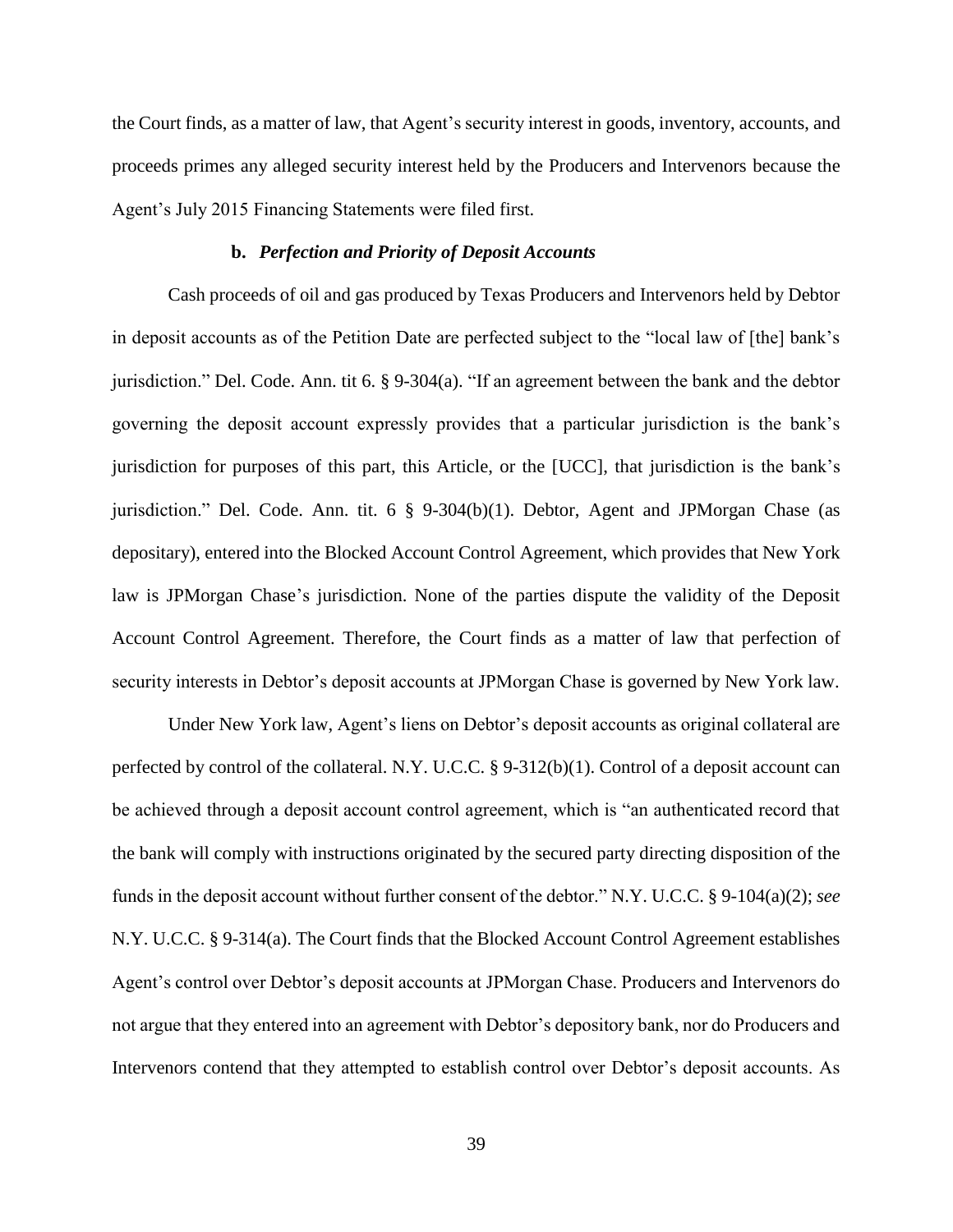such, the Court finds as a matter of law that Agent holds a first priority security interest in Debtor's deposit accounts.

## **C. Purchase-Money Security Interest Held by Producers**

Agent's Motion for Summary Judgment argues that even if Texas Producers can meet their burden to establish all elements of a security interest under Texas § 9.343, Agent's perfected security interests in Debtor's goods, inventory, accounts, proceeds, and deposit accounts still have priority over Texas Producers' liens by virtue of Tex. Bus. & Com. Code Ann. § 9.343(f). Because the Court found that Delaware law applies to determine perfection and priority of Texas Producers and Intervenors' security interests, the Court did not evaluate the merits of this legal argument made under Texas law.

## **D. Affirmative Defenses**

Producers assert the following affirmative defenses in their original answer:

[Agent's] claims are barred by the doctrine of estoppel.

[Agent's] claims are barred by the doctrine of unclean hands.

*Answers/Counterclaims*, (ECF No. 50 ¶¶ 63, 64). Additionally, Producers assert the following counterclaims:

Producers seek judgment in [their] favor declaring the validity, priority, and superiority of its security interest and lien over the so-called "Bank Liens" asserted by Deutsche and Lenders in funds of Debtor constituting proceeds of FRE's sale of oil, gas and condensate of Producers.

Further necessary or proper relief based upon a declaratory judgment or decree may be granted, after reasonable notice and hearing, against any adverse party whose rights have been determined by such judgment. 28 U.S.C. § 2202. Such further relief can include an award of attorney's fees and costs. Accordingly, Producers also seek recovery of their attorney's fees and costs pursuant to 28 U.S.C. § 2202.

*Answers/Counterclaims*, (ECF No. 50, ¶¶ 76, 80). Defendant Energy Reserves Group, LLC filed

its Joinder to Producers' Original Answer and Counterclaim. (ECF No. 51). Agent filed its Reply

to Producers' Counterclaim. (ECF No. 55). Thereafter, Debtor filed its answer to Agent's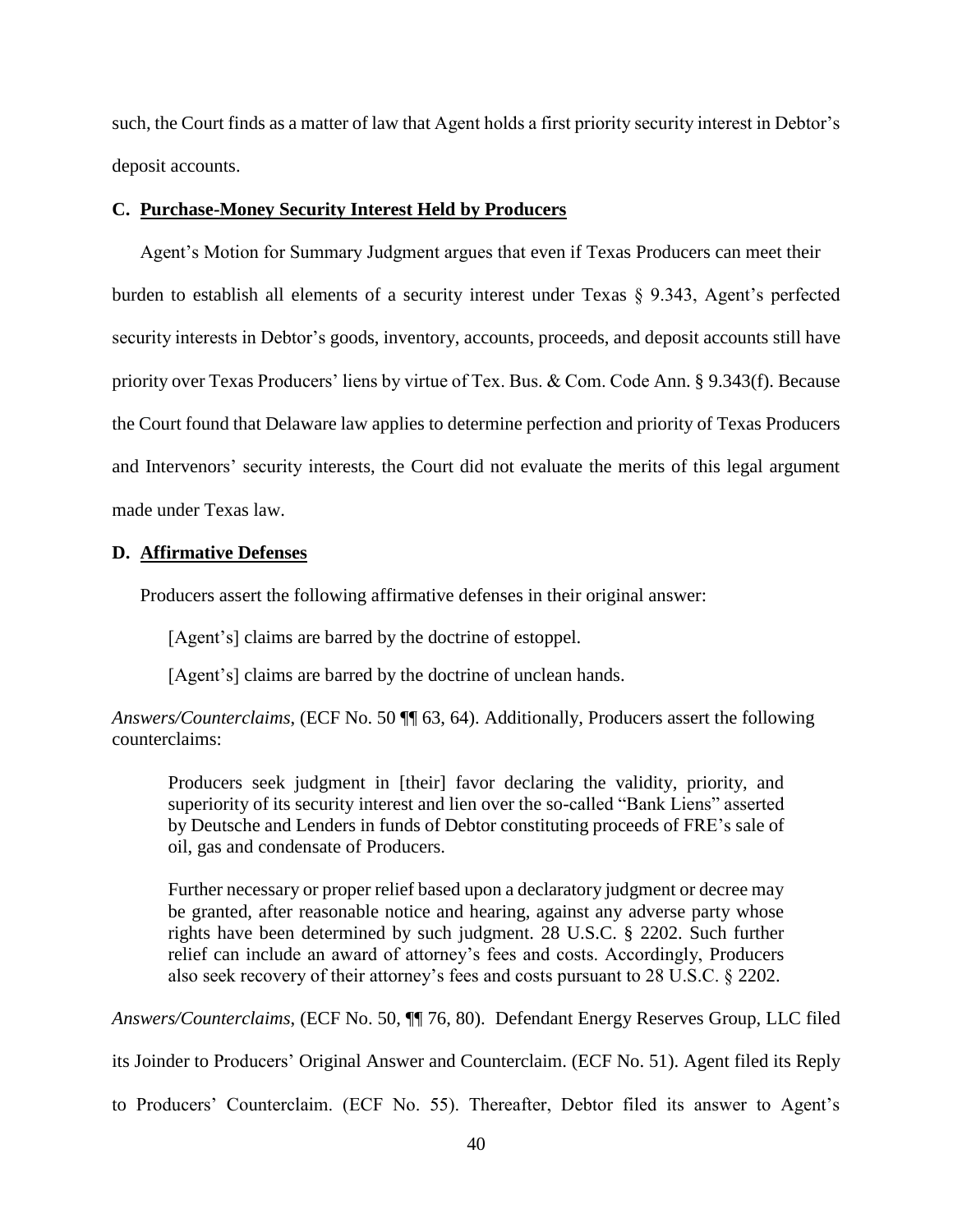Complaint, stating that the Court needs to determine the extent, validity, and priority of liens between Agent and Producers (ECF No. 61).

RADCO and RHEACO filed their Motion to Intervene in this Adversary Proceeding (ECF No. 66), which was granted on July 24, 2018 (ECF No. 85). Intervenors joined in the adversary proceeding as defendants seeking the same relief that Producers assert. Thereafter, Producers filed their First Amended Answer and First Amended Counterclaim (ECF No. 70). In their First Amended Answer and First Amended Counterclaim, Producers added the following affirmative defense: Agent's claims are barred by the doctrine of waiver. (ECF No. 70, ¶ 65). Producers also added a counterclaim for conversion, stating the following:

As set forth above, Deutsche and Lenders have converted [Producers'] collateral. Deutsche and Lenders hold a second lien position and, by assuming actual dominion and control over [Producers'] collateral, have converted such collateral, to the exclusion of [Producers]. Moreover, upon information and belief, Deutsche and Lenders had actual knowledge of the rights of [Producers] to such collateral. [Producers] seek actual damages for all amounts so converted, in an amount in excess of the minimum jurisdictional limits of this Court.

Deutsche and Lenders' actions were made with full knowledge that the amounts converted were subject to the first priority lien in favor of [Producers], and with specific intent to cause substantial injury or harm to [Producers]. Accordingly, pursuant to §41.001 *et. seq.* of the Texas Civil Practice & Remedies Code, Defendants are entitled to and seek recovery of recovery exemplary damages.

(ECF No. 70,  $\P\P$  83, 84).<sup>22</sup>

 $\overline{a}$ 

Agent filed its Reply to Defendants' Amended Answer and Plaintiff's Answer to Amended Counterclaim, Including Motions Under Fed. R. Bankr. P. 7012(f) to Strike Affirmative Defenses and Under Fed. R. Bankr. P. 7012(b)(6) to Dismiss Counterclaim for Conversion. ("Motion to Strike") (ECF No. 91). Agent's Motion to Strike alleges that when affirmative defenses are

<sup>&</sup>lt;sup>22</sup> Intervenors filed their answers at ECF Nos. 93 and 94, respectively. They both raise counterclaims for declaratory relief, conversion, and attorney's fees that are identical to those of Producers. The prayers include a request for actual and exemplary damages, plus pre- and post-judgment interest.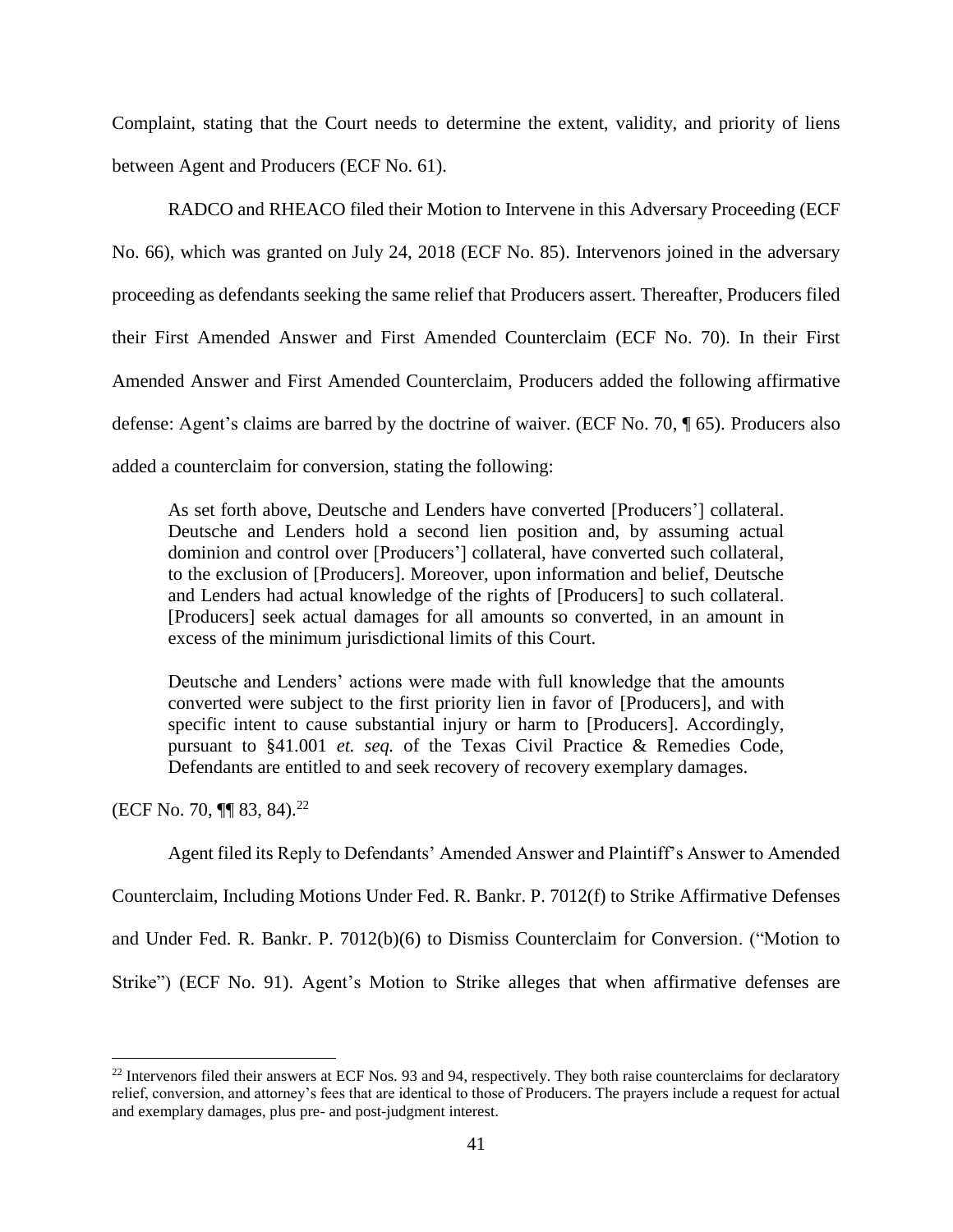insufficiently plead, courts apply the same pleading standards as applied with respect to a complaint under Fed. R. Civ. P. Rule 12(b)(6). *Woodfield v. Bowman*, 193 F.3d at 362; *Cabin Foods, LLC v. Rich Prod. Corp.*, No. EP-11-CV-318-KC, 2012 WL 433115, at \*1 (W.D. Tex. Feb. 8, 2012). Agent's Motion to Strike also argues that Producers' pleadings list the affirmative defenses without stating any facts in support and accordingly, as plead, should be stricken under Fed. R. Civ. P. 12(f) (as adopted by Fed. R. Bankr. P. 7012(b)). (ECF No. 91). Agent argues that because affirmative defenses are subject to the same pleading requirements as a complaint, Producers must plead enough facts to state a claim to relief that is plausible on its face. *Woodfield v. Bowman*, 193 F.3d 354, 362 (5th Cir. 1999); *Bell Atl. Corp. v. Twombly*, 550 U.S. 544, 547 (2007). Here, Agent alleges that Producers and Intervenors have not identified the elements of the defenses and have not pled any facts in support of those elements. Further, Agent argues that, because Producers and Intervenors have offered no proof or evidence in support of its affirmative defenses and counterclaims, that the Court should treat Producers and Intervenors' lack of proof and evidence as a "no evidence" summary judgment and render judgment in favor of Agent.

The court in *Cabin Foods* found that "a Rule 12(f) motion to strike a defense is proper when the defense is insufficient as a matter of law." 2012 WL 433115 at \*1 Further, the court observed that "motions to strike are disfavored and are granted only when the defense fails as a matter of law or fact, the defense is completely unrelated to the claims at issue, or the maintenance of the defense would prejudice the movant." *Id*. (citation omitted).

Agent contends that Producers' pleading, which does no more than state the names of the affirmative defenses, is not enough to meet the pleading standards established by the Supreme Court in *Twombly* or *Iqbal* or to provide fair notice to Agent. *E.E.O.C. v. Courtesy Bldg. Servs., Inc.*, No. 3:10-CV-1911-D, 2011 WL 208408, at \*5 (N.D. Tex. Jan. 21, 2011) ("Courtesy's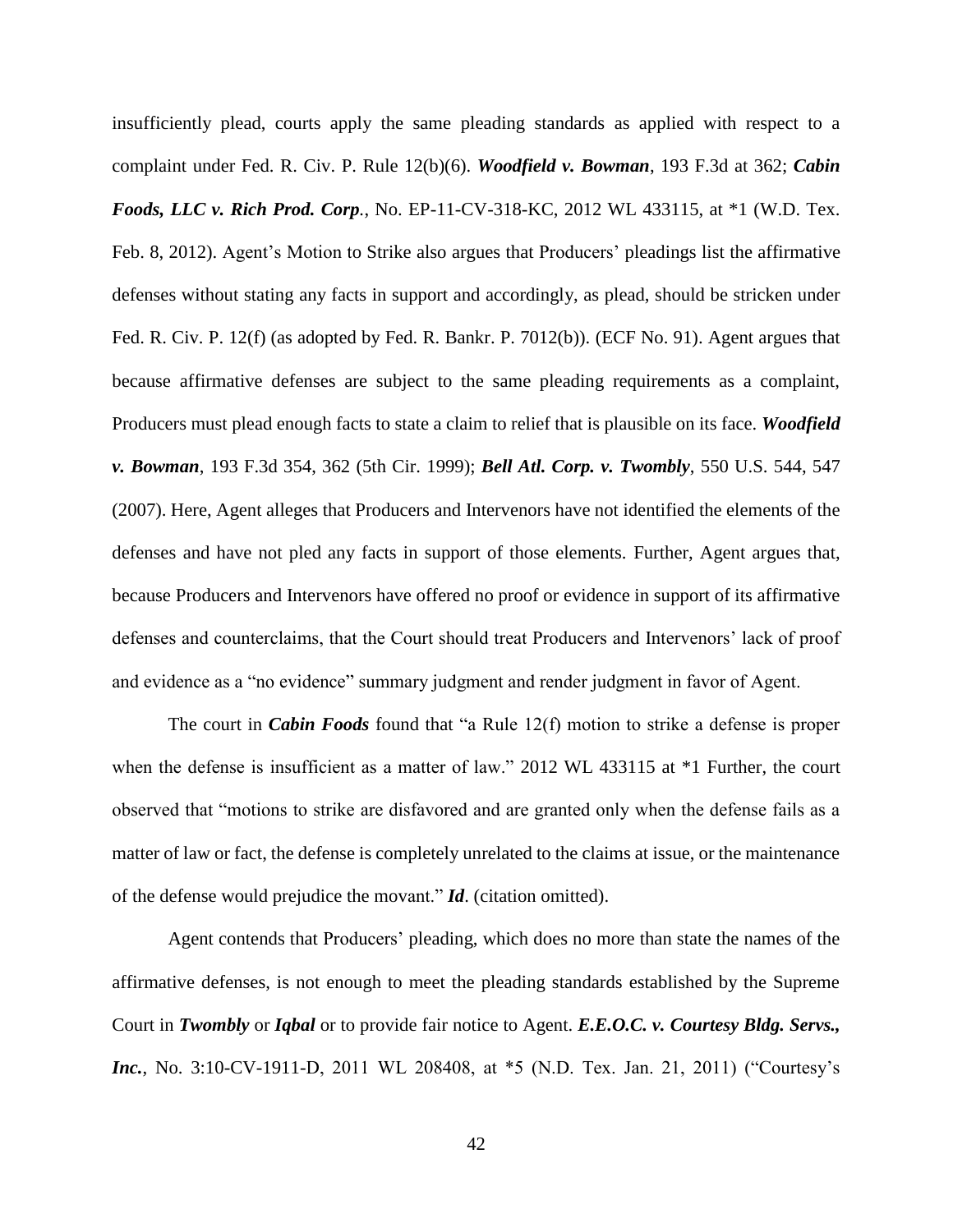assertions of 'waiver, release, estoppel, or unclean hands' are not accompanied by any factual allegations giving notice of the nature of the defense."); *Software Publishers Ass'n v. Scott & Scott, LLP*, No. CIV.A. 306CV0949-G, 2007 WL 2325585, at \*2 (N.D. Tex. Aug. 15, 2007) (defendants' bald assertions that the plaintiff's claims are barred, in whole or in part, by the doctrines of waiver, estoppel, and unclean hands do not provide fair notice of the defenses).

Producers filed their Response to Agent's Motion to Strike Defenses and Motion to Dismiss Counterclaim for Conversion. (ECF No. 104).<sup>23</sup> Though Producers concede that certain courts have applied the *Iqbal* and *Twombly* heightened pleading standards to affirmative defenses, Producers argue that the district courts in the Western District of Texas have consistently held that notice of pleading of affirmative defenses is sufficient and that the *Iqbal* and *Twombly* standards do not apply to affirmative defenses. *See, e.g., BCOWW Holdings, LLC v. Collins*, No. 17-CA-00379, 2017 WL 4082626 at \*4–6 (W.D. Tex. Sept. 15, 2017); *Dyson v. Stuart Petroleum Testers, Inc.*, No. 1-15-CV-282, 2015 WL 4935527 at \*3 (W.D. Tex. Aug. 18, 2015); *Deaf Interpreter Serv., Inc. v. Webbco Enter., LLC*, Case No. 13-CV-867, 2014 WL 12489609 at \*3 (W.D. Tex. June 30, 2014) (applying a "notice" standard to affirmative defenses as opposed to using a plausibility standard under *Iqbal* and *Twombly*).

Producers also argue that a "no-evidence" motion for summary judgment is a creation of Texas state court, and is not available (and is procedurally improper) in federal court. *360 Mortgage Group, LLC* **v.** *Homebridge Fin. Serv.,* No. 14-CA-00847, 2016 WL 900577 at \*2, n.2. (W.D. Tex. Mar. 2, 2016); *Trautmann* **v.** *Cogema Mining, Inc.,* No. 5:04-cv-117, 2007 WL 1577652, at \*3 (S.D. Tex. May 30, 2007); *Mallory* **v.** *Lease Supervisors*, No. 7:16-CV-248, 2017

<sup>&</sup>lt;sup>23</sup> In its First Amended Answer, RADCO also asserts counterclaims, seeks declaratory judgment that its liens are superior to Agent's, and requests attorney's fees. (ECF No. 97,  $\P$  85-90). RHEACO asserts the same counterclaims in its First Amended Answer. (ECF No. 99, ¶¶ 85-7, 1-2 (Count 2)).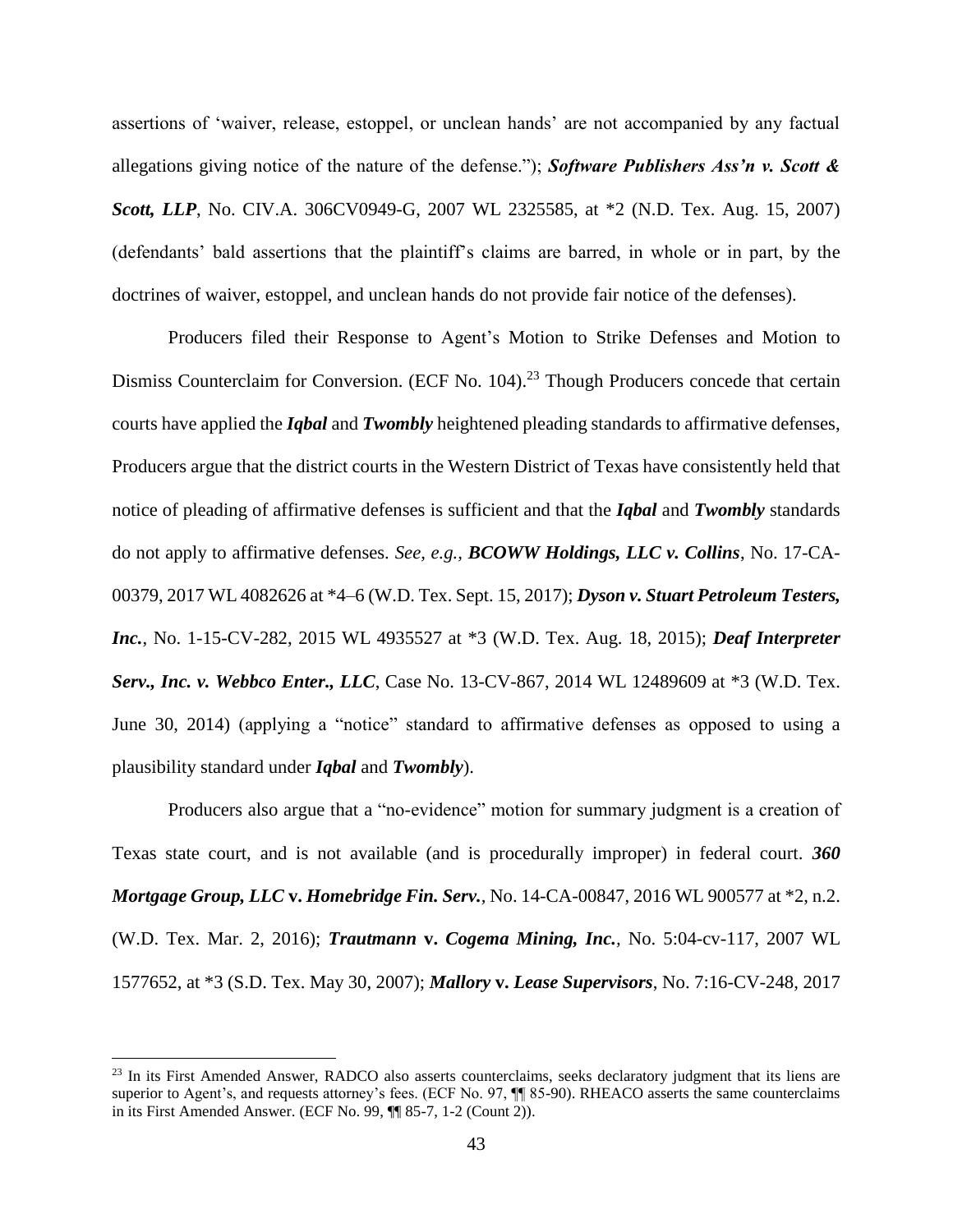WL 5147095 at \*1 (W.D. Tex. Aug. 28, 2017). (ECF No. 105, ¶ 35). In *Mallory*, the district court

stated:

Unlike Texas law, federal law does not recognize "no evidence" motions for summary judgment. *See* Fed. R. Civ. P. 56(a). The concept of a "no evidence" summary judgment "neither accurately describes federal law nor has any particular import in the vernacular of federal summary judgment procedure." *Royal Surplus Lines Ins. Co. v. Brownsville Indep. Sch. Dist.*, 404 F. Supp. 942, 948 (S.D. Tex. 2005). Rather, "federal law contemplates a shifting burden" in which the party seeking summary judgment bears the initial burden of demonstrating the absence of a genuine dispute of material fact. *Id*. Thus, the Court will analyze Defendants' motion under the burden-shifting framework of Rule 56.

2017 WL 5147095 at \*1. As to the burden shifting frame work in Rule 56, the district court stated

## in *Trautmann* that

before the non-moving party is required to produce evidence in opposition to the motion, the moving party must first satisfy its obligation of demonstrating that there are no factual issues warranting trial.

...

This initial burden remains with the moving party even when the issue involved is one on which the non-movant will bear the burden of proof at trial. *Contrary to the defendant's assertions, the Court in* Celotex *did not hold that any time a party with the burden of proof at trial is faced with a motion for summary judgment it must come forward with competent evidence to support its theory of liability, regardless of what showing the movant has made.*

2007 WL 1577652 at \*3 (citing *Russ v. Int'l Paper Co.,* 943 F.2d 589, 592 (5th Cir. 1991)

(emphasis in original).

Producers also argue that the issue of waiver and estoppel are fact issues that require this Court to make a factual determination, and, as such cannot be decided as a matter of law. Producers state that waiver is an intentional relinquishment of a known right or conduct inconsistent with that right. *Teal Trading*, 534 S.W.3d at 584. Producers note that estoppel is a defense which precludes a party from taking positions inconsistent with or contrary to prior positions. *In re Marriage Stroud,* 376 S.W.3d 346, 356 (Tex. App.—Dallas 2012, pet. denied); *XTO Energy Inc. v. Nikolai,* 357 S.W.3d 47, 56 (Tex. App.—Fort Worth 2011, pet. denied).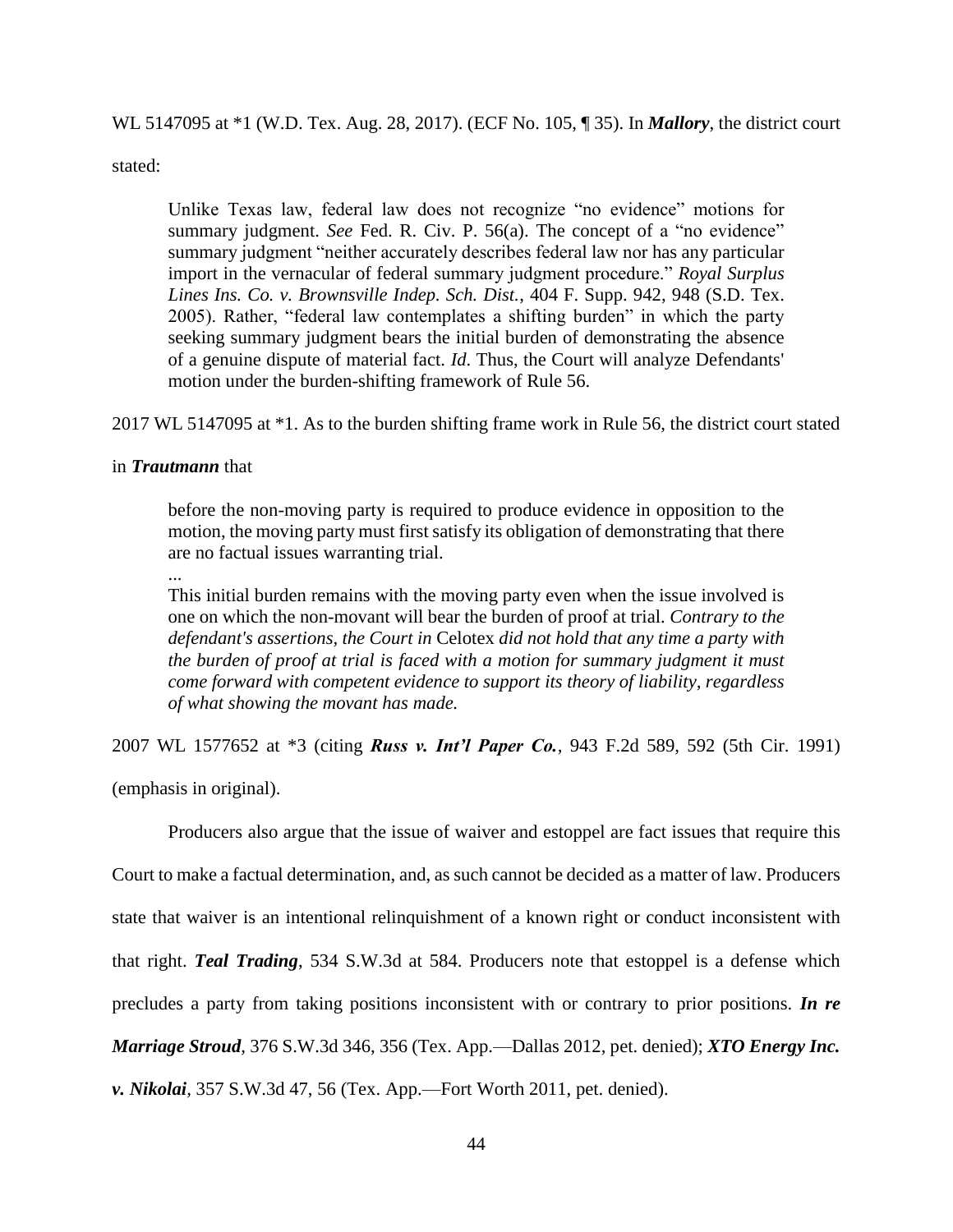As an initial matter, the Court agrees with Producers that a "no evidence" motion for summary judgment is a Texas state court procedural motion that has no application to federal court. As noted herein, the Western District of Texas District Courts have declined to apply "no evidence" summary judgment motions to federal practice and require the moving party to put on sufficient evidence in support of its claims.

In addition, the parties acknowledge that the Fifth Circuit has not expressly applied the *Twombly* and *Iqbal* plausibility standards to affirmative defenses. In the absence of further guidance from the Fifth Circuit, the Court finds that Fed. R. Civ. P. 8(c) only requires a fair notice standard of pleading. *BCOWW Holdings*, 2017 WL 4082686 at \*4–6 (W.D. Tex. Sept. 15, 2017). That said, Producers must still advise the Court and Agent of the factual basis of its affirmative defenses. This adversary proceeding seeks a determination of the extent, priority, and validity of liens. The Court cannot discern how the affirmative defenses of estoppel and unclean hands rebut a request for a declaratory judgment action where Producers and Intervenors concede the validity and extent of the Agent's liens. Producers provide no basis for what kind of estoppel applies nor do Producers state the nature of the Agent's unclean hands. As such, the Court finds that Agent's Motion to Strike the affirmative defenses of estoppel and unclean hands should be granted. As to the issue of waiver, because the Court has found that under Delaware law that the Agent has a first priority lien in Debtor's goods, inventory, accounts, proceeds, and deposit accounts as to Texas Producers, the affirmative defense of waiver can no longer apply. Therefore, the Court also strikes Producer's affirmative defense of waiver.

### **E. Counterclaim of Conversion**

Agent argues that Producers have failed to provide any evidence in support of their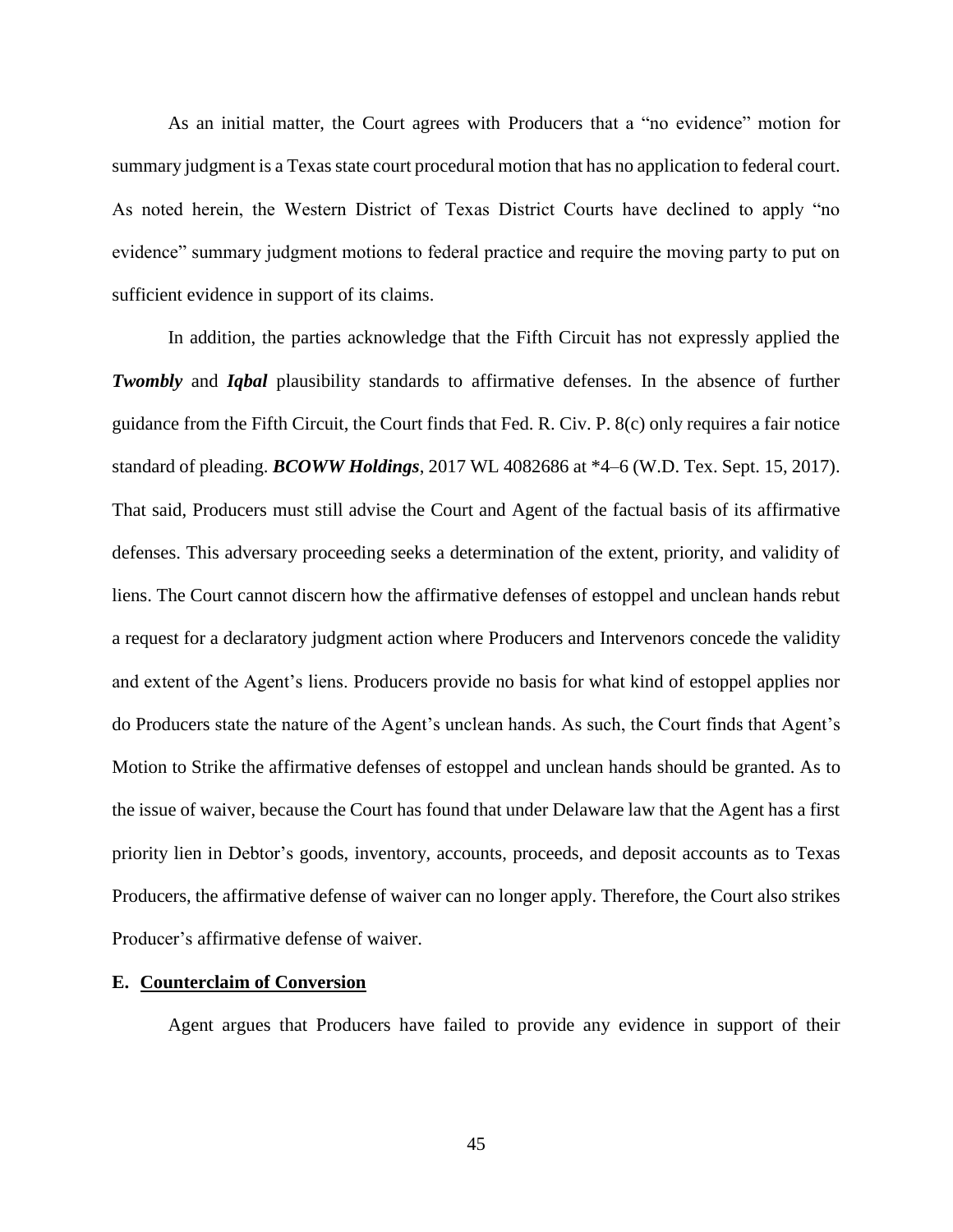counterclaim for conversion. *Motion for Summary Judgment*, p. 31 (ECF No. 89).<sup>24</sup> As such, Agent asks that the Court grant summary judgment in its favor on the absence of proof of Producers' establishing the elements of conversion.

In their Amended Answer to Complaint, Producers allege a counterclaim for conversion of money on deposit in Agent's bank accounts, based on two allegations. The first allegation is that Producers, under either Texas § 9.343 or the Oklahoma Lien Act have a "first priority perfected security interest, as secured parties, to secure the obligations of Debtor as the 'first purchaser' of oil and gas production," *Producers' Amended Answer to Complaint,* (ECF No. 70, ¶74). The second allegation is that "in December 2017 and/or January 2018, Deutsche and Lenders (1) exercised cash dominion over [First River] and (2) swept substantially all of the funds held by the Debtor, including the amounts that represented proceeds from [First River's] sale of oil, gas and condensate, on which the Producers held first and priority liens." *Id*. at ¶75. Producers further allege:

Deutsche and Lenders have converted [Producers'] collateral, . . . hold a second lien position and, by assuming dominion and control over [Producers'] collateral have converted such collateral, to the exclusion of [Producers]"

- upon information and belief, that "Deutsche and Lenders had actual knowledge of the rights of [Producers] to such collateral."

and

-that Deutsche and Lenders actions were made with full knowledge that the amounts converted were subject to the first priority lien in favor of [Producers], and with specific intent to cause substantial injury or harm to [Producers].

(ECF Nos. 70, ¶¶ 83 and 84).

 $^{24}$  As stated in this Memorandum Opinion, the Court finds that: (1) Producers and Intervenors' counterclaims for a declaratory judgment on the priority of their liens and request for attorney's fees as to Texas oil proceeds is denied; and (2) Producers' request for a declaratory judgment and attorney's fees as to proceeds from Oklahoma production is granted.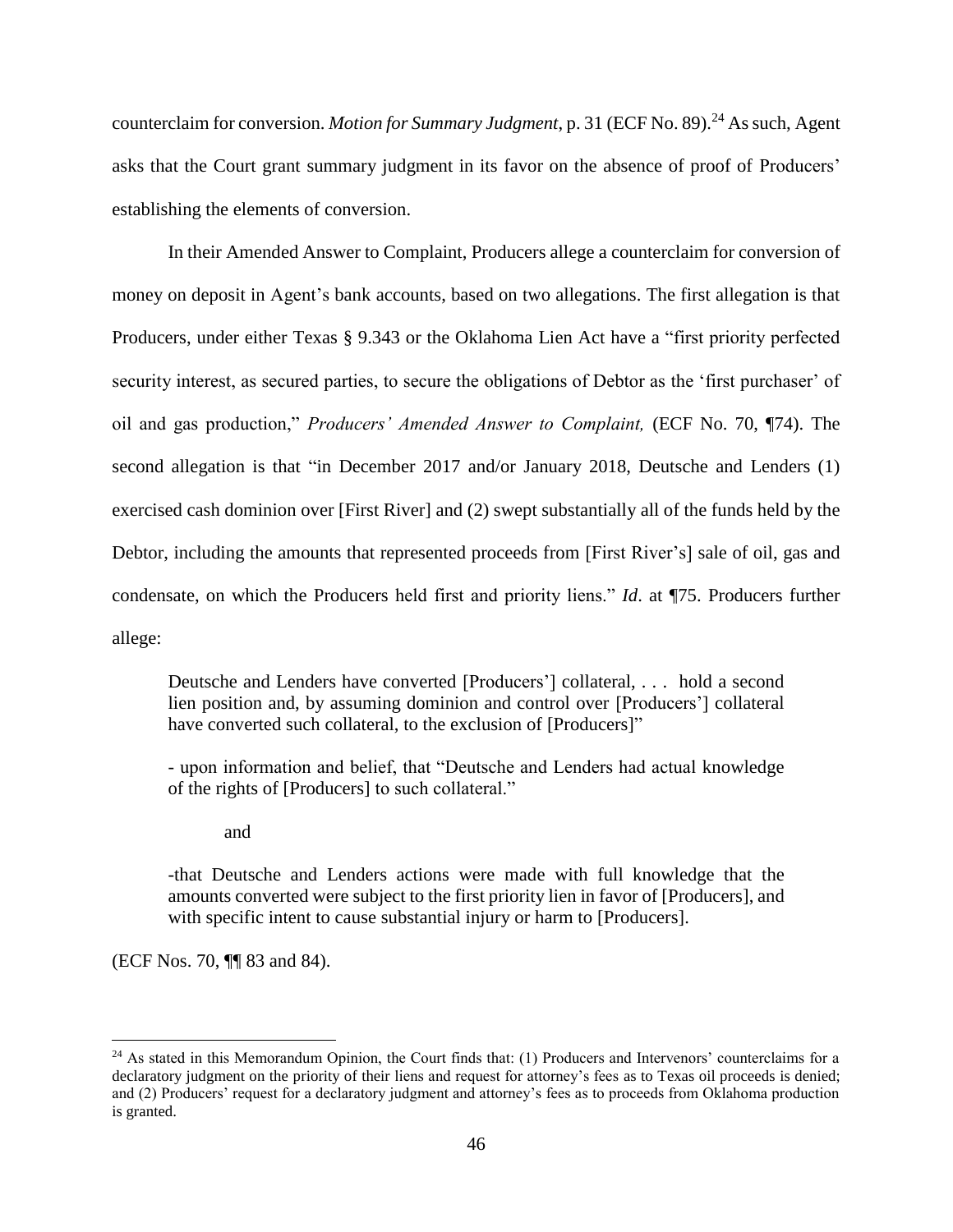Agent asserts that a claim for conversion is defined as "the wrongful exercise of dominion and control over another's property in denial of or inconsistent with his rights." *Bandy v. First State Bank*, 835 S.W.2d 609, 622 (Tex. 1992) (quoting *Tripp Village Joint Venture v.MBank Lincoln Centre, N.A.*, 774 S.W.2d 746, 750 (Tex. App.—Dallas 1989, writ denied)). Agent notes that a conversion claim has four essential elements: (i) the plaintiff owned, possessed, or had the right to possess property; (ii) the defendant unlawfully and without authorization assumed and exercised control over the property to the exclusion of, or inconsistent with, the plaintiff's rights as an owner; (iii) the plaintiff demanded return of the property; and (iv) the defendant refused to return the property. *Grand Champion Film Production, L.L.C. v. Cinemark USA, Inc.*, 257 S.W. 3d 478, 485 (Tex. App.—Dallas 2008, no pet.) (citation omitted).

Agent argues that Producers must show a "right of immediate possession," or their claim for conversion fails. *United States v. Boardwalk Motor Sports, Ltd.*, 692 F.3d 378, 381 (5th Cir. 2012) (applying Texas law). Agent contends that claims for conversion of money under Texas law must meet certain requirements in addition to those set forth above, in particular:

[A]ctions for conversion of money are available in Texas only where the money is (1) delivered for safe keeping; (2) intended to be kept segregated; (3) substantially in the form in which it is received or an intact fund; and (4) not the subject of a title claim by the keeper.

*Id.* Agent states that the property alleged to have been converted is money in deposit accounts. Agent posits that Producers have not, and cannot, allege that money: (1) was delivered to the deposit accounts for safe keeping; (2) was intended to be kept segregated; (3) is substantially in the form in which it is received or an intact fund; and (4) was not the subject of a title claim by the keeper.

Agent argues that while the Producers and Intervenors claim liens on "oil" pursuant to Texas § 9.343 and/or the Oklahoma Lien Act, Producers do not allege that they have liens on the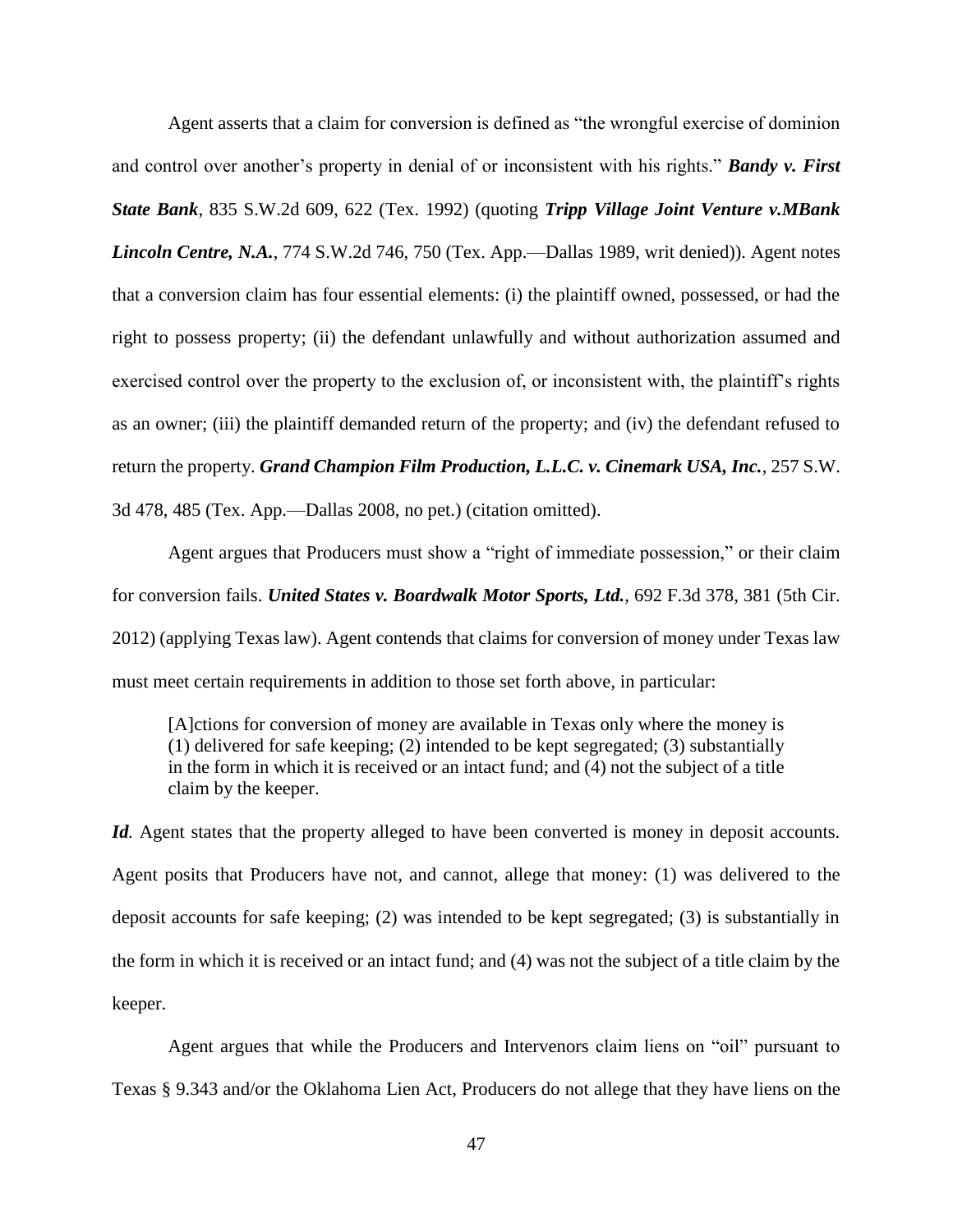money in deposit accounts, and they do not allege that the statutes that would entitle them to a lien on such money in deposit accounts, much less the right to "immediately possess" the money in deposit accounts. Moreover, Agent maintains that Producers do not, and cannot, allege that Agent "unlawfully and without authorization assumed and exercised control over the property." Agent notes that some of the Producers allege that Agent held a "second lien position" on the money in deposit accounts; although Agent contends that it has a first lien position, and Producers' admission of the Agent's lien on the deposit accounts precludes any finding that the Agent acted unlawfully or without authorization. Further, Agent states that Producers do not allege that Producers demanded return of the money in deposit accounts or that Agent refused to return the money in deposit accounts. Finally, Agent argues that Producers have not only failed to plead a plausible claim for conversion, their reliance on Texas § 9.343 and the Oklahoma Lien Act conclusively establishes that a claim for conversion is not available to Producers under Texas law.

Producers state that a cause of action for conversion of a secured party's collateral is available to Producers in this adversary proceeding. *See Trustmark Nat'l Bank v. Tegeler (In re Tegeler),* 586 B.R. 598, 693 (Bankr. S.D. Tex. 2018) (applying conversion to a dischargeability determination under  $\S$  523(a)(6)). Producers argue that the conversion counterclaim specifically asserts that Producers had a first and prior security interest in the funds being held by the Debtor, representing proceeds of the sale. Producers argue that Agent would be liable to Producers for conversion of the collateral wrongfully ceased by Agent, should the Court rule in Producers' favor. Moreover, Producer states that, cash proceeds from a sale of collateral are subject to the security interest in the collateral itself, and the secured parties are entitled to recover cash proceeds from any unauthorized subsequent transferees. *ITT Commercial Fin. Corp. v. Bank of the West*, 166 F.3d 295, 305 (5th Cir. 1999).